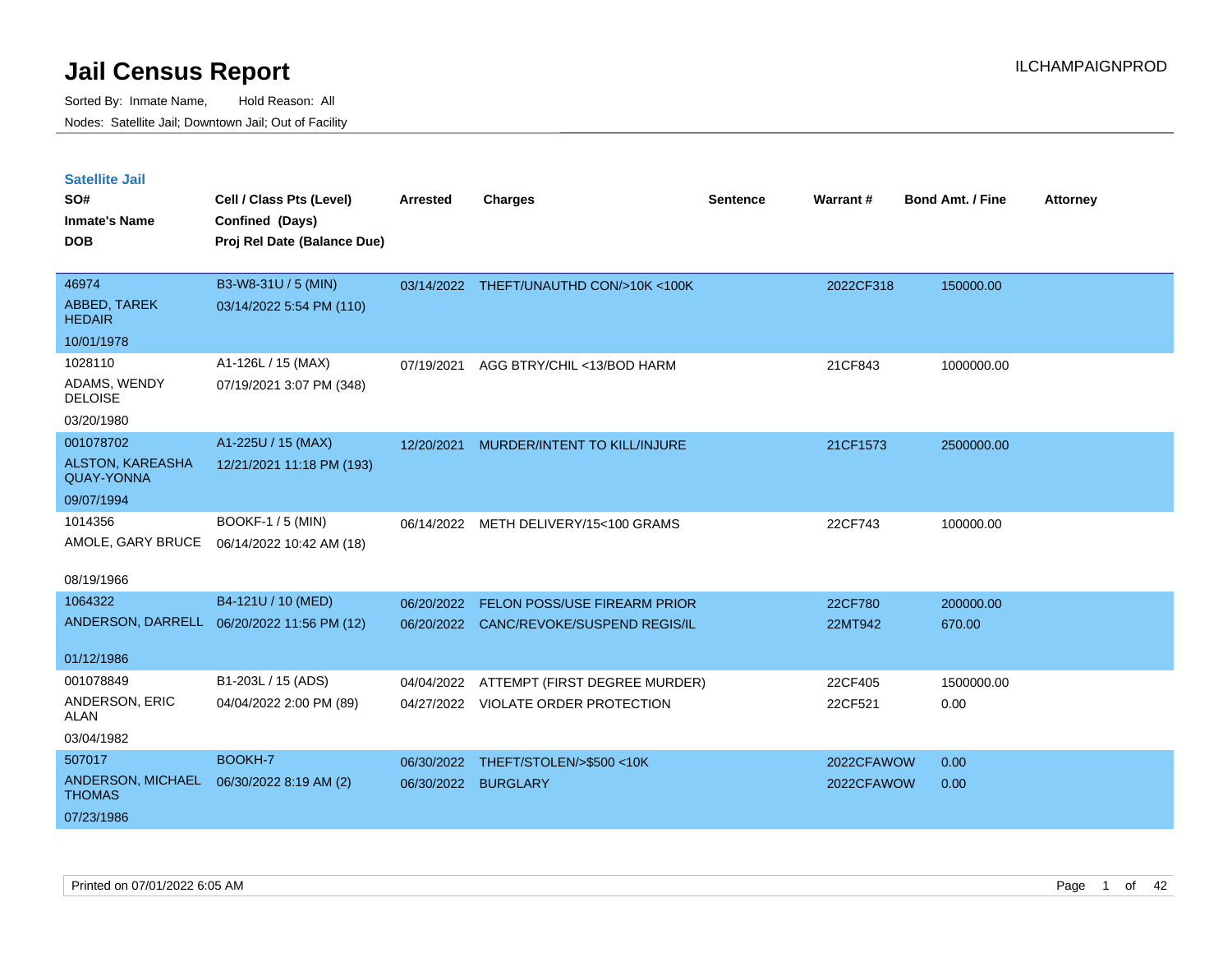| SO#                                           | Cell / Class Pts (Level)                         | Arrested             | <b>Charges</b>                            | <b>Sentence</b> | Warrant#   | <b>Bond Amt. / Fine</b> | <b>Attorney</b> |
|-----------------------------------------------|--------------------------------------------------|----------------------|-------------------------------------------|-----------------|------------|-------------------------|-----------------|
| <b>Inmate's Name</b>                          | Confined (Days)                                  |                      |                                           |                 |            |                         |                 |
| DOB                                           | Proj Rel Date (Balance Due)                      |                      |                                           |                 |            |                         |                 |
|                                               |                                                  |                      |                                           |                 |            |                         |                 |
| 001078218                                     | A3-213L / 5 (ADS)                                | 06/26/2022           | PUBLIC INDECENCY/LEWD EXPOSURE            |                 | 22CM232    | 100.00                  |                 |
| <b>BAKER, REED ALLEN</b>                      | 06/26/2022 9:04 PM (6)                           |                      | 06/27/2022 RETAIL THEFT/DISP MERCH/<\$300 |                 | 20CM658    | 1000.00                 |                 |
| 07/28/1981                                    |                                                  |                      |                                           |                 |            |                         |                 |
| 46358                                         | B3-W1-01U / 5 (MIN)                              |                      | 06/24/2022 CRIM TRES TO RES/PERS PRESENT  |                 | 22CF799    | 300000.00               |                 |
| BARBER, ANDREW<br>ZATWAUN                     | 06/24/2022 3:13 AM (8)                           |                      |                                           |                 |            |                         |                 |
| 07/04/1977                                    |                                                  |                      |                                           |                 |            |                         |                 |
| 1075139                                       | B4-224U / 10 (MED)                               | 06/27/2022           | AGG ARSON/KNOW PEOPLE PRESENT             |                 | 22CF816    | 10000.00                |                 |
| <b>BARNELL, CALEB</b><br>WYNN.                | 06/27/2022 1:39 PM (5)                           |                      |                                           |                 |            |                         |                 |
| 02/01/1999                                    |                                                  |                      |                                           |                 |            |                         |                 |
| 001079392                                     | BOOKH-7                                          | 07/01/2022           | DRVG UNDER INFLUENCE OF DRUG              |                 | 2022DTAWOW | 0.00                    |                 |
| <b>BENDER, HAMILTON</b>                       | 07/01/2022 3:03 AM (1)                           | 07/01/2022           | POSSESSING A CONTROLLED SUBSTANC          |                 | 2022CFAWOW | 0.00                    |                 |
| DAVIS                                         |                                                  |                      | 07/01/2022 POSSESS LOOK-ALIKE SUB/SUBQ    |                 | 2022CMAWOW | 0.00                    |                 |
| 02/19/1970                                    |                                                  |                      | 07/01/2022 POSS HYPO/SYRINGE/NEEDLES/1ST  |                 | 2022CMAWOW | 0.00                    |                 |
| 64877                                         | B3-W6-24L / 5 (MIN)                              | 05/29/2022 AGG DUI/3 |                                           |                 | 22CF659    | 3000.00                 |                 |
| <b>BIALESCHKI,</b><br><b>JONATHON MICHAEL</b> | 05/29/2022 5:22 AM (34)                          |                      |                                           |                 |            |                         |                 |
| 12/30/1983                                    |                                                  |                      |                                           |                 |            |                         |                 |
| 517915                                        | B3-W3-11U / 5 (MIN)                              | 08/03/2021           | FORGERY/ISSUE/DELIVER DOCUMENT            |                 |            | 0.00                    |                 |
| <b>BOXLEY, CHARLES</b>                        | 08/03/2021 2:18 PM (333)                         | 08/03/2021           | <b>BURGLARY</b>                           |                 | 21CF289    | 20000.00                |                 |
| OMAR                                          |                                                  | 08/03/2021           | <b>BURGLARY</b>                           |                 | 21CF679    | 20000.00                |                 |
| 01/10/1985                                    |                                                  |                      |                                           |                 |            |                         |                 |
| 47897                                         | B1-207L / 15 (ADS)                               | 01/19/2022           | <b>VIOLATE ORDER PROTECTION</b>           |                 | 22CF85     | 50000.00                |                 |
| BRANAMAN,<br><b>CLIFFORD EARL</b>             | 01/19/2022 9:21 PM (164)                         | 01/19/2022           | DRVG REVOKED/2+/PERS INJ/DEATH            |                 | 22CF84     | 150000.00               |                 |
| 03/09/1975                                    |                                                  | 01/19/2022           | <b>PAROLE REVOCATION</b>                  |                 | VA2201139  | 0.00                    |                 |
|                                               |                                                  |                      |                                           |                 |            |                         |                 |
| 923208<br>BREADY, ANDREW                      | B3-W8-30L / 10 (MED)<br>01/22/2022 7:43 PM (161) |                      | 01/22/2022 CRIM TRES TO RES/PERS PRESENT  |                 | 22CF92     | 2700.00                 |                 |
| <b>NICHOLAS</b>                               |                                                  |                      |                                           |                 |            |                         |                 |
| 06/08/1988                                    |                                                  |                      |                                           |                 |            |                         |                 |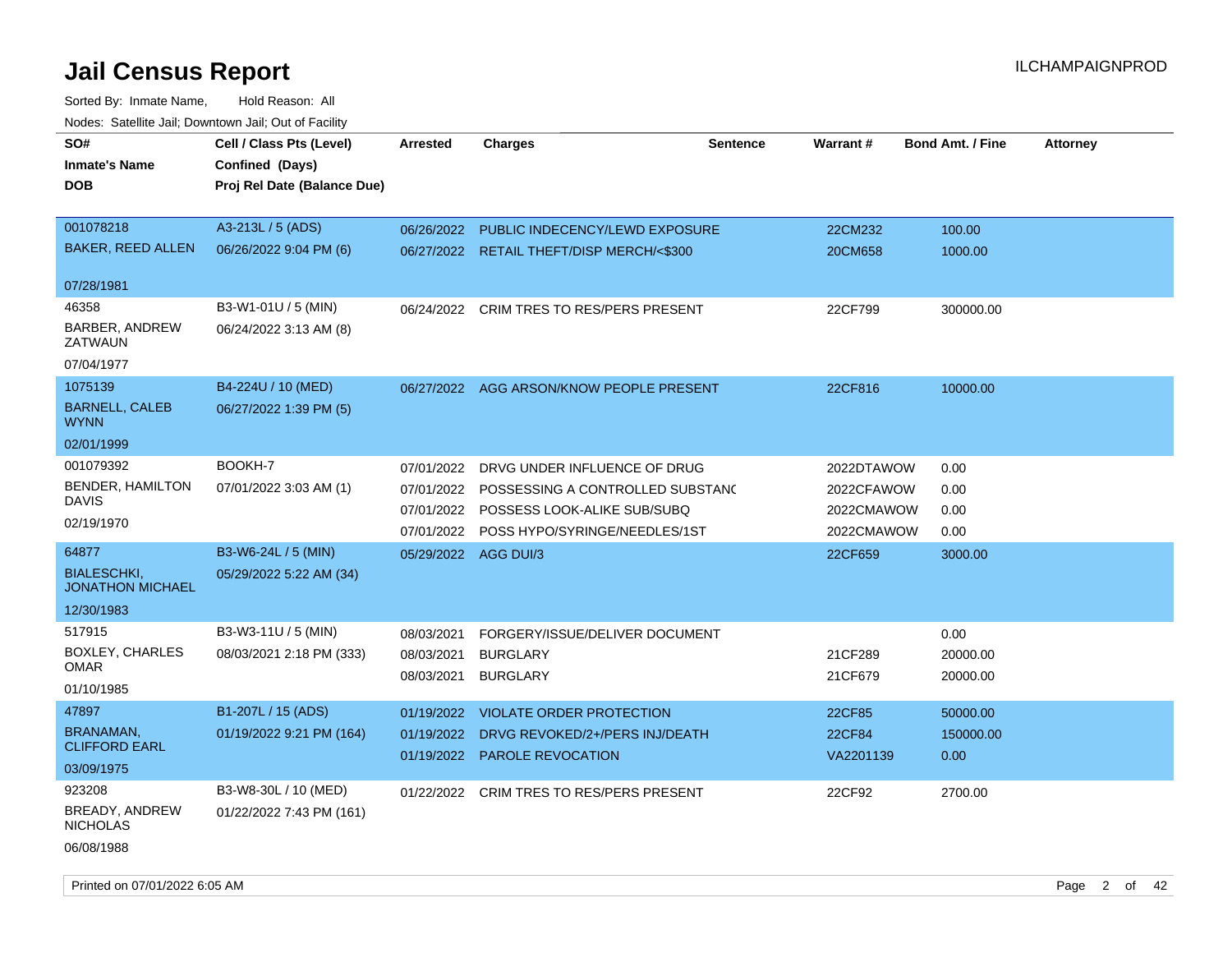| SO#                                       | Cell / Class Pts (Level)                    | <b>Arrested</b>     | <b>Charges</b>                            | <b>Sentence</b> | Warrant#   | <b>Bond Amt. / Fine</b> | <b>Attorney</b> |
|-------------------------------------------|---------------------------------------------|---------------------|-------------------------------------------|-----------------|------------|-------------------------|-----------------|
| <b>Inmate's Name</b>                      | Confined (Days)                             |                     |                                           |                 |            |                         |                 |
| <b>DOB</b>                                | Proj Rel Date (Balance Due)                 |                     |                                           |                 |            |                         |                 |
|                                           |                                             |                     |                                           |                 |            |                         |                 |
| 25694                                     | A3-111L / 5 (ADS)                           | 04/25/2022 BURGLARY |                                           |                 | 22CF506    | 15000.00                |                 |
| <b>BROADWAY, ELLIS</b><br>Junior          | 04/25/2022 3:23 PM (68)                     |                     |                                           |                 |            |                         |                 |
| 10/02/1960                                |                                             |                     |                                           |                 |            |                         |                 |
| 001079379                                 | B4-122U / 15 (MAX)                          | 06/28/2022          | POSS ADULT USE CANN IN MOTOR VEHIC        |                 | 20TR1591   | 5000.00                 |                 |
| BROUGHTON, AMARI D 06/28/2022 3:18 PM (4) |                                             |                     | 06/28/2022 AGG UUW/VEHICLE/LOADED/NO FCCA |                 | 22CF26     | 200000.00               |                 |
|                                           |                                             |                     |                                           |                 |            |                         |                 |
| 01/02/2001                                |                                             |                     |                                           |                 |            |                         |                 |
| 61675                                     | A4-104U / 10 (MED)                          |                     | 02/10/2022 AGG DISCHARGE FIREARM/OCC BLDG |                 | 20CF374    | 100000.00               |                 |
| <b>BROWN, ANTONIO</b><br><b>BURNETT</b>   | 02/10/2022 3:28 PM (142)                    |                     |                                           |                 |            |                         |                 |
| 03/04/1983                                |                                             |                     |                                           |                 |            |                         |                 |
| 51247                                     | A4-104L / 10 (MED)                          | 04/15/2021          | FELON POSS/USE WEAPON/FIREARM             |                 | 21CF411    | 250000.00               |                 |
| BROWN, DANTE<br><b>MAURICE</b>            | 04/15/2021 6:24 PM (443)                    |                     |                                           |                 |            |                         |                 |
| 04/19/1979                                |                                             |                     |                                           |                 |            |                         |                 |
| 1028966                                   | A4-102L / 10 (ADS)                          |                     | 04/29/2022 MFG/DEL CANNABIS/500<2000 GR   |                 | 22CF532    | 100000.00               |                 |
| <b>BROWN, DARRION</b><br><b>DEVON</b>     | 04/30/2022 1:10 AM (63)                     |                     |                                           |                 |            |                         |                 |
| 03/05/1994                                |                                             |                     |                                           |                 |            |                         |                 |
| 1067476                                   | B4-222U / 10 (MED)                          | 11/13/2021          | <b>RESIDENTIAL BURGLARY</b>               |                 | 21CF385    | 25000.00                |                 |
| <b>BROWN, JAMES</b><br><b>BRONELL</b>     | 11/13/2021 2:35 AM (231)                    | 11/13/2021          | AGG DOMESTIC BATTERY/STRANGLE             |                 | 20CF575    | 5000.00                 |                 |
| 01/08/1996                                |                                             |                     |                                           |                 |            |                         |                 |
| 1015739                                   | A2-123U / 5 (ADS)                           | 04/14/2022          | <b>CRIMINAL TRESPASS BUILDING</b>         |                 | 22CM114    | 100.00                  |                 |
|                                           | BROWN, JERI CHANCY 04/14/2022 10:11 PM (79) |                     | 04/19/2022 AGGRAVATED BATTERY             |                 | 2021CF1260 | 0.00                    |                 |
|                                           |                                             |                     |                                           |                 |            |                         |                 |
| 03/07/1989                                |                                             |                     |                                           |                 |            |                         |                 |
| 1071534                                   | B2-T3-09U / 10 (SPH)                        | 09/18/2020          | AGG BATTERY/DISCHARGE FIREARM             |                 | 20CF1049   | 200000.00               |                 |
| BRYANT, KETONE<br><b>LEVELL</b>           | 09/18/2020 1:19 PM (652)                    |                     |                                           |                 |            |                         |                 |
| 04/07/2000                                |                                             |                     |                                           |                 |            |                         |                 |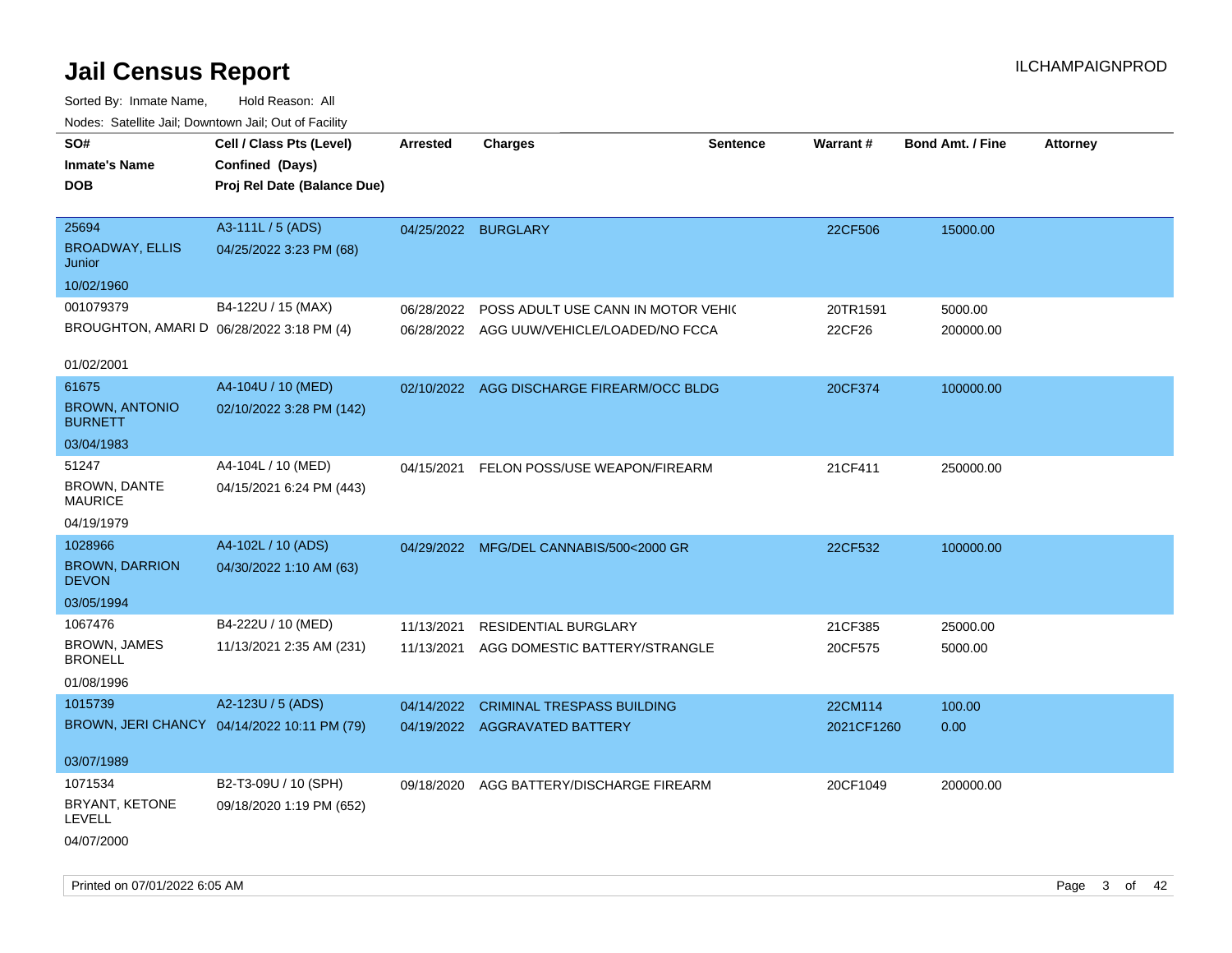Sorted By: Inmate Name, Hold Reason: All Nodes: Satellite Jail; Downtown Jail; Out of Facility

| ivoues. Salellite Jali, Downtown Jali, Out of Facility |                                            |                 |                                         |                 |            |                         |                 |
|--------------------------------------------------------|--------------------------------------------|-----------------|-----------------------------------------|-----------------|------------|-------------------------|-----------------|
| SO#                                                    | Cell / Class Pts (Level)                   | <b>Arrested</b> | <b>Charges</b>                          | <b>Sentence</b> | Warrant#   | <b>Bond Amt. / Fine</b> | <b>Attorney</b> |
| <b>Inmate's Name</b>                                   | Confined (Days)                            |                 |                                         |                 |            |                         |                 |
| <b>DOB</b>                                             | Proj Rel Date (Balance Due)                |                 |                                         |                 |            |                         |                 |
|                                                        |                                            |                 |                                         |                 |            |                         |                 |
| 001078166                                              | A1-227L / 10 (MED)                         | 06/27/2022      | <b>AGGRAVATED BATTERY</b>               |                 | 22CF815    | 1000.00                 |                 |
| <b>BURDEN, DESIRAY</b><br><b>LASHAY</b>                | 06/27/2022 4:40 PM (5)                     |                 | 06/27/2022 RESIDENTIAL BURGLARY         |                 | 22CF204    | 1000.00                 |                 |
| 12/30/2002                                             |                                            |                 |                                         |                 |            |                         |                 |
| 545723                                                 | A1-125L / 5 (MIN)                          |                 | 05/16/2022 DRIVING ON REVOKED LICENSE   |                 | 21TR6230   | 0.00                    |                 |
|                                                        | BURTON, ANGELA SUE 05/16/2022 4:17 PM (47) |                 |                                         |                 |            |                         |                 |
| 01/11/1977                                             |                                            |                 |                                         |                 |            |                         |                 |
| 001078311                                              | A3-217L / 15 (MAX)                         | 06/17/2022      | <b>PAROLE REVOCATION</b>                |                 | CH2107669  | 0.00                    |                 |
| <b>BURTON, PAUL</b>                                    | 06/17/2022 9:57 AM (15)                    | 06/17/2022      | CRIM DAMAGE TO PROPERTY <\$500          |                 | 21CM000385 | 1000.00                 |                 |
| <b>RICHARD JORDAN</b>                                  |                                            |                 | 06/17/2022 RETAIL THEFT                 |                 | 22CF772    | 10000.00                |                 |
| 04/07/1985                                             |                                            |                 |                                         |                 |            |                         |                 |
| 1047579                                                | A1-125U / 10 (MED)                         | 02/24/2022      | ARMED ROBBERY/NO FIREARM                |                 | 22CF232    | 150000.00               |                 |
| BUTLER, TAMYRA<br><b>COSHAWN</b>                       | 02/24/2022 5:40 AM (128)                   |                 |                                         |                 |            |                         |                 |
| 07/06/1988                                             |                                            |                 |                                         |                 |            |                         |                 |
| 56693                                                  | A3-216L / 15 (MAX)                         |                 | 06/14/2022 FELON POSS/USE FIREARM PRIOR |                 | 22CF735    | 100000.00               |                 |
| <b>CHAN, LORN</b>                                      | 06/14/2022 5:55 PM (18)                    |                 |                                         |                 |            |                         |                 |
| 03/22/1981                                             |                                            |                 |                                         |                 |            |                         |                 |
| 1029088                                                | A4-203L / 10 (MED)                         | 12/21/2021      | FELON POSS/USE FIREARM PRIOR            |                 | 21CF1338   | 250000.00               |                 |
| CHAPPLE, MALIK<br><b>BIANCO</b>                        | 12/22/2021 10:02 AM (192)                  |                 |                                         |                 |            |                         |                 |
| 10/25/1994                                             |                                            |                 |                                         |                 |            |                         |                 |
| 1072407                                                | A1-226U / 10 (MED)                         | 04/17/2022      | FORGERY/ISSUE/DELIVER DOCUMENT          |                 | 2021CF1159 | 24820.00                |                 |
| <b>CLARK, AMY KANANI</b>                               | 04/17/2022 1:20 AM (76)                    |                 | 04/17/2022 AGG BATTERY/PEACE OFFICER    |                 | 22CF473    | 10000.00                |                 |
|                                                        |                                            |                 |                                         |                 |            |                         |                 |
| 11/29/1988                                             |                                            |                 |                                         |                 |            |                         |                 |
| 56241                                                  | A3-211U / 5 (ADS)                          | 01/13/2022      | VIOLATE ORDER/PRIOR DOM BTRY            |                 | 22CF59     | 10000.00                |                 |
| CLARK, DAMON<br><b>GILLMORE</b>                        | 01/13/2022 4:36 AM (170)                   |                 | 04/04/2022 CIVIL FTA WARRANT            |                 | 2007D200   | 100000.00               |                 |
| 12/21/1976                                             |                                            |                 |                                         |                 |            |                         |                 |

Printed on 07/01/2022 6:05 AM Page 4 of 42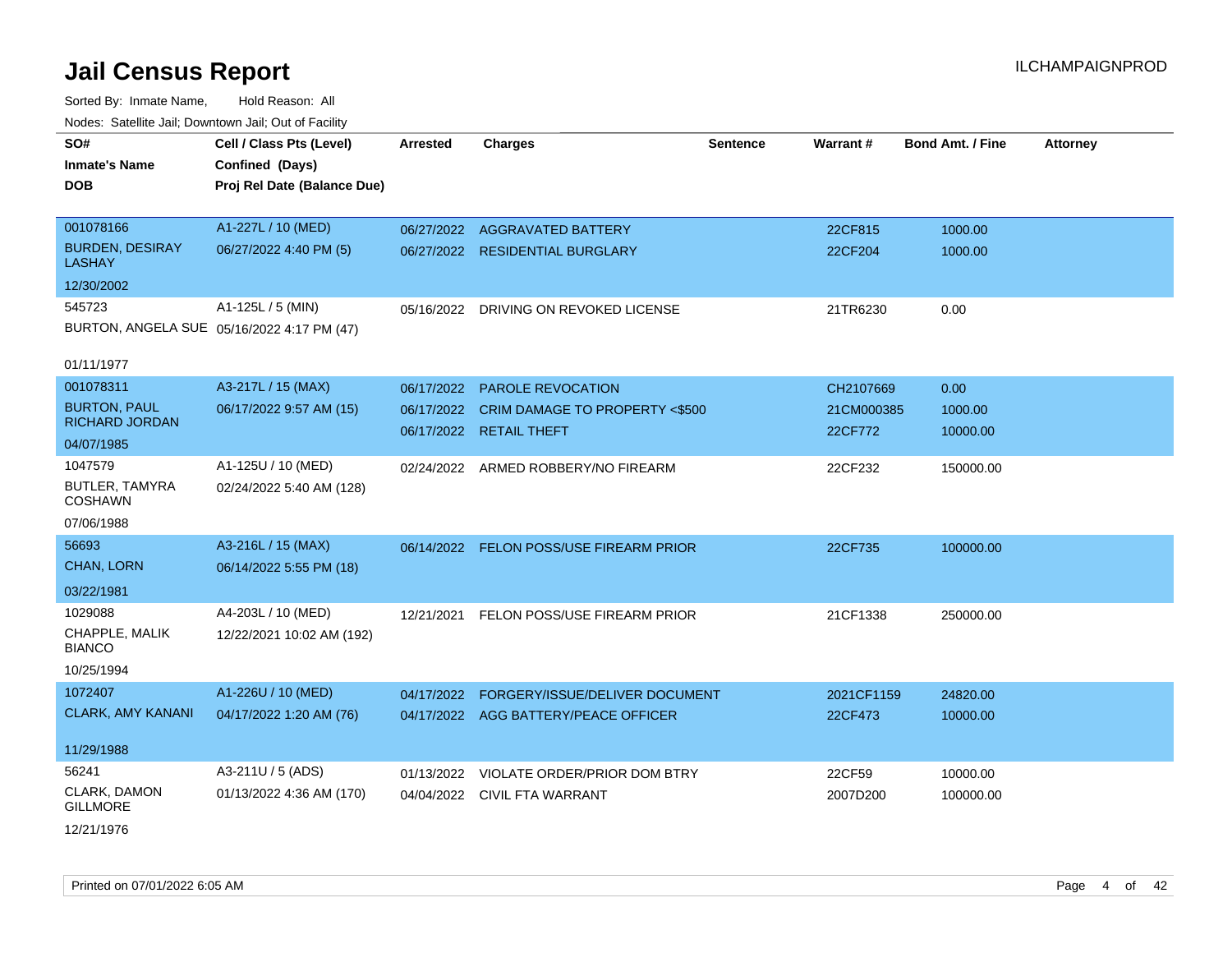| SO#                                       | Cell / Class Pts (Level)                  | <b>Arrested</b> | <b>Charges</b>                            | <b>Sentence</b> | Warrant#    | <b>Bond Amt. / Fine</b> | <b>Attorney</b> |
|-------------------------------------------|-------------------------------------------|-----------------|-------------------------------------------|-----------------|-------------|-------------------------|-----------------|
| <b>Inmate's Name</b><br><b>DOB</b>        | Confined (Days)                           |                 |                                           |                 |             |                         |                 |
|                                           | Proj Rel Date (Balance Due)               |                 |                                           |                 |             |                         |                 |
| 1074517                                   | A4-107U / 10 (MED)                        |                 | 06/24/2022 AGG UNLAWFUL USE OF WEAPON/VEH | 2v(DOC)         | 22CF488     | 0.00                    |                 |
| <b>CLARK, TONY</b><br><b>TERRELL JR</b>   | 06/24/2022 10:58 AM (8)                   |                 |                                           |                 |             |                         |                 |
| 05/03/1999                                |                                           |                 |                                           |                 |             |                         |                 |
| 1008097                                   | A4-105U / 10 (MED)                        |                 | 06/11/2022 CRIM TRESPASS TO RESIDENCE     |                 | 22CF746     | 550.00                  |                 |
| CLAY, JOHN LANE                           | 06/11/2022 10:45 AM (21)                  |                 |                                           |                 |             |                         |                 |
| 02/05/1992                                |                                           |                 |                                           |                 |             |                         |                 |
| 001078838                                 | B1-102L / 15 (ADS)                        |                 | 02/12/2022 PRED CRIM SEX ASLT/BODILY HARM |                 | 21CF30      | 150000.00               |                 |
| <b>CLAYTON, KAREEM</b><br><b>JAMAL</b>    | 02/12/2022 8:55 AM (140)                  |                 |                                           |                 |             |                         |                 |
| 02/03/1974                                |                                           |                 |                                           |                 |             |                         |                 |
| 001077485                                 | A1-227U / 15 (MAX)                        | 12/21/2021      | MURDER/INTENT TO KILL/INJURE              |                 | 2021CF1282  | 1000000.00              |                 |
| COLBERT, ARIEANA<br><b>FELICIA</b>        | 12/21/2021 2:08 PM (193)                  |                 |                                           |                 |             |                         |                 |
| 12/13/2000                                |                                           |                 |                                           |                 |             |                         |                 |
| 001077446                                 | B3-W5-19U / 5 (MIN)                       | 06/07/2022      | AGGRAVATED DOMESTIC BATTERY               |                 | 2022CF706   | 100000.00               |                 |
| <b>COLLADO, JESUS</b>                     | 06/07/2022 6:16 PM (25)                   | 06/07/2022      | DRIVING ON REVOKED LICENSE                |                 | 2020TR11217 | 880.00                  |                 |
| <b>ZAMARRON</b>                           |                                           | 06/07/2022      | DRIVING/NEVER ISSUED LICENSE              |                 | 2019TR5200  | 5000.00                 |                 |
| 12/16/1976                                |                                           | 06/07/2022      | DRIVING/NEVER ISSUED LICENSE              |                 | 2022MT316   | 1500.00                 |                 |
|                                           |                                           | 06/07/2022      | DRIVING/NEVER ISSUED LICENSE              |                 | 2022MT316   | 1500.00                 |                 |
| 527914                                    | B3-W3-09U / 10 (MED)                      | 06/13/2022      | AGG DUI/LIC SUSP OR REVOKED               |                 | 22CF728     | 50000.00                |                 |
| <b>COLLINS, NATHAN</b><br><b>LAWRENCE</b> | 06/14/2022 12:22 AM (18)                  |                 |                                           |                 |             |                         |                 |
| 10/22/1986                                |                                           |                 |                                           |                 |             |                         |                 |
| 1057692                                   | A4-103U / 10 (MED)                        | 06/14/2022      | RECEIVE/POSS/SELL STOLEN VEH              |                 | 22CF738     | 25000.00                |                 |
|                                           | CONCEPCION-ROMAN, 06/14/2022 1:06 PM (18) | 06/14/2022      | <b>RECEIVE/POSS/SELL STOLEN VEH</b>       |                 | 22CF739     | 25000.00                |                 |
| <b>MOISES</b>                             |                                           | 06/14/2022      | AGG DUI/LIC SUSP OR REVOKED               |                 | 20CF1420    | 3000.00                 |                 |
| 09/24/1979                                |                                           |                 | 06/14/2022 RECEIVE/POSS/SELL STOLEN VEH   |                 | 22CF592     | 10000.00                |                 |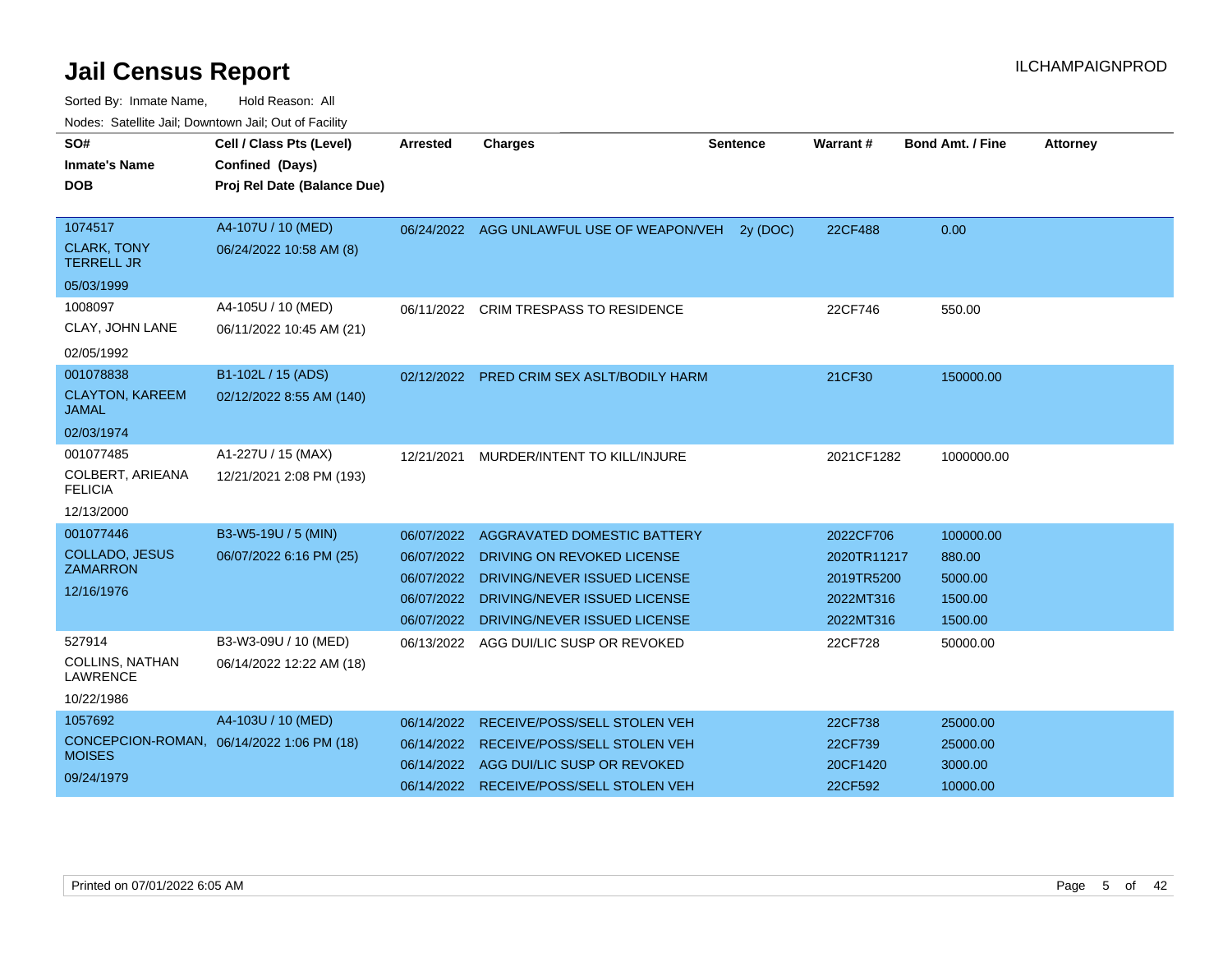| SO#<br><b>Inmate's Name</b>          | Cell / Class Pts (Level)<br>Confined (Days)  | <b>Arrested</b>   | <b>Charges</b>                            | <b>Sentence</b> | Warrant#   | <b>Bond Amt. / Fine</b> | <b>Attorney</b> |
|--------------------------------------|----------------------------------------------|-------------------|-------------------------------------------|-----------------|------------|-------------------------|-----------------|
| <b>DOB</b>                           | Proj Rel Date (Balance Due)                  |                   |                                           |                 |            |                         |                 |
| 34805                                | B4-223U / 15 (MAX)                           | 10/01/2021        | <b>DOMESTIC BATTERY</b>                   |                 | 21CF1183   | 10000.00                |                 |
|                                      | CONERLY, KIN JOSEPH 10/01/2021 1:53 AM (274) | 10/01/2021        | <b>ARMED HABITUAL CRIMINAL</b>            |                 | 21CF1184   | 1500000.00              |                 |
|                                      |                                              | 10/06/2021        | POSS STOLEN VEHICLE > \$25,000            |                 | 19CF1786   | 10000.00                |                 |
| 11/16/1971                           |                                              |                   |                                           |                 |            |                         |                 |
| 1075361                              | B1-205L / 5 (ADS)                            | 04/16/2021        | <b>BURGLARY</b>                           |                 | 21CF414    | 5000.00                 |                 |
| COWART, TORREY<br>BENJAMEN, Junior   | 04/16/2021 9:17 PM (442)                     |                   |                                           |                 |            |                         |                 |
| 11/22/1987                           |                                              |                   |                                           |                 |            |                         |                 |
| 1074319                              | A4-201U / 15 (ADS)                           | 10/12/2021        | AGGRAVATED CRUELTY TO ANIMALS             |                 | 21CF1238   | 42140.00                |                 |
| CRAIG, DAVUCCI<br><b>DAVION</b>      | 10/12/2021 11:36 AM (263)                    | 10/14/2021 MURDER |                                           |                 | 21CF1239   | 2000000.00              |                 |
| 08/02/2001                           |                                              |                   |                                           |                 |            |                         |                 |
| 001077549                            | B2-T3-10L / 10 (SPH)                         | 12/22/2020        | PRED CRIM SEX ASLT/VICTIM <13             |                 | 2020CF1469 | 250000.00               |                 |
| CRISTOBAL-MATEO,<br><b>CRISTOBAL</b> | 12/22/2020 1:17 PM (557)                     |                   |                                           |                 |            |                         |                 |
| 12/02/1988                           |                                              |                   |                                           |                 |            |                         |                 |
| 1076848                              | A3-115L / 15 (ADS)                           |                   | 05/20/2022 THREATEN A PUBLIC OFFICIAL     |                 | 22CF632    | 1240.00                 |                 |
| <b>CROSS, STEED</b><br><b>GATHON</b> | 05/20/2022 10:15 AM (43)                     |                   |                                           |                 |            |                         |                 |
| 10/11/1974                           |                                              |                   |                                           |                 |            |                         |                 |
| 1066482                              | BOOKH-2 / 15 (ADS)                           | 04/24/2022        | AGG ROBBERY/INDICATE ARM W/FIR            |                 | 22CF500    | 500000.00               |                 |
| DANGERFIELD,                         | 04/24/2022 12:22 PM (69)                     |                   | 04/26/2022 RETAIL THEFT                   |                 | 21CF811    | 100000.00               |                 |
| AMANTAE ESSTAVION                    |                                              |                   | 04/26/2022 CRIM DAMAGE TO PROPERTY <\$500 |                 | 21CM239    | 50000.00                |                 |
| 01/11/1998                           |                                              |                   |                                           |                 |            |                         |                 |
| 001079243                            | A4-205U / 10 (MED)                           |                   | 05/31/2022 AGG UNLAWFUL USE WEAPON        | 3y(DOC)         | 22JD41     | 0.00                    |                 |
| DARNELL, KYREN<br><b>COURISE</b>     | 05/31/2022 10:57 AM (32)                     |                   |                                           |                 |            |                         |                 |
| 04/25/2004                           |                                              |                   |                                           |                 |            |                         |                 |
| 001079330                            | B4-127U / 10 (MED)                           |                   | 06/20/2022 POSSESSION OF STOLEN FIREARM   |                 | 22CF768    | 125000.00               |                 |
| DAVIS, BRANDON<br><b>CHRISTOPHER</b> | 06/20/2022 2:29 AM (12)                      |                   |                                           |                 |            |                         |                 |
| 12/06/1996                           |                                              |                   |                                           |                 |            |                         |                 |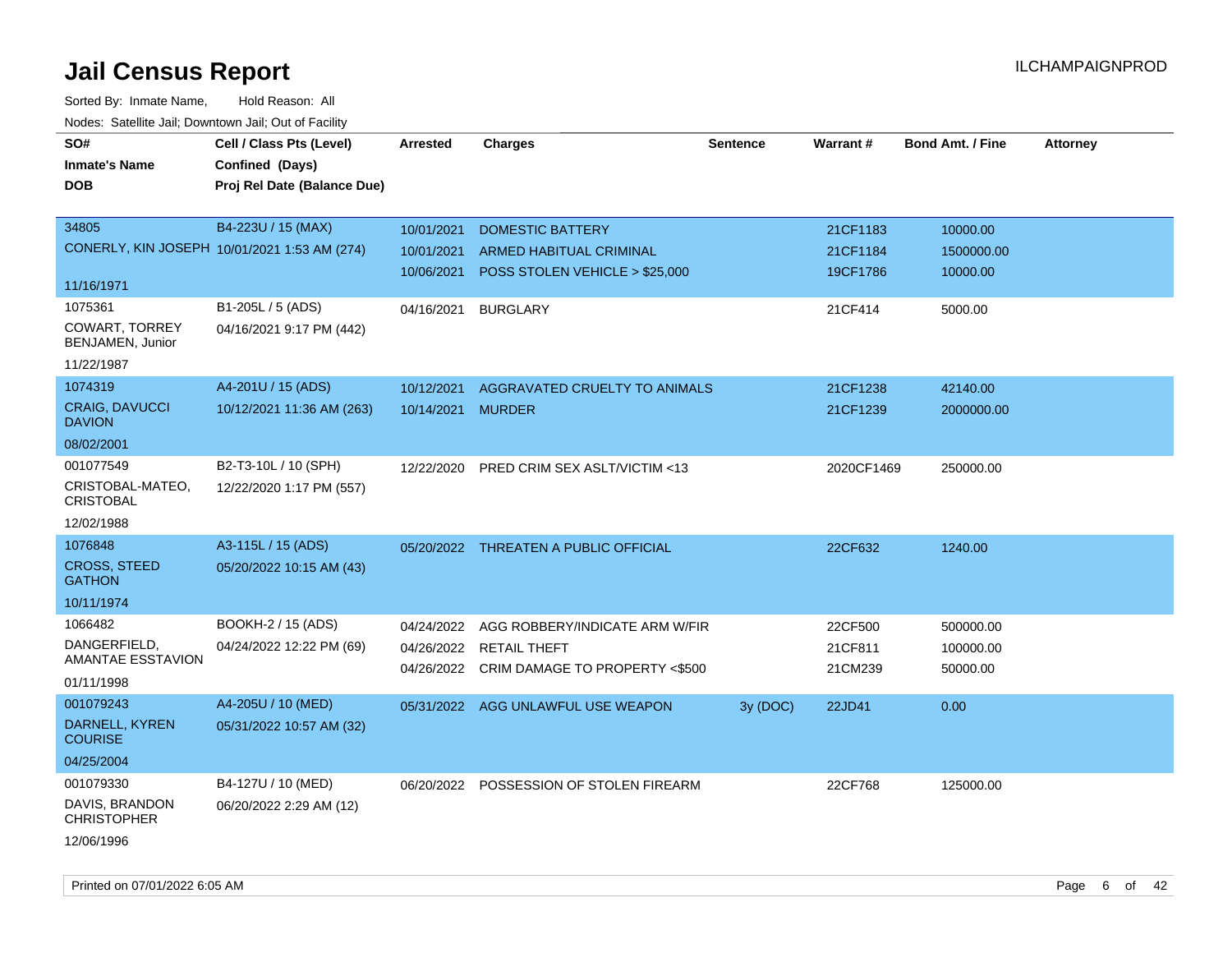| SO#<br><b>Inmate's Name</b><br><b>DOB</b>       | Cell / Class Pts (Level)<br>Confined (Days)<br>Proj Rel Date (Balance Due) | <b>Arrested</b>          | <b>Charges</b>                                           | <b>Sentence</b> | <b>Warrant#</b>      | <b>Bond Amt. / Fine</b> | <b>Attorney</b> |
|-------------------------------------------------|----------------------------------------------------------------------------|--------------------------|----------------------------------------------------------|-----------------|----------------------|-------------------------|-----------------|
| 534157<br>DAVIS, MICHAEL<br><b>EUGENE</b>       | B2-T4-15U / 10 (SPH)<br>05/21/2022 2:55 AM (42)                            |                          | 05/21/2022 AGGRAVATED DOMESTIC BATTERY                   |                 | 22CF631              | 200000.00               |                 |
| 05/05/1984                                      |                                                                            |                          |                                                          |                 |                      |                         |                 |
| 1074063                                         | <b>BOOKH-1 / 5 (MIN)</b>                                                   | 06/29/2022               | RETAIL THEFT/DISP MERCH/<\$300                           |                 | 19CM1032             | 3000.00                 |                 |
| DEITZ, TILLIE SHENISE 06/29/2022 3:36 PM (3)    |                                                                            | 06/29/2022               | RETAIL THEFT/DISP MERCH/<\$300                           |                 | 21CF105              | 3000.00                 |                 |
|                                                 |                                                                            | 06/29/2022               | USE FORGED CR/DEBIT CARD/<\$300                          |                 | 21CF106              | 3000.00                 |                 |
| 12/02/1990                                      |                                                                            | 06/29/2022               | RET THEFT/DISP MERCH/>\$300                              |                 | 21CF228              | 3000.00                 |                 |
|                                                 |                                                                            | 06/29/2022               | RET THEFT/DISP MERCH/>\$300                              |                 | 21CF327              | 3000.00                 |                 |
| 001079047                                       | B1-104L / 10 (MED)                                                         |                          | 04/10/2022 HOME INVASION/CAUSE INJURY                    |                 | 22CF432              | 25000.00                |                 |
| <b>DILLARD, WILDON</b><br><b>JEROME</b>         | 04/11/2022 1:54 AM (82)                                                    |                          |                                                          |                 |                      |                         |                 |
| 03/27/1971                                      |                                                                            |                          |                                                          |                 |                      |                         |                 |
| 001079389<br>DODD-THOMPSON,<br>CODY REX         | BOOKH-3<br>06/30/2022 1:56 PM (2)                                          | 06/30/2022               | DRIVING RVK/SUSP DUI/SSS 2ND                             |                 | 2020CF671            | 0.00                    |                 |
| 10/18/1990                                      |                                                                            |                          |                                                          |                 |                      |                         |                 |
| 001079345<br>DOUGLAS, DONNELL<br><b>SHEREZE</b> | B4-222L / 10 (MED)<br>06/22/2022 3:53 PM (10)                              |                          | 06/22/2022 AGG UNLAWFUL USE WEAPON/PERSON                |                 | 21JD49               | 0.00                    |                 |
| 07/13/2003                                      |                                                                            |                          |                                                          |                 |                      |                         |                 |
| 527379<br>DRAKE, MARCELL<br><b>DEON</b>         | B1-106L / 15 (ADS)<br>10/25/2021 5:05 PM (250)                             | 10/25/2021<br>10/27/2021 | ARMED HABITUAL CRIMINAL<br>AGG DOMESTIC BATTERY/STRANGLE |                 | 21CF1297<br>21CF1245 | 500000.00<br>500000.00  |                 |
| 04/20/1987                                      |                                                                            |                          |                                                          |                 |                      |                         |                 |
| 36298                                           | BOOKH-3                                                                    | 06/30/2022 AGG DUI/3     |                                                          |                 | 2021CF380            | 100000.00               |                 |
| DUCEY, SCOTT<br><b>ROBERT</b>                   | 06/30/2022 9:03 PM (2)                                                     |                          |                                                          |                 |                      |                         |                 |
| 04/02/1969                                      |                                                                            |                          |                                                          |                 |                      |                         |                 |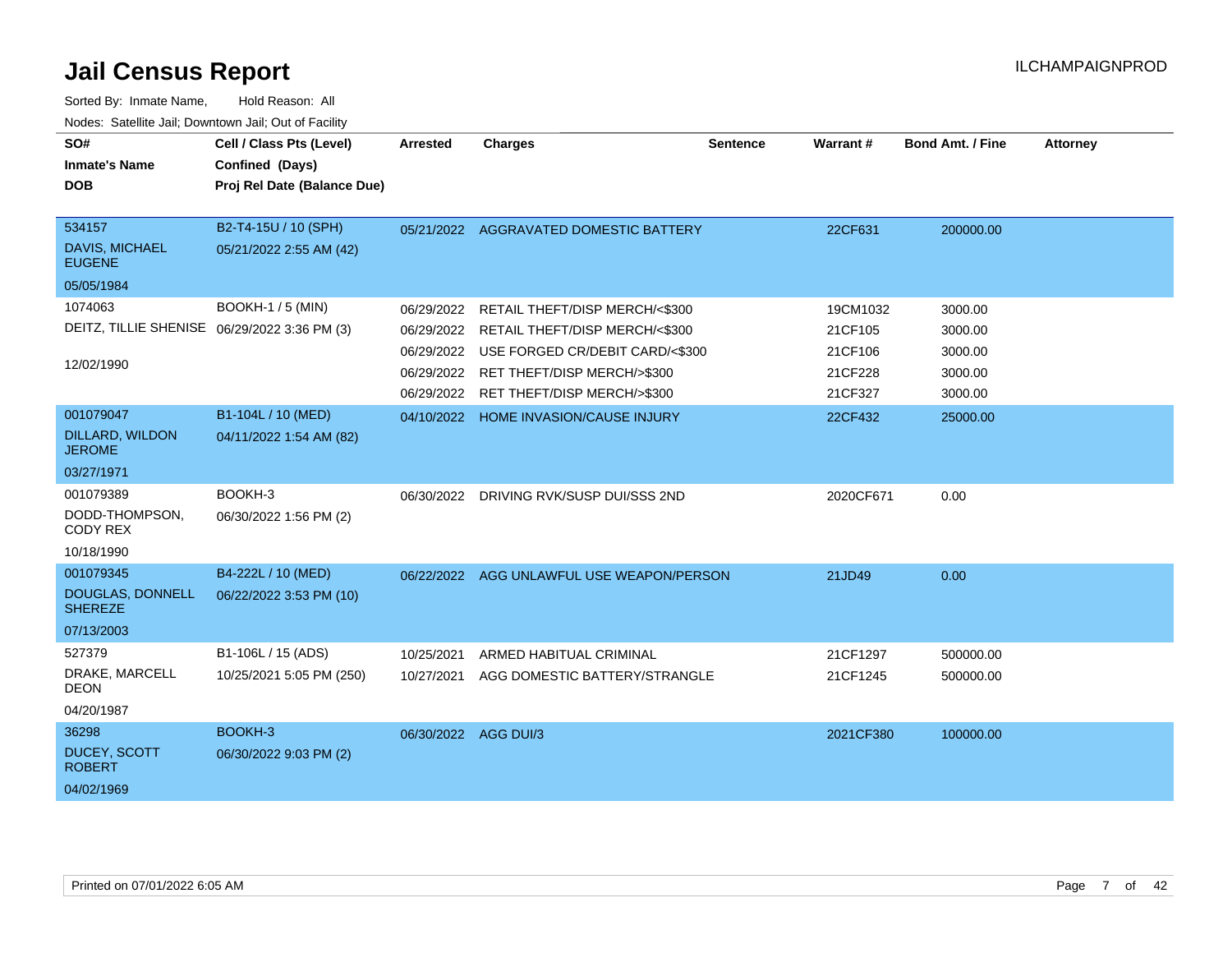| roacs. Catellite Jall, Downtown Jall, Out of Facility |                                                                            |                 |                                          |                 |                 |                         |                 |
|-------------------------------------------------------|----------------------------------------------------------------------------|-----------------|------------------------------------------|-----------------|-----------------|-------------------------|-----------------|
| SO#<br><b>Inmate's Name</b><br><b>DOB</b>             | Cell / Class Pts (Level)<br>Confined (Days)<br>Proj Rel Date (Balance Due) | <b>Arrested</b> | <b>Charges</b>                           | <b>Sentence</b> | <b>Warrant#</b> | <b>Bond Amt. / Fine</b> | <b>Attorney</b> |
|                                                       |                                                                            |                 |                                          |                 |                 |                         |                 |
| 970136                                                | A4-202L / 15 (MAX)                                                         | 05/28/2022      | <b>PAROLE REVOCATION</b>                 |                 | CH2203020       | 0.00                    |                 |
| EDWARDS, CORITEZ<br><b>CORNELIUS</b>                  | 05/28/2022 10:16 PM (35)                                                   |                 | 05/28/2022 ARMED VIOLENCE/CATEGORY I     |                 | 22CF657         | 250000.00               |                 |
| 10/13/1989                                            |                                                                            |                 |                                          |                 |                 |                         |                 |
| 1074720                                               | B2-DR / 15 (SPH)                                                           |                 | 01/19/2022 PRED CRIM SEX ASLT/VICTIM <13 |                 | 21CF1414        | 500000.00               |                 |
| ELVIR-REYES, JORGE<br>LEONARDO                        | 01/19/2022 1:43 PM (164)                                                   |                 |                                          |                 |                 |                         |                 |
| 06/03/1988                                            |                                                                            |                 |                                          |                 |                 |                         |                 |
| 1069992                                               | B4-224L / 10 (MED)                                                         |                 | 06/27/2022 DOMESTIC BATTERY/OTHER PRIOR  |                 | 22CF813         | 3000.00                 |                 |
| <b>EMBEYA, CRISTAVI</b><br><b>TSHOMBA</b>             | 06/27/2022 5:19 PM (5)                                                     |                 |                                          |                 |                 |                         |                 |
| 03/19/1999                                            |                                                                            |                 |                                          |                 |                 |                         |                 |
| 43977                                                 | B2-T1-02L / 5 (SPH)                                                        | 12/20/2021      | AGG FLEEING POLICE/21 MPH OVER           |                 | 21CF1566        | 25000.00                |                 |
| <b>EMKES, DOUGLAS</b><br>ALAN                         | 12/20/2021 9:59 AM (194)                                                   | 12/20/2021      | PAROLE REVOCATION                        |                 |                 | 0.00                    |                 |
| 06/08/1959                                            |                                                                            |                 |                                          |                 |                 |                         |                 |
| 987328                                                | A2-122L / 10 (MED)                                                         | 12/11/2021      | AGG ASLT PEACE OFF/FIRE/ER WRK           |                 | 21CF1515        | 0.00                    |                 |
| ERVIN, DEIDRA ANN<br><b>RUTH</b>                      | 12/11/2021 8:48 PM (203)                                                   |                 |                                          |                 |                 |                         |                 |
| 04/15/1991                                            |                                                                            |                 |                                          |                 |                 |                         |                 |
| 001077195                                             | A1-225L / 5 (MIN)                                                          |                 | 06/20/2022 VIO BAIL BOND/CLASS 1 OFFENSE |                 | 22CM226         | 100.00                  |                 |
| ERWINE, EMILY M                                       | 06/20/2022 8:23 PM (12)                                                    |                 |                                          |                 |                 |                         |                 |
| 03/11/1994                                            |                                                                            |                 |                                          |                 |                 |                         |                 |
| 962759                                                | B2-T2-05U / 15 (SPH)                                                       | 07/16/2021      | <b>METH DELIVERY&lt;5 GRAMS</b>          |                 | 21CF833         | 250000.00               |                 |
|                                                       | FINLEY, KEVIN DANTE 07/16/2021 9:44 PM (351)                               |                 | 07/29/2021 AGG CRIM SEX ASSAULT/FELONY   |                 | 21CF891         | 1000000.00              |                 |
|                                                       |                                                                            |                 |                                          |                 |                 |                         |                 |
| 12/28/1988                                            |                                                                            |                 |                                          |                 |                 |                         |                 |
| 001077819                                             | A3-113U / 15 (ADS)                                                         |                 | 04/06/2022 MURDER/INTENT TO KILL/INJURE  |                 | 22CF416         | 5000000.00              |                 |
| FORTUNE, DOMINIC<br><b>AUGUSTUS</b>                   | 04/06/2022 7:15 AM (87)                                                    |                 |                                          |                 |                 |                         |                 |
| 02/16/1999                                            |                                                                            |                 |                                          |                 |                 |                         |                 |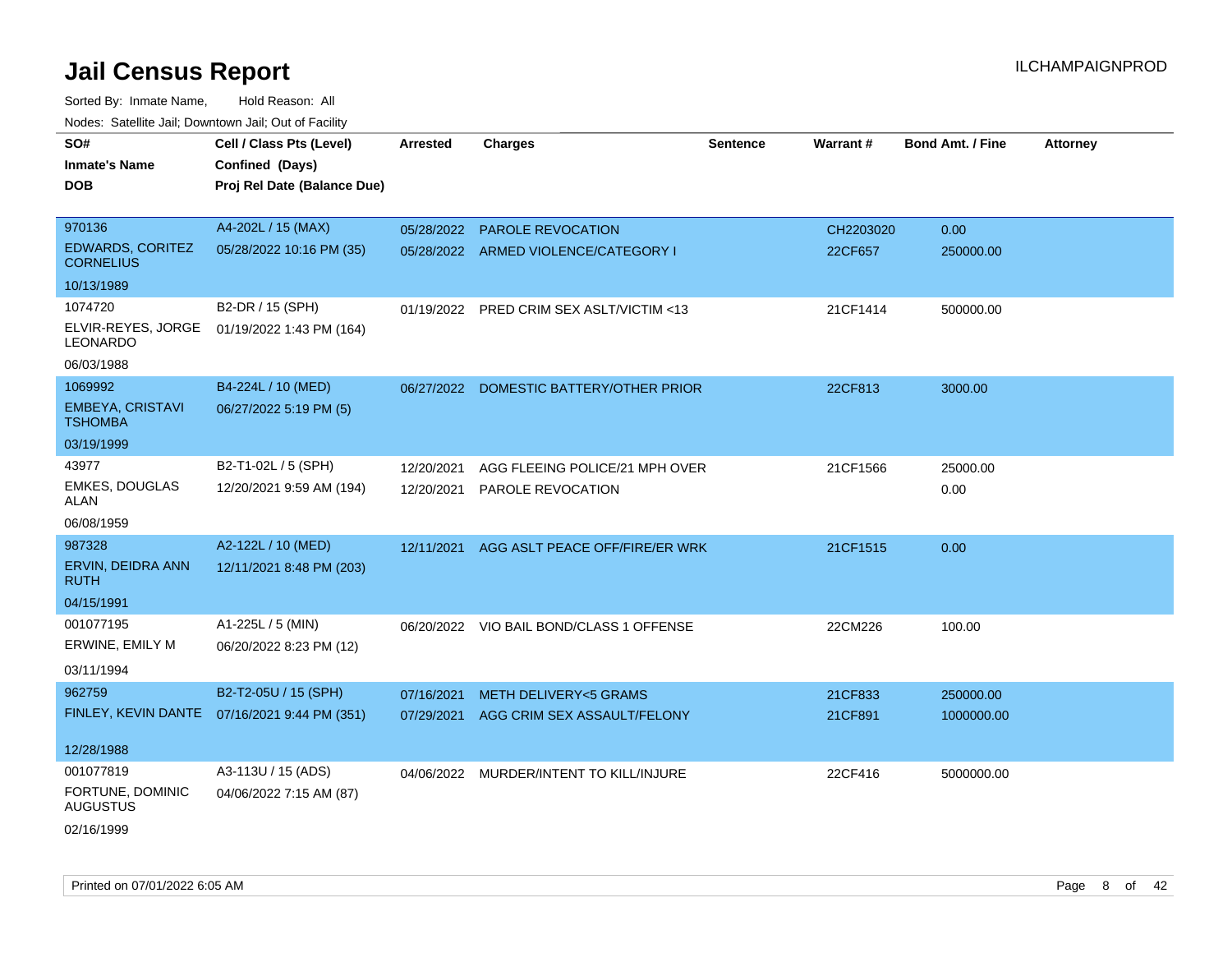| roaco. Odichile Jan, Downtown Jan, Out of Facility |                                             |                 |                                         |                 |            |                         |                 |
|----------------------------------------------------|---------------------------------------------|-----------------|-----------------------------------------|-----------------|------------|-------------------------|-----------------|
| SO#                                                | Cell / Class Pts (Level)                    | <b>Arrested</b> | <b>Charges</b>                          | <b>Sentence</b> | Warrant#   | <b>Bond Amt. / Fine</b> | <b>Attorney</b> |
| <b>Inmate's Name</b>                               | Confined (Days)                             |                 |                                         |                 |            |                         |                 |
| <b>DOB</b>                                         | Proj Rel Date (Balance Due)                 |                 |                                         |                 |            |                         |                 |
|                                                    |                                             |                 |                                         |                 |            |                         |                 |
| 518395                                             | B2-T3-12L / 15 (SPH)                        | 07/07/2020      | <b>CRIMINAL SEXUAL ASSAULT</b>          |                 | 2020-CF735 | 250000.00               |                 |
|                                                    | FRANDLE, MARK RYAN 07/07/2020 3:42 PM (725) |                 |                                         |                 |            |                         |                 |
|                                                    |                                             |                 |                                         |                 |            |                         |                 |
| 09/10/1985                                         |                                             |                 |                                         |                 |            |                         |                 |
| 001078290                                          | A1-224L / 10 (ADS)                          | 08/19/2021      | MACHINE GUN/AUTO WEAPON/VEH             |                 | 21CF1012   | 250000.00               |                 |
| FREEMAN, ANGEL                                     | 08/19/2021 1:26 AM (317)                    |                 |                                         |                 |            |                         |                 |
| <b>JANILA KAY</b>                                  |                                             |                 |                                         |                 |            |                         |                 |
| 12/25/1995                                         |                                             |                 |                                         |                 |            |                         |                 |
| 591514                                             | B2-T4-14L / 10 (SPH)                        | 02/25/2022      | AGG CRIM SEX ABUSE/THREAT LIFE          |                 | 22CF135    | 150000.00               |                 |
|                                                    | GAMBLE, SCOTT PAUL 02/25/2022 6:08 PM (127) |                 | 02/25/2022 AGG CRIM SEX ABUSE/VIC 13-17 |                 | 22CF230    | 100000.00               |                 |
|                                                    |                                             |                 |                                         |                 |            |                         |                 |
| 09/06/1968                                         |                                             |                 |                                         |                 |            |                         |                 |
| 001079351                                          | A1-DR / 5 (MIN)                             |                 | 06/23/2022 RESIDENTIAL BURGLARY         |                 | 22CF803    | 10000.00                |                 |
|                                                    | GAW, ELIZABETH JUNE 06/23/2022 12:12 PM (9) |                 |                                         |                 |            |                         |                 |
| 06/02/1998                                         |                                             |                 |                                         |                 |            |                         |                 |
| 001078633                                          | B2-T3-11U / 25 (SPH)                        | 12/01/2021      | <b>PRED CRIM SEX ASLT/VICTIM &lt;13</b> |                 | 21CF1416   | 250000.00               |                 |
| GONZALEZ-GUILLEN,                                  | 12/01/2021 12:08 PM (213)                   |                 |                                         |                 |            |                         |                 |
| <b>EDWARD</b>                                      |                                             |                 |                                         |                 |            |                         |                 |
| 08/25/2002                                         |                                             |                 |                                         |                 |            |                         |                 |
| 1026857                                            | B3-W6-21U / 5 (MIN)                         |                 | 05/24/2022 CONTROLLED SUB TRAFFICKING   |                 | 22CF652    | 28860.00                |                 |
|                                                    | GORDON, DAMON JAY 05/24/2022 11:24 PM (39)  |                 |                                         |                 |            |                         |                 |
|                                                    |                                             |                 |                                         |                 |            |                         |                 |
| 12/30/1993                                         |                                             |                 |                                         |                 |            |                         |                 |
| 979751                                             | B4-221L / 15 (MAX)                          | 06/28/2022      | POSS ADULT USE CANN IN MOTOR VEHIC      |                 | 21TR3126   | 1500.00                 |                 |
| <b>GREER, STEVON</b>                               | 06/28/2022 9:10 PM (4)                      | 06/28/2022      | ARMED VIOLENCE/CATEGORY I               |                 | 22CF823    | 1500000.00              |                 |
| <b>LASHAUN</b>                                     |                                             |                 |                                         |                 |            |                         |                 |
| 05/03/1990                                         |                                             |                 |                                         |                 |            |                         |                 |
| 56342                                              | A4-106U / 10 (MED)                          | 10/21/2021      | THEFT CONTROL INTENT <\$500             |                 | 17CF1451   | 10000.00                |                 |
| <b>GRIFFIN, NATHAN</b>                             | 10/21/2021 4:20 PM (254)                    | 10/21/2021      | DRIVING ON REVOKED LICENSE              |                 | 20TR1979   | 3000.00                 |                 |
| <b>EUGENE</b>                                      |                                             | 10/21/2021      | ARMED HABITUAL CRIMINAL                 |                 | 21CF1279   | 250000.00               |                 |
| 02/24/1969                                         |                                             |                 |                                         |                 |            |                         |                 |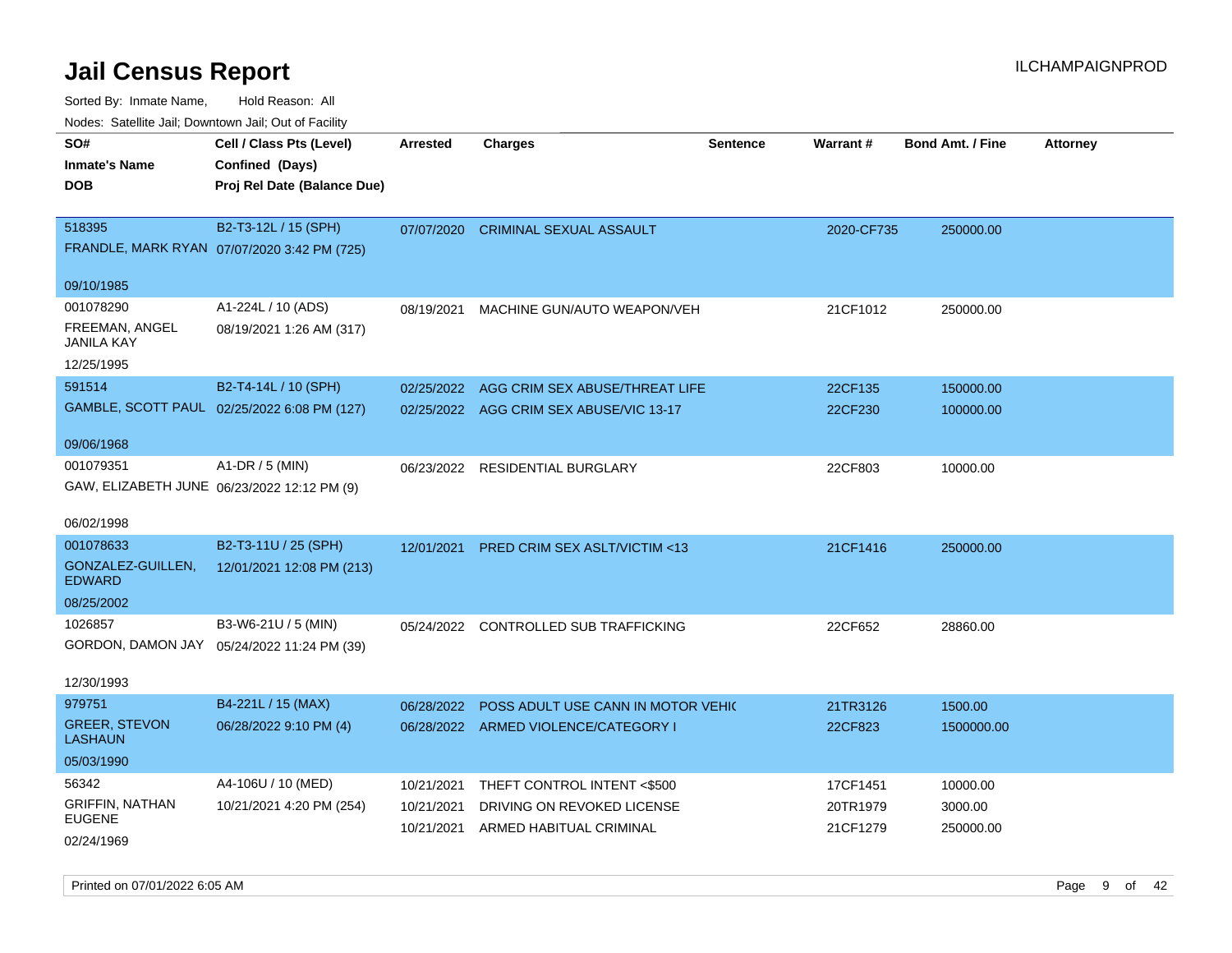| SO#<br><b>Inmate's Name</b><br><b>DOB</b><br>1037459<br>HAAS, ANDREA | Cell / Class Pts (Level)<br>Confined (Days)<br>Proj Rel Date (Balance Due)<br>A1-124U / 5 (MIN)<br>06/17/2022 2:37 PM (15) | Arrested<br>06/17/2022                                             | <b>Charges</b><br><b>BURGLARY</b><br>06/17/2022 POSS STOLEN VEHICLE > \$25,000                                                                                                             | <b>Sentence</b> | Warrant#<br>2021CF000592<br>2021CF1039                              | <b>Bond Amt. / Fine</b><br>25000.00<br>25000.00                      | <b>Attorney</b> |
|----------------------------------------------------------------------|----------------------------------------------------------------------------------------------------------------------------|--------------------------------------------------------------------|--------------------------------------------------------------------------------------------------------------------------------------------------------------------------------------------|-----------------|---------------------------------------------------------------------|----------------------------------------------------------------------|-----------------|
| <b>NICOLE</b><br>11/23/1982                                          |                                                                                                                            |                                                                    | 06/17/2022 FORGERY/ISSUE/DELIVER DOCUMENT                                                                                                                                                  |                 | 2021CF908                                                           | 25000.00                                                             |                 |
| 65906<br>HARDMAN, ANTOINE<br><b>NMN</b><br>09/27/1963                | BOOKH-3<br>06/30/2022 10:11 PM (2)                                                                                         |                                                                    | 06/30/2022 DOMESTIC BATTERY<br>06/30/2022 DOMESTIC BATTERY                                                                                                                                 |                 | 2019CM000649<br>22CMAWOW                                            | 5000.00<br>0.00                                                      |                 |
| 001078868<br>HARRIS-MINER,<br><b>NICHOLAS</b><br>07/08/1998          | B1-202L / 5 (ADS)<br>02/24/2022 3:56 PM (128)                                                                              |                                                                    | 02/24/2022 STALKING/CAUSE FEAR FOR SAFETY                                                                                                                                                  |                 | 22CF227                                                             | 150000.00                                                            |                 |
| 975293<br>HILL, JACOB MILES<br>02/06/1988                            | A3-215L / 10 (ADS)<br>07/21/2021 8:43 PM (346)                                                                             | 07/21/2021<br>07/21/2021<br>07/25/2021<br>08/18/2021<br>09/09/2021 | <b>STALKING</b><br>VIO ORDER/PRIOR VIO OF ORDER<br><b>PAROLE REVOCATION</b><br><b>HARASS WITNESS/FAMILY MBR/REP</b><br>AGG STALKING/BODILY HARM<br>06/13/2022 VIOLATE ORDER/PRIOR DOM BTRY |                 | 2021CF863<br>21CF914<br>CH2104646<br>21CF992<br>21CF1073<br>22CF724 | 75000.00<br>250000.00<br>0.00<br>250000.00<br>500000.00<br>100000.00 |                 |
| 001079246<br>HOLLEMAN, ZACHERY<br><b>WAYNE</b><br>08/02/1992         | BOOKH-3<br>06/30/2022 6:41 PM (2)                                                                                          |                                                                    | 06/30/2022 FUGITIVE FROM JUSTICE                                                                                                                                                           |                 | 2022MX465                                                           | 50000.00                                                             |                 |
| 001079362<br>HOOGSTRAAT,<br><b>MICHAEL W</b><br>05/04/1967           | B3-W5-20L / 5 (MIN)<br>06/25/2022 3:48 PM (7)                                                                              |                                                                    | 06/25/2022 RESIDENTIAL BURGLARY                                                                                                                                                            |                 | 22CF806                                                             | 25000.00                                                             |                 |
| 1075182<br>HUNT, VEAON MYKEAL 06/15/2022 5:57 PM (17)<br>11/05/2001  | B4-123L / 10 (MED)                                                                                                         |                                                                    | 06/15/2022 AGG UUW/VEH/FIR LOADED/NO FOID                                                                                                                                                  |                 | 22CF752                                                             | 750000.00                                                            |                 |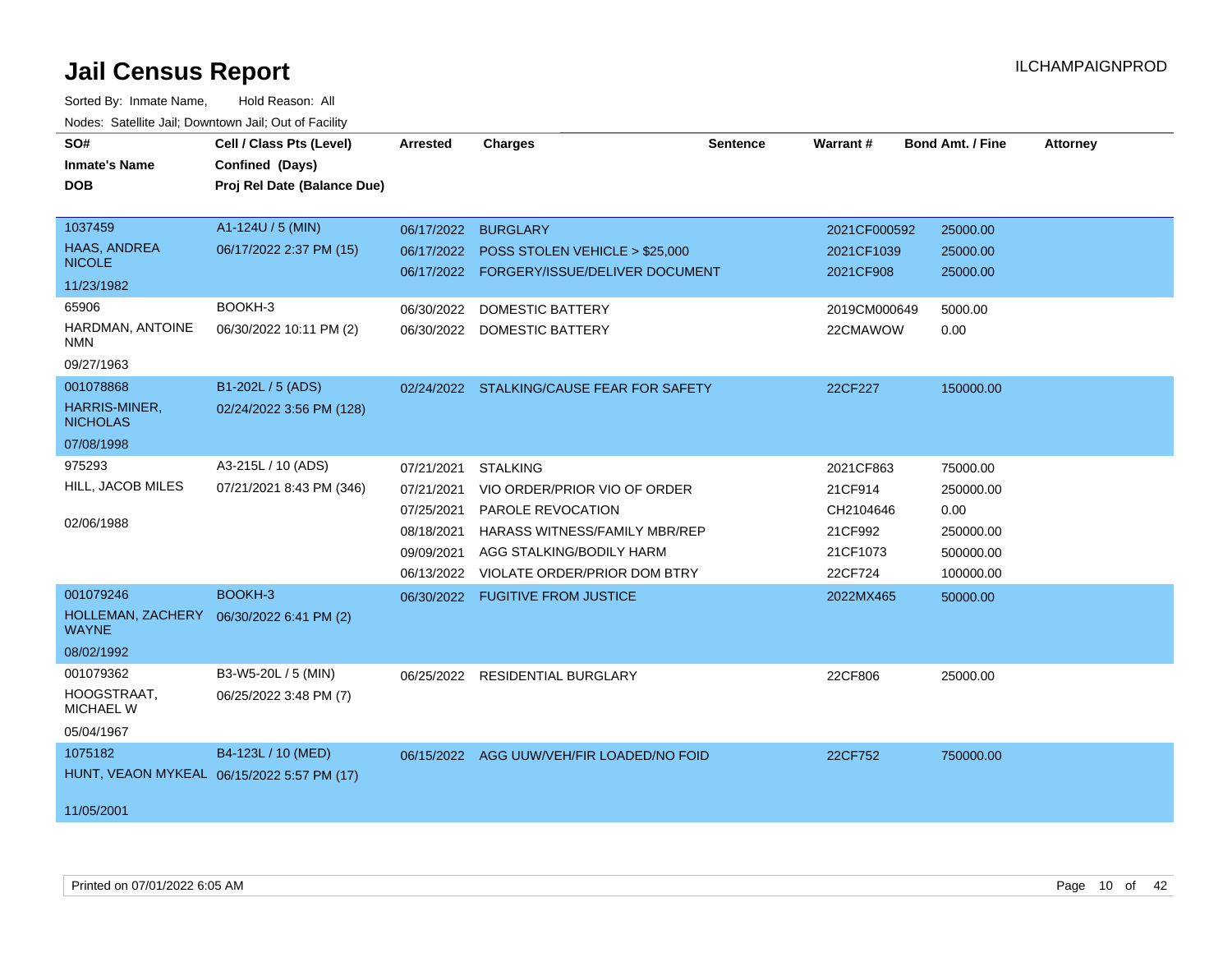| <b>Noute:</b> Catoline Jan, Downtown Jan, Out of Fability |                                             |                   |                                           |                 |                 |                         |                 |
|-----------------------------------------------------------|---------------------------------------------|-------------------|-------------------------------------------|-----------------|-----------------|-------------------------|-----------------|
| SO#<br><b>Inmate's Name</b>                               | Cell / Class Pts (Level)<br>Confined (Days) | <b>Arrested</b>   | <b>Charges</b>                            | <b>Sentence</b> | <b>Warrant#</b> | <b>Bond Amt. / Fine</b> | <b>Attorney</b> |
| <b>DOB</b>                                                | Proj Rel Date (Balance Due)                 |                   |                                           |                 |                 |                         |                 |
| 1076295                                                   | BOOKH-7                                     | 06/30/2022 MURDER |                                           |                 | 2022CF-         | 2000000.00              |                 |
| HYMON, QUENTIN<br><b>DEANTOINE</b>                        | 06/30/2022 2:29 PM (2)                      |                   |                                           |                 |                 |                         |                 |
| 06/09/2002                                                |                                             |                   |                                           |                 |                 |                         |                 |
| 1061186                                                   | A1-224U / 15 (MAX)                          |                   | 03/16/2022 MURDER/STRONG PROB KILL/INJURE |                 | 22CF329         | 2000000.00              |                 |
| INGRAM, CHERELL<br><b>LETRISE</b>                         | 03/16/2022 10:17 PM (108)                   |                   |                                           |                 |                 |                         |                 |
| 10/01/1986                                                |                                             |                   |                                           |                 |                 |                         |                 |
| 38993                                                     | A4-103L / 15 (MAX)                          |                   | 02/13/2021 ATTEMPT (FIRST DEGREE MURDER)  |                 | 21CF181         | 1000000.00              |                 |
| JACKSON, LAMONT<br><b>JEREMIE</b>                         | 02/13/2021 7:45 AM (504)                    |                   |                                           |                 |                 |                         |                 |
| 07/31/1973                                                |                                             |                   |                                           |                 |                 |                         |                 |
| 001078703                                                 | A2-223U / 15 (ADS)                          | 12/20/2021        | MURDER/INTENT TO KILL/INJURE              |                 | 21CF1574        | 2500000.00              |                 |
| JOHNS, SHANIQUH<br><b>THERESA</b>                         | 12/22/2021 6:41 AM (192)                    |                   |                                           |                 |                 |                         |                 |
| 04/03/1992                                                |                                             |                   |                                           |                 |                 |                         |                 |
| 001078807                                                 | B3-W1-04L / 10 (MED)                        |                   | 05/10/2022 AGG BTRY/PREGNANT/HANDICAPPED  |                 | 2022-CF-134     | 0.00                    |                 |
| JOHNSON,<br><b>CHRISTOPHER</b>                            | 05/10/2022 10:13 AM (53)                    |                   |                                           |                 |                 |                         |                 |
| 10/25/1986                                                | 7/6/2022 (0.00)                             |                   |                                           |                 |                 |                         |                 |
| 001079105                                                 | A3-116L                                     | 04/25/2022        | POSS STOLEN VEHICLE > \$25,000            | 3y (DOC)        | 22CF505         | 10000.00                |                 |
| JOHNSON, EVERETT<br>LEON                                  | 04/25/2022 3:08 PM (68)                     |                   | 04/25/2022 CRIM DAMAGE TO PROPERTY <\$500 |                 | 20CM375         | 3000.00                 |                 |
| 01/22/1965                                                |                                             |                   |                                           |                 |                 |                         |                 |
| 001078766                                                 | A3-214L / 5 (ADS)                           | 02/08/2022        | AGGRAVATED BATTERY                        |                 | 22CF160         | 3000.00                 |                 |
| JOHNSON, IYONZI                                           | 02/08/2022 11:56 AM (144)                   |                   | 02/08/2022 BURGLARY                       |                 | 22CF63          | 3000.00                 |                 |
| 07/16/1994                                                |                                             |                   |                                           |                 |                 |                         |                 |
| 1027030                                                   | B4-121L / 10 (MED)                          |                   | 06/29/2022 FELON POSS/USE WEAPON/FIREARM  |                 | 22CF822         | 750000.00               |                 |
| JOHNSON, MELVIN<br>LEE.                                   | 06/29/2022 1:50 AM (3)                      |                   |                                           |                 |                 |                         |                 |
| 03/21/1993                                                |                                             |                   |                                           |                 |                 |                         |                 |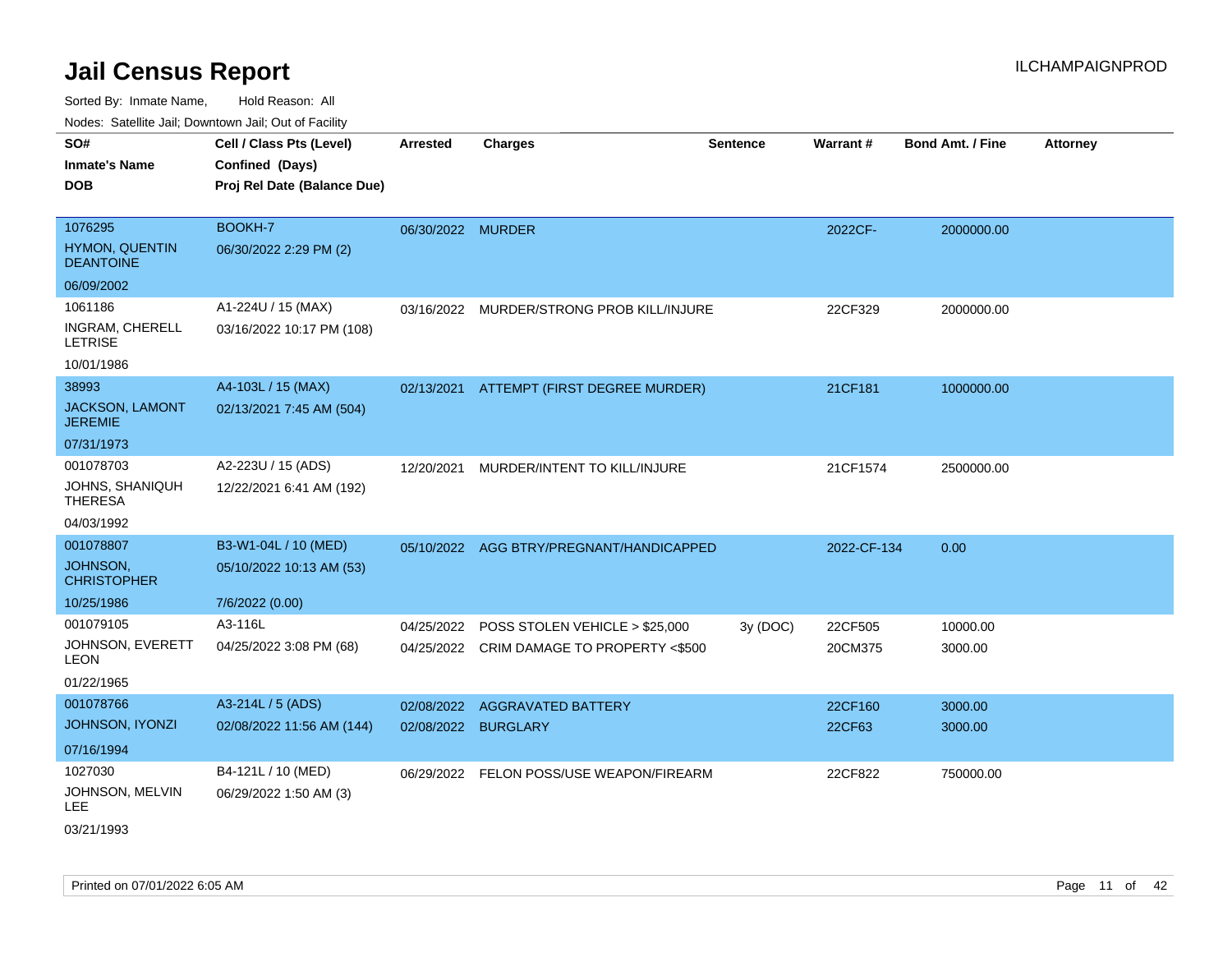Sorted By: Inmate Name, Hold Reason: All

Nodes: Satellite Jail; Downtown Jail; Out of Facility

| SO#                                         | Cell / Class Pts (Level)                    | <b>Arrested</b> | <b>Charges</b>                            | <b>Sentence</b> | Warrant#   | <b>Bond Amt. / Fine</b> | Attorney |
|---------------------------------------------|---------------------------------------------|-----------------|-------------------------------------------|-----------------|------------|-------------------------|----------|
| <b>Inmate's Name</b>                        | Confined (Days)                             |                 |                                           |                 |            |                         |          |
| <b>DOB</b>                                  | Proj Rel Date (Balance Due)                 |                 |                                           |                 |            |                         |          |
|                                             |                                             |                 |                                           |                 |            |                         |          |
| 001079089                                   | B2-T1-03U / 15 (SPH)                        |                 | 04/22/2022 PRED CRIM SEX ASLT/VIC <13/FIR |                 | 21CF858    | 250000.00               |          |
| JONES, DAVARUIS LEE 04/22/2022 6:34 AM (71) |                                             |                 |                                           |                 |            |                         |          |
|                                             |                                             |                 |                                           |                 |            |                         |          |
| 04/21/2001                                  |                                             |                 |                                           |                 |            |                         |          |
| 1042582                                     | B4-124U / 10 (MED)                          |                 | 06/19/2022 VIOLATE OP/OTHER PRIOR         |                 | 22CF771    | 50000.00                |          |
| JONES, DEONTA                               | 06/19/2022 8:57 PM (13)                     |                 |                                           |                 |            |                         |          |
| <b>DANTRAL</b>                              |                                             |                 |                                           |                 |            |                         |          |
| 02/01/1993                                  |                                             |                 |                                           |                 |            |                         |          |
| 001078645                                   | A4-206U / 10 (MED)                          | 12/02/2021      | <b>AGG DISCHARGE FIREARM</b>              |                 | 21CF1478   | 250000.00               |          |
| JONES, KELVIN                               | 12/02/2021 6:56 PM (212)                    |                 |                                           |                 |            |                         |          |
| <b>KHYRIC</b>                               |                                             |                 |                                           |                 |            |                         |          |
| 02/27/2001                                  |                                             |                 |                                           |                 |            |                         |          |
| 59668                                       | B2-T1-04L / 10 (SPH)                        | 02/11/2022      | FAIL TO RPT CHNG ADDRESS/EMPL             |                 | 20 CF 1241 | 75000.00                |          |
| JONES, MARTELL                              | 02/11/2022 3:19 PM (141)                    |                 | 02/11/2022 AGGRAVATED ARSON/BODILY HARM   |                 | 22 CF 169  | 75000.00                |          |
| DEANGELO                                    |                                             |                 |                                           |                 |            |                         |          |
| 07/11/1983                                  |                                             |                 |                                           |                 |            |                         |          |
| 001079300                                   | A4-105L / 15 (MAX)                          | 06/13/2022      | <b>HOME INVASION</b>                      |                 | 22CF721    | 200000.00               |          |
| JONES, ORVELLE                              | 06/13/2022 2:42 AM (19)                     |                 |                                           |                 |            |                         |          |
| 06/01/1971                                  |                                             |                 |                                           |                 |            |                         |          |
| 1017059                                     | B3-W4-13U / 5 (MIN)                         | 05/18/2022      | DRIVING RVK/SUSP DUI/SSS 4-9              |                 | 2021CF1031 | 0.00                    |          |
| JUNIOUS, DERRICK                            | 05/18/2022 9:00 AM (45)                     |                 |                                           |                 |            |                         |          |
|                                             |                                             |                 |                                           |                 |            |                         |          |
| 11/09/1988                                  | 11/13/2022 (0.00)                           |                 |                                           |                 |            |                         |          |
| 001079326                                   | B3-W4-15U / 5 (MIN)                         |                 | 06/19/2022 UNLAWFUL RESTRAINT             |                 | 22CF767    | 3000.00                 |          |
| <b>KEITH, TREY WILLIAM</b>                  | 06/19/2022 2:37 PM (13)                     |                 |                                           |                 |            |                         |          |
|                                             |                                             |                 |                                           |                 |            |                         |          |
| 03/10/2004                                  |                                             |                 |                                           |                 |            |                         |          |
| 1070736                                     | B4-227L / 10 (MED)                          |                 | 06/18/2022 UNLAWFUL USE OF A WEAPON       |                 | 22CF763    | 125000.00               |          |
|                                             | KING, MIKO RAYTWAN, 06/18/2022 3:23 PM (14) |                 |                                           |                 |            |                         |          |
| Third                                       |                                             |                 |                                           |                 |            |                         |          |
| 12/26/1999                                  |                                             |                 |                                           |                 |            |                         |          |
|                                             |                                             |                 |                                           |                 |            |                         |          |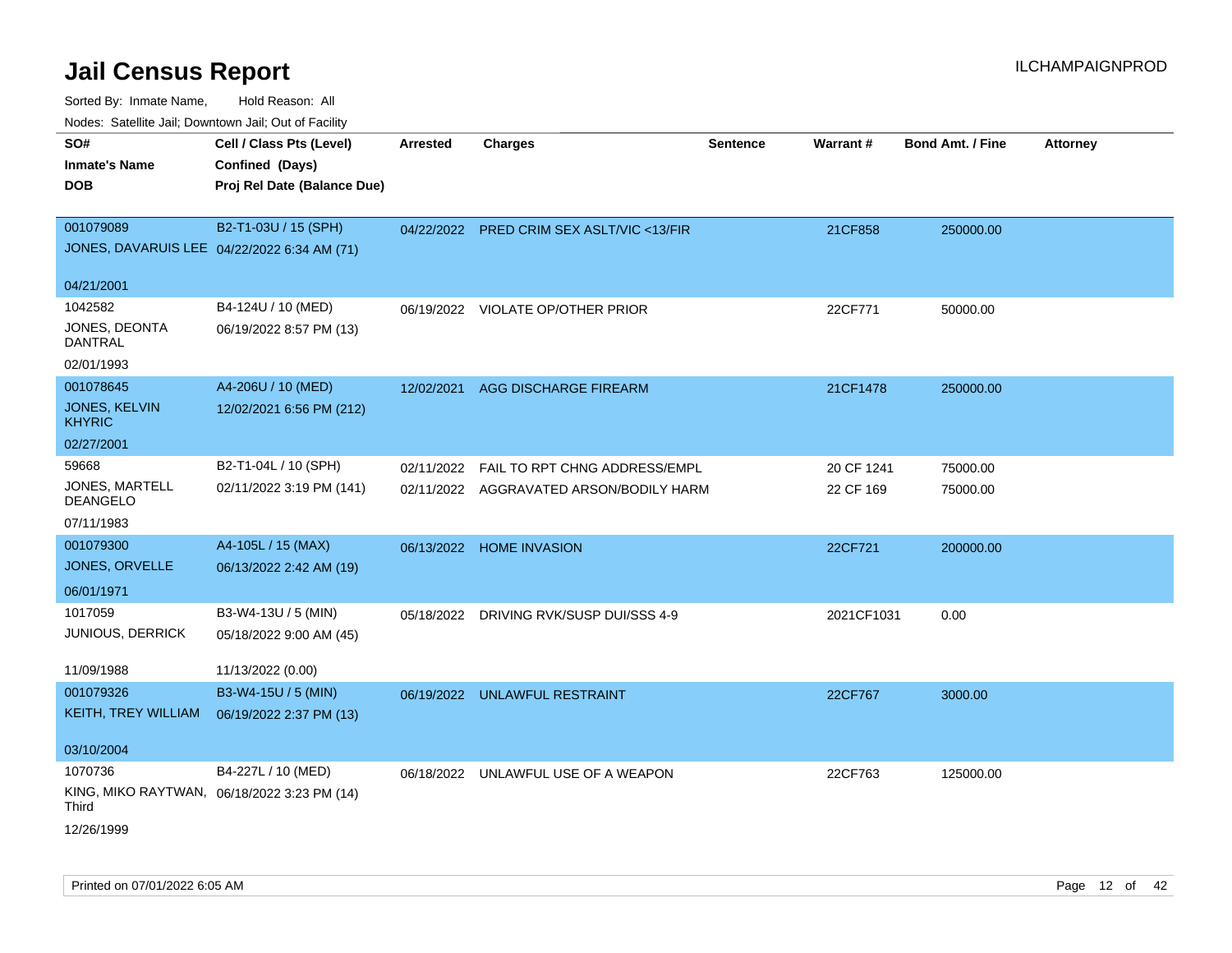| SO#                                        | Cell / Class Pts (Level)    | <b>Arrested</b> | <b>Charges</b>                           | <b>Sentence</b> | Warrant#  | <b>Bond Amt. / Fine</b> | <b>Attorney</b> |
|--------------------------------------------|-----------------------------|-----------------|------------------------------------------|-----------------|-----------|-------------------------|-----------------|
| <b>Inmate's Name</b>                       | Confined (Days)             |                 |                                          |                 |           |                         |                 |
| <b>DOB</b>                                 | Proj Rel Date (Balance Due) |                 |                                          |                 |           |                         |                 |
|                                            |                             |                 |                                          |                 |           |                         |                 |
| 527447                                     | <b>BOOKH-4 / 10 (ADS)</b>   | 02/22/2022      | <b>BURGLARY</b>                          |                 | 22CF224   | 50000.00                |                 |
| KIRKWOOD, TYLER                            | 02/22/2022 10:47 AM (130)   |                 | 02/22/2022 AGG BATTERY/GREAT BODILY HARM |                 | 22CF223   | 50000.00                |                 |
| <b>JAMES</b>                               |                             |                 | 02/23/2022 BURGLARY                      |                 | 22CF152   | 1000.00                 |                 |
|                                            |                             |                 | 04/05/2022 RESIDENTIAL BURGLARY          |                 | 22CF383   | 25000.00                |                 |
| 10/04/1985                                 |                             |                 |                                          |                 |           |                         |                 |
| 001077710                                  | B3-W4-14L / 5 (MIN)         | 03/31/2022      | AGG DOMESTIC BATTERY/STRANGLE            |                 | 21CF212   | 0.00                    |                 |
| LANGE, DEVONTAE<br>AND'RE                  | 03/31/2022 2:21 PM (93)     |                 | 03/31/2022 AGG BATTERY/PUBLIC PLACE      |                 | 21CF279   | 0.00                    |                 |
| 03/05/1994                                 |                             |                 |                                          |                 |           |                         |                 |
| 001079297                                  | A2-221L                     |                 | 06/12/2022 CRIM DMG TO PROP \$500-10K    |                 | 22CM210   | 0.00                    |                 |
| LEELE, JEANETTE                            | 06/12/2022 3:15 PM (20)     |                 | 06/12/2022 AGGRAVATED ARSON/BODILY HARM  |                 | 22CF726   | 200000.00               |                 |
| 02/09/2001                                 |                             |                 |                                          |                 |           |                         |                 |
| 971828                                     | B4-124L / 10 (MED)          | 06/04/2022      | ESCAPE/VIOLATE ELEC MONITORING           |                 | 22CF605   | 500000.00               |                 |
| LEMONS, NATHANIEL<br>LAVERN                | 06/04/2022 2:27 PM (28)     |                 |                                          |                 |           |                         |                 |
| 11/01/1989                                 |                             |                 |                                          |                 |           |                         |                 |
| 29681                                      | A3-117L / 15 (ADS)          | 07/14/2020      | PREDATORY CRIMINAL SEX ASSLT/CHILD       |                 | 20CF-781  | 250000.00               |                 |
| LENOIR, JOHN<br><b>CHRISTOPHER</b>         | 07/14/2020 12:51 PM (718)   |                 |                                          |                 |           |                         |                 |
| 04/20/1966                                 |                             |                 |                                          |                 |           |                         |                 |
| 001078797                                  | A3-212L / 15 (ADS)          |                 | 01/26/2022 VIO STALKING NO CONTACT ORDER |                 | 22CM31    | 5000.00                 |                 |
| LEVIN, DANIEL DAVID                        | 01/26/2022 3:00 PM (157)    |                 |                                          |                 |           |                         |                 |
| 08/08/1984                                 |                             |                 |                                          |                 |           |                         |                 |
| 58311                                      | BOOKH-5                     |                 | 06/30/2022 CRIMINAL TRESPASS BUILDING    |                 | 2022CM159 | 5000.00                 |                 |
| LEWIS, JOHN WILLARD 06/30/2022 3:00 PM (2) |                             |                 |                                          |                 |           |                         |                 |
|                                            |                             |                 |                                          |                 |           |                         |                 |
| 09/06/1975                                 |                             |                 |                                          |                 |           |                         |                 |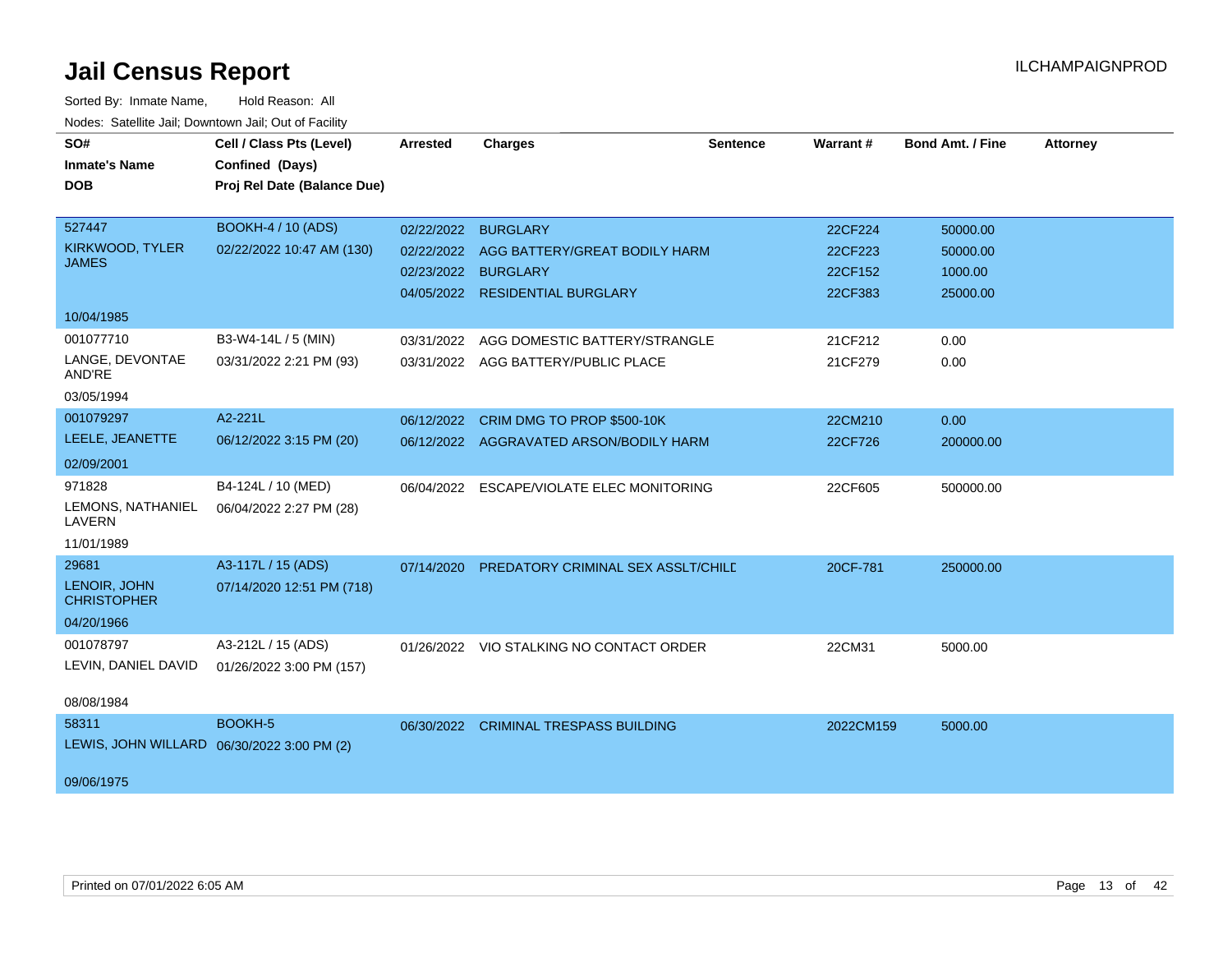| ivuutos. Saltiilit Jall, Duwilluwii Jall, Oul of Facility |                                             |                   |                                                                        |          |                    |                         |                 |
|-----------------------------------------------------------|---------------------------------------------|-------------------|------------------------------------------------------------------------|----------|--------------------|-------------------------|-----------------|
| SO#                                                       | Cell / Class Pts (Level)                    | <b>Arrested</b>   | <b>Charges</b>                                                         | Sentence | <b>Warrant#</b>    | <b>Bond Amt. / Fine</b> | <b>Attorney</b> |
| <b>Inmate's Name</b>                                      | Confined (Days)                             |                   |                                                                        |          |                    |                         |                 |
| <b>DOB</b>                                                | Proj Rel Date (Balance Due)                 |                   |                                                                        |          |                    |                         |                 |
|                                                           |                                             |                   |                                                                        |          |                    |                         |                 |
| 001078188                                                 | BOOKF-2                                     | 06/30/2022        | <b>DOMESTIC BATTERY</b>                                                |          | 22CMAWOW           | 0.00                    |                 |
| LEWIS, YOLANDA<br><b>DENISE</b>                           | 06/30/2022 7:04 AM (2)                      |                   |                                                                        |          |                    |                         |                 |
| 01/24/1971                                                |                                             |                   |                                                                        |          |                    |                         |                 |
| 001077143                                                 | B3-W4-16L / 10 (MED)                        | 05/04/2022        | <b>BURGLARY</b>                                                        |          | 22CF545            | 760.00                  |                 |
| LORENZO-MATEO,<br><b>DIEGO</b>                            | 05/04/2022 4:07 AM (59)                     | 05/04/2022        | AGG ASLT PEACE OFF/FIRE/ER WRK<br>05/04/2022 AGG BATTERY/PEACE OFFICER |          | 22CF401<br>21CF180 | 3000.00                 |                 |
| 11/01/2000                                                |                                             |                   |                                                                        |          |                    | 3000.00                 |                 |
| 514873                                                    | A4-206L / 15 (MAX)                          | 05/31/2022 MURDER |                                                                        |          | 22CF670            | 3000000.00              |                 |
| LUCAS, DEMARCCO<br><b>DIEZ</b>                            | 05/31/2022 1:19 PM (32)                     |                   |                                                                        |          |                    |                         |                 |
| 10/15/1986                                                |                                             |                   |                                                                        |          |                    |                         |                 |
| 973155                                                    | B3-W3-10L / 5 (MIN)                         |                   | 06/13/2022 AGG DUI/LIC SUSP OR REVOKED                                 |          | 17CF879            | 20000.00                |                 |
| LUQUIS, ADELMO                                            | 06/13/2022 9:16 PM (19)                     |                   |                                                                        |          |                    |                         |                 |
| 08/10/1971                                                |                                             |                   |                                                                        |          |                    |                         |                 |
| 1035159                                                   | B2-T2-07U / 15 (SPH)                        | 05/09/2022        | RECEIVE/POSS/SELL STOLEN VEH                                           | 6y (DOC) | 22CF579            | 0.00                    |                 |
| MACKEY, MICHAEL<br><b>ANTHONY</b>                         | 05/09/2022 11:53 AM (54)                    |                   |                                                                        |          |                    |                         |                 |
| 07/27/1971                                                |                                             |                   |                                                                        |          |                    |                         |                 |
| 001078782                                                 | A2-220L / 10 (ADS)                          |                   | 05/20/2022 AGG ASLT/USE DDLY WEAPON                                    |          | 22CM15             | 10000.00                |                 |
| MARTIN, CYNTHIA<br><b>JEAN</b>                            | 05/20/2022 11:38 AM (43)                    |                   |                                                                        |          |                    |                         |                 |
| 03/10/1962                                                |                                             |                   |                                                                        |          |                    |                         |                 |
| 1063030                                                   | B1-107U / 15 (ADS)                          | 12/20/2021        | <b>MURDER</b>                                                          |          | 21CF1571           | 5000000.00              |                 |
|                                                           | MASON, RYAN ONEIAL 12/21/2021 9:30 AM (193) | 12/22/2021        | PAROLE REVOCATION                                                      |          | CH2107979          | 0.00                    |                 |
| 02/22/1991                                                |                                             |                   |                                                                        |          |                    |                         |                 |
| 1038892                                                   | B2-DR / 10 (SPH)                            |                   | 02/16/2022 PRED CRIM SEX ASLT/BODILY HARM                              |          | 22CF199            | 500000.00               |                 |
| MCCAULEY, TIMOTHY<br><b>WILLIAM</b>                       | 02/16/2022 8:49 PM (136)                    |                   |                                                                        |          |                    |                         |                 |
| 03/05/1989                                                |                                             |                   |                                                                        |          |                    |                         |                 |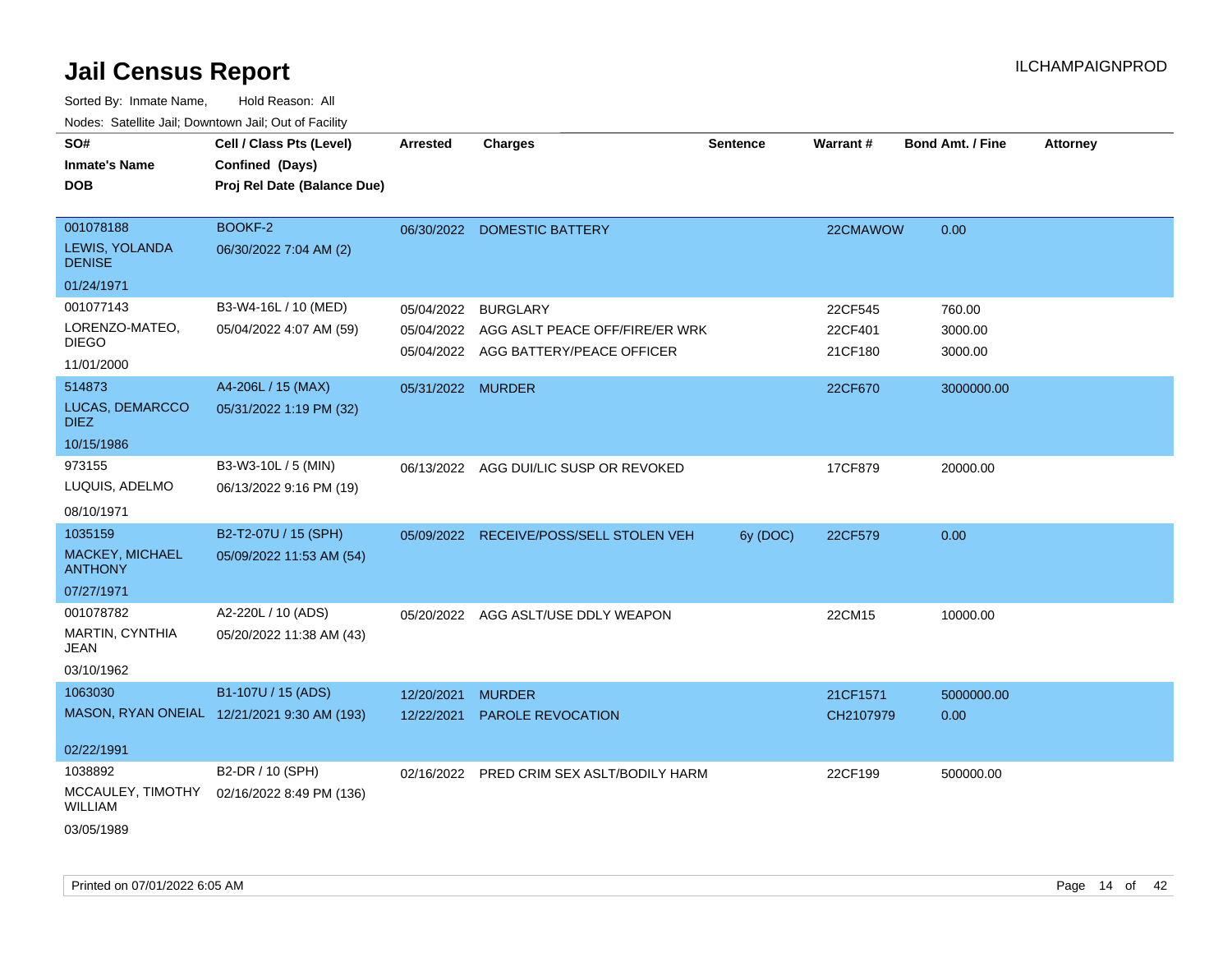Sorted By: Inmate Name, Hold Reason: All Nodes: Satellite Jail; Downtown Jail; Out of Facility

| SO#<br><b>Inmate's Name</b>               | Cell / Class Pts (Level)<br>Confined (Days) | <b>Arrested</b>      | <b>Charges</b>                                     | <b>Sentence</b> | <b>Warrant#</b> | <b>Bond Amt. / Fine</b> | <b>Attorney</b> |
|-------------------------------------------|---------------------------------------------|----------------------|----------------------------------------------------|-----------------|-----------------|-------------------------|-----------------|
| <b>DOB</b>                                | Proj Rel Date (Balance Due)                 |                      |                                                    |                 |                 |                         |                 |
|                                           |                                             |                      |                                                    |                 |                 |                         |                 |
| 1039392                                   | A1-DR / 15 (MAX)                            |                      | 06/17/2022 MANU/DELIVERY                           |                 | 22CF770         | 25000.00                |                 |
| MCFALL-MILES,<br><b>EMANUELLE JANELLE</b> | 06/18/2022 12:35 AM (14)                    |                      |                                                    |                 |                 |                         |                 |
| 09/14/1992                                |                                             |                      |                                                    |                 |                 |                         |                 |
| 001077938                                 | BOOKH-6 / 15 (ADS)                          | 05/10/2021           | AGG KIDNAPING DISCH FIR/HARM                       |                 | 21CF532         | 5000000.00              |                 |
| MCGAHA,                                   | 05/10/2021 7:02 PM (418)                    | 05/11/2021           | <b>MURDER</b>                                      |                 | 2021-CF-215     | 0.00                    |                 |
| CHRISTOPHER D                             |                                             | 05/27/2021           | ESCAPE FROM DEPT OF CORRECTION                     |                 | 21CF600         | 2000000.00              |                 |
| 07/27/1991                                |                                             |                      |                                                    |                 |                 |                         |                 |
| 1043071                                   | A2-120L / 10 (MED)                          | 11/08/2021           | CRIM DMG/GOVT PROP/<\$500                          |                 | 21CF1378        | 0.00                    |                 |
| <b>MERRELL-</b><br>SUTHERLAND, ALICIA     | 11/08/2021 2:22 AM (236)                    |                      |                                                    |                 |                 |                         |                 |
| 11/26/1972                                |                                             |                      |                                                    |                 |                 |                         |                 |
| 40235                                     | B3-W5-17U / 5 (MIN)                         | 10/04/2021           | AGG DUI/4                                          |                 | 2021CF1145      | 35000.00                |                 |
| MERRIWEATHER,<br><b>MARCUS TODD</b>       | 10/04/2021 4:41 PM (271)                    |                      |                                                    |                 |                 |                         |                 |
| 11/28/1967                                |                                             |                      |                                                    |                 |                 |                         |                 |
| 1040273                                   | B1-103L / 15 (ADS)                          | 09/30/2021           | <b>PRED CRIM SEX ASLT/VICTIM &lt;13</b>            |                 | 21CF329         | 500000.00               |                 |
| METCALFE, LANELL<br><b>JARON</b>          | 09/30/2021 11:32 PM (275)                   |                      |                                                    |                 |                 |                         |                 |
| 09/22/1988                                |                                             |                      |                                                    |                 |                 |                         |                 |
| 001078087                                 | B4-227U / 10 (MED)                          |                      | 06/15/2022 AGG UNLAWFUL USE WEAPON/PERSON 2y (DOC) |                 | 21CF713         | 0.00                    |                 |
| MILLER-TURNER,<br>FOXZELL AMARION         | 06/15/2022 4:32 PM (17)                     |                      |                                                    |                 |                 |                         |                 |
| 05/08/2003                                |                                             |                      |                                                    |                 |                 |                         |                 |
| 1007540                                   | B4-226L / 10 (MED)                          | 05/16/2022           | <b>BURGLARY</b>                                    |                 | 22CF437         | 100000.00               |                 |
| MOLINA, PABLO                             | 05/16/2022 9:04 AM (47)                     | 05/16/2022 BURGLARY  |                                                    |                 | 22CF610         | 3620.00                 |                 |
| <b>DAMIEN</b>                             |                                             |                      | 05/17/2022 AGG ROBBERY/INDICATE ARM W/FIR          |                 | 21CF1391        | 15000.00                |                 |
| 07/21/1978                                |                                             |                      |                                                    |                 |                 |                         |                 |
| 1042168                                   | B3-W8-29U / 5 (MIN)                         | 02/26/2022 AGG DUI/4 |                                                    |                 | 22CF238         | 15000.00                |                 |
| MONTALVO, ANTONIO                         | 02/26/2022 6:14 AM (126)                    |                      |                                                    |                 |                 |                         |                 |

05/03/1976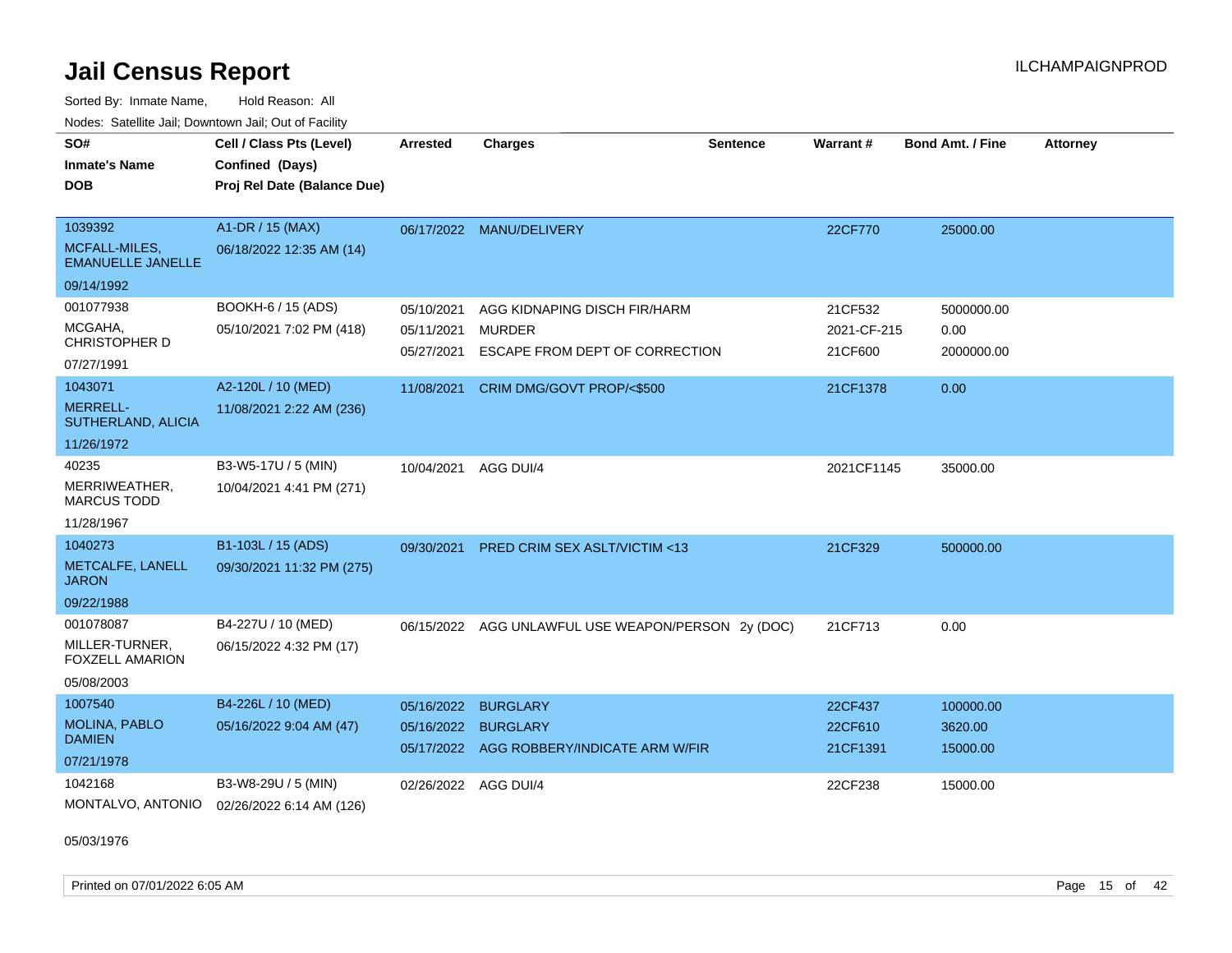| roaco. Catolino dall, Downtown dall, Out of Fability |                                                                            |            |                                           |                 |           |                         |                 |
|------------------------------------------------------|----------------------------------------------------------------------------|------------|-------------------------------------------|-----------------|-----------|-------------------------|-----------------|
| SO#<br><b>Inmate's Name</b><br><b>DOB</b>            | Cell / Class Pts (Level)<br>Confined (Days)<br>Proj Rel Date (Balance Due) | Arrested   | <b>Charges</b>                            | <b>Sentence</b> | Warrant#  | <b>Bond Amt. / Fine</b> | <b>Attorney</b> |
|                                                      |                                                                            |            |                                           |                 |           |                         |                 |
| 001077622                                            | A4-107L / 10 (MED)                                                         | 06/10/2022 | <b>DOMESTIC BATTERY</b>                   |                 | 22DV87    | 5000.00                 |                 |
| MOORE, GARRETT<br>LANE                               | 06/10/2022 7:14 PM (22)                                                    |            | 06/13/2022 PROBATION VIOLATION            |                 | 21CF70    | 5000.00                 |                 |
| 06/23/2000                                           |                                                                            |            |                                           |                 |           |                         |                 |
| 001078993                                            | B1-101L / 10 (ADS)                                                         |            | 03/29/2022 AGG ASLT PEACE OFF/FIRE/ER WRK |                 | 22CM87    | 5000.00                 |                 |
| MURPHY, JUSTIN RAY                                   | 03/29/2022 6:40 PM (95)                                                    |            |                                           |                 |           |                         |                 |
| 03/12/1997                                           |                                                                            |            |                                           |                 |           |                         |                 |
| 001078814                                            | B4-126L / 10 (MED)                                                         |            | 05/05/2022 VIO BAIL BOND/CLASS 2 OFFENSE  |                 | 22CM150   | 13290.00                |                 |
| <b>MYLES, JENTAVIOUS</b><br><b>KENTRAIL</b>          | 05/05/2022 4:19 AM (58)                                                    |            |                                           |                 |           |                         |                 |
| 10/12/2001                                           |                                                                            |            |                                           |                 |           |                         |                 |
| 66520                                                | B2-DR / 15 (SPH)                                                           |            | 06/28/2022 PRED CRIM SEX ASLT/VICTIM <13  |                 | 22CF786   | 500000.00               |                 |
| NIBBE, JOSHUA JAMES 06/28/2022 4:56 PM (4)           |                                                                            |            |                                           |                 |           |                         |                 |
| 03/31/1986                                           |                                                                            |            |                                           |                 |           |                         |                 |
| 1073913                                              | <b>BOOKF-2 / 5 (MIN)</b>                                                   |            | 06/29/2022 CRIMINAL TRESPASS TO VEHICLES  |                 | 2021CM423 | 3000.00                 |                 |
| OSBORNE, NICHOLE<br><b>MARIE</b>                     | 06/29/2022 8:12 PM (3)                                                     |            |                                           |                 |           |                         |                 |
| 06/22/1979                                           |                                                                            |            |                                           |                 |           |                         |                 |
| 51357                                                | B4-225L / 10 (MED)                                                         | 06/19/2022 | BATTERY/MAKES PHYSICAL CONTACT            |                 | 19CM930   | 10000.00                |                 |
| PAAR, JASON ANDREW 06/19/2022 9:34 AM (13)           |                                                                            |            | 06/19/2022 THEFT CON INTENT <\$500 PRIOR  |                 | 22CF710   | 940.00                  |                 |
|                                                      |                                                                            |            | 06/19/2022 VIO STALK NO CONTACT ORDER     |                 | 22CM225   | 3000.00                 |                 |
| 03/07/1974                                           |                                                                            |            |                                           |                 |           |                         |                 |
| 61251                                                | A3-114L / 15 (ADS)                                                         | 12/27/2021 | PRED CRIM SEX ASLT/VICTIM <13             |                 | 21CF651   | 500000.00               |                 |
| PETMECKY, JOHN<br><b>ROBERT</b>                      | 12/27/2021 1:52 PM (187)                                                   |            |                                           |                 |           |                         |                 |
| 03/09/1983                                           |                                                                            |            |                                           |                 |           |                         |                 |
| 001078357                                            | A4-101U                                                                    | 09/17/2021 | ARMED ROBBERY/ARMED W/FIREARM             |                 | 22-CF-7   | 500000.00               |                 |
| PETTIGREW, CAREY                                     | 09/17/2021 9:56 AM (288)                                                   | 09/17/2021 | ARMED ROBBERY/ARMED W/FIREARM             |                 | 21CF1128  | 1000000.00              |                 |
| <b>CORNITRIAS DEOBLO</b>                             |                                                                            | 09/17/2021 | ARMED ROBBERY/ARMED W/FIREARM             |                 | 21CF1129  | 1000000.00              |                 |
| 08/31/1986                                           |                                                                            | 09/17/2021 | ARMED ROBBERY/ARMED W/FIREARM             |                 | 21CF1230  | 500000.00               |                 |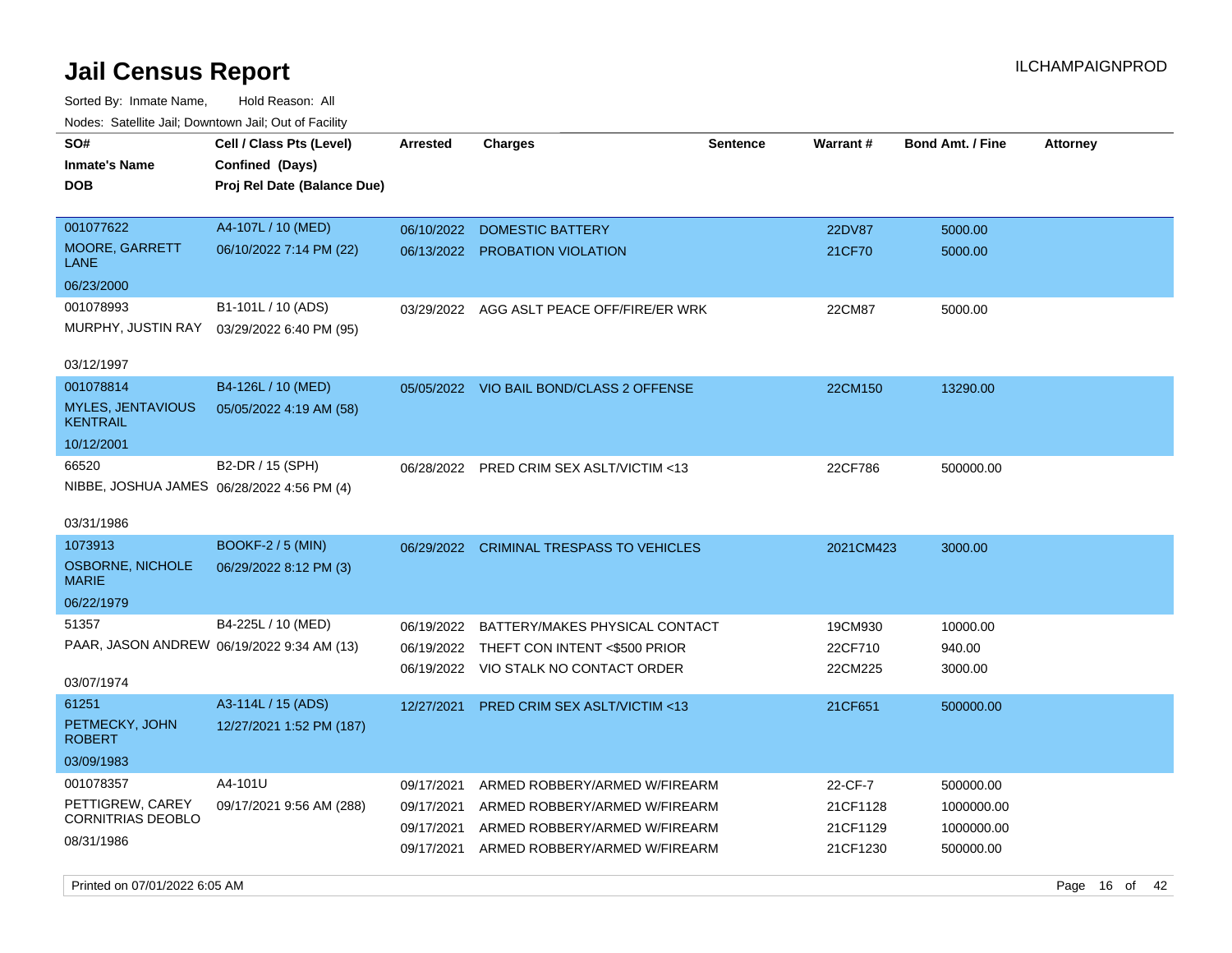| SO#<br><b>Inmate's Name</b><br>DOB                          | Cell / Class Pts (Level)<br>Confined (Days)<br>Proj Rel Date (Balance Due) | <b>Arrested</b>          | <b>Charges</b>                                                               | <b>Sentence</b> | <b>Warrant#</b>                         | <b>Bond Amt. / Fine</b> | <b>Attorney</b> |
|-------------------------------------------------------------|----------------------------------------------------------------------------|--------------------------|------------------------------------------------------------------------------|-----------------|-----------------------------------------|-------------------------|-----------------|
| 46397<br>PETTIS, JERMAINE<br>JACE                           | B4-223L / 15 (MAX)<br>06/23/2022 10:12 PM (9)                              |                          | 06/23/2022 THREATEN A PUBLIC OFFICIAL<br>06/23/2022 THREAT SCHOOL BLDG/PERSN |                 | 22CF802<br>22CF572                      | 4760.00<br>100000.00    |                 |
| 05/26/1978                                                  |                                                                            |                          |                                                                              |                 |                                         |                         |                 |
| 1075242<br>PETTWAY, JATHAN<br>LAMONT                        | B4-221U / 10 (MED)<br>06/29/2022 2:51 PM (3)                               |                          | 06/29/2022 DOM BTRY/CONTACT/1-2 PRECONV                                      |                 | 20CF15                                  | 10000.00                |                 |
| 10/20/1999                                                  |                                                                            |                          |                                                                              |                 |                                         |                         |                 |
| 001078005                                                   | B1-204L / 10 (MED)<br>PINEX, MARCHELLO D  03/08/2022 2:54 AM (116)         | 03/08/2022               | HOME INVASION/CAUSE INJURY<br>03/08/2022 AGGRAVATED BATTERY/STRANGLE         |                 | 22CF280<br>19CR605101                   | 1000000.00<br>0.00      |                 |
| 12/25/1991                                                  |                                                                            |                          |                                                                              |                 |                                         |                         |                 |
| 970532<br>SHAIR                                             | A1-226L / 10 (MED)<br>POPE-COLEMAN, TAJA 06/17/2022 7:26 AM (15)           | 06/17/2022               | DRIVING ON REVOKED LICENSE<br>06/17/2022 DRIVING ON REVOKED LICENSE          |                 | 20TR4184<br>20TR7501                    | 7500.00<br>7500.00      |                 |
| 07/24/1988                                                  |                                                                            |                          |                                                                              |                 |                                         |                         |                 |
| 1008646<br>RIVERA, ANDRIANNA<br><b>LEANN</b><br>06/25/1991  | A2-222L / 10 (MED)<br>05/12/2022 1:14 PM (51)                              |                          | 05/12/2022 AGG ASLT/USE DDLY WEAPON                                          |                 | 21CM490                                 | 1000.00                 |                 |
| 001077783<br>RIVERA, DARYL<br><b>ANTONIO</b><br>11/14/1981  | B2-T4-13U / 10 (SPH)<br>01/05/2022 4:20 PM (178)                           |                          | 01/05/2022 AGGRAVATED BATTERY                                                |                 | 21CF325                                 | 500000.00               |                 |
| 001079048                                                   | A1-DR / 15 (MAX)                                                           | 04/10/2022               | <b>MURDER</b>                                                                |                 | 21CF649                                 | 1000000.00              |                 |
| ROBINSON, AMARI<br><b>MICHELLE TAMIRA</b><br>04/10/2004     | 04/10/2022 9:44 AM (83)                                                    | 04/10/2022<br>04/10/2022 | <b>AGGRAVATED BATTERY</b><br><b>CRIMINAL DAMAGE</b>                          |                 | 2022-JD-014<br>2022-JD-014<br>21-JD-079 | 0.00<br>0.00            |                 |
| 979485<br>RODRIGUEZ, JOSHUA<br><b>ANTHONY</b><br>04/06/1990 | B2-T4-16L / 15 (SPH)<br>03/12/2021 1:57 PM (477)                           | 03/12/2021               | 04/10/2022 AGG UNLAWFUL USE WEAPON/PERSON<br>PRED CRIM SEX ASLT/VICTIM <13   |                 | 21CF282                                 | 0.00<br>1000000.00      |                 |
| Printed on 07/01/2022 6:05 AM                               |                                                                            |                          |                                                                              |                 |                                         |                         | Page 17 of 42   |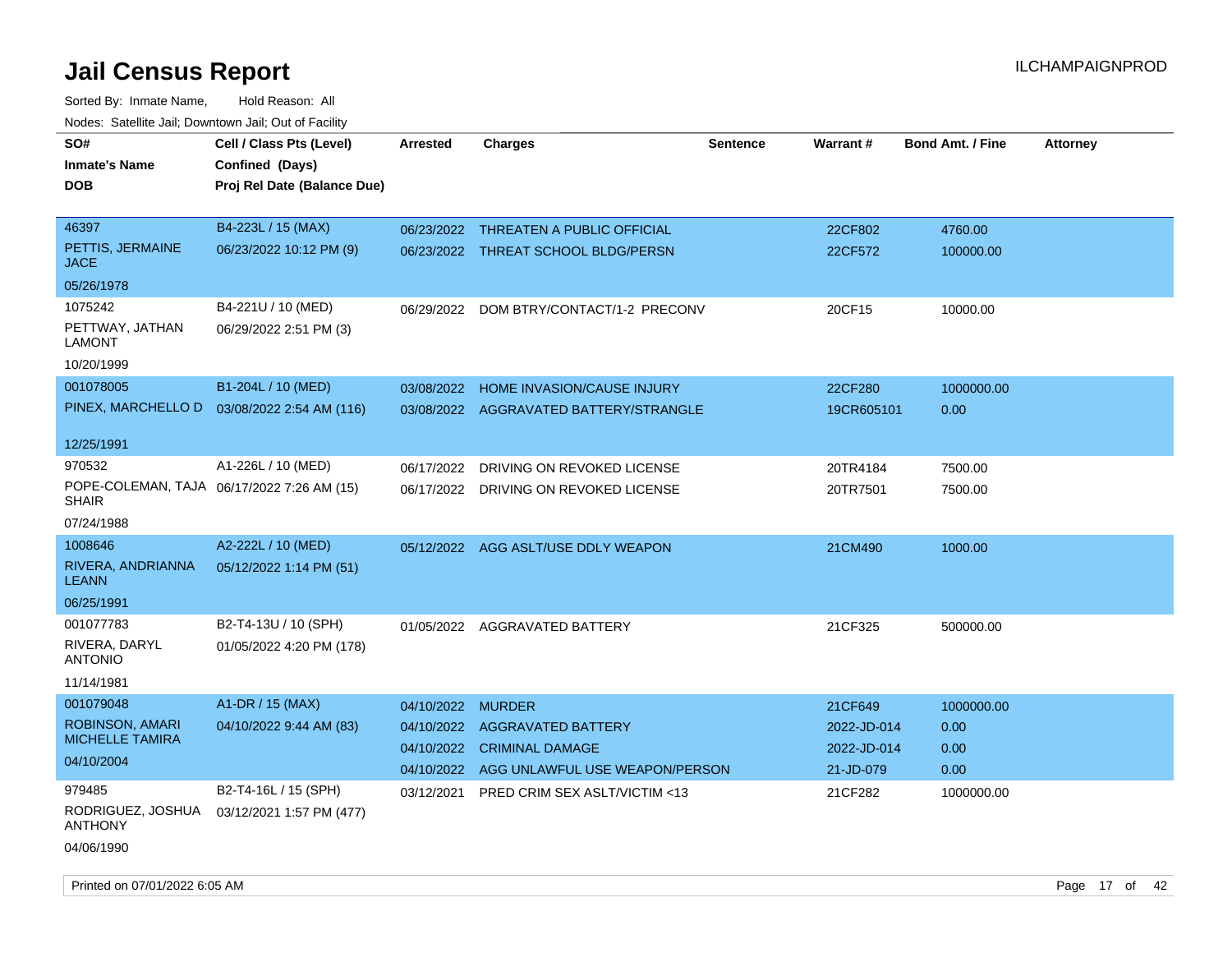Sorted By: Inmate Name, Hold Reason: All Nodes: Satellite Jail; Downtown Jail; Out of Facility

| roaco. Catolino cali, Domntonn cali, Out of Facility |                             |                   |                                           |                 |            |                         |                 |
|------------------------------------------------------|-----------------------------|-------------------|-------------------------------------------|-----------------|------------|-------------------------|-----------------|
| SO#                                                  | Cell / Class Pts (Level)    | Arrested          | <b>Charges</b>                            | <b>Sentence</b> | Warrant#   | <b>Bond Amt. / Fine</b> | <b>Attorney</b> |
| <b>Inmate's Name</b>                                 | Confined (Days)             |                   |                                           |                 |            |                         |                 |
| <b>DOB</b>                                           | Proj Rel Date (Balance Due) |                   |                                           |                 |            |                         |                 |
|                                                      |                             |                   |                                           |                 |            |                         |                 |
| 1010987                                              | <b>BOOKF-2 / 5 (MIN)</b>    |                   | 06/24/2022 POSS STOLEN VEHICLE > \$25,000 |                 | 22CF807    | 2000.00                 |                 |
| RODRIGUEZ, MONICA<br><b>NICOLE</b>                   | 06/24/2022 9:16 AM (8)      |                   |                                           |                 |            |                         |                 |
| 08/07/1988                                           |                             |                   |                                           |                 |            |                         |                 |
| 1071161                                              | B4-125L / 15 (MAX)          | 08/18/2021        | DELIVERY OF OR POSSESSION OF W/INT        |                 | 21CF1008   | 500000.00               |                 |
| SANDERS, MARKELL<br>LAMAR                            | 08/18/2021 6:18 PM (318)    |                   | 06/24/2022 ATTEMPT (FIRST DEGREE MURDER)  |                 | 22CF798    | 1000000.00              |                 |
| 02/02/2000                                           |                             |                   |                                           |                 |            |                         |                 |
| 001079208                                            | A4-205L / 15 (MAX)          |                   | 05/23/2022 ARMED HABITUAL CRIMINAL        |                 | 22CF643    | 500000.00               |                 |
| SHABAZZ, DANIEL<br><b>IRESL</b>                      | 05/23/2022 10:36 PM (40)    |                   |                                           |                 |            |                         |                 |
| 07/10/1983                                           |                             |                   |                                           |                 |            |                         |                 |
| 47195                                                | <b>BOOKH-8 / 5 (MIN)</b>    | 12/28/2021        | <b>RESIDENTIAL BURGLARY</b>               | 30m (PRO)       | 2021CF1596 | 0.00                    |                 |
| SIMMONS, JAMES<br><b>ROBERT</b>                      | 12/27/2021 8:42 AM (187)    |                   |                                           |                 |            |                         |                 |
| 03/13/1975                                           |                             |                   |                                           |                 |            |                         |                 |
| 001078441                                            | BOOKF-3 / 15 (ADS)          | 10/01/2021        | ARMED HABITUAL CRIMINAL                   |                 | 21CF1182   | 1000000.00              |                 |
| SINGLETON, CORRIE<br><b>DERRELL</b>                  | 10/01/2021 12:36 PM (274)   |                   | 12/20/2021 SPEEDING 26-34 MPH OVER LIMIT  |                 | 2021TR2701 | 1000.00                 |                 |
| 05/07/1983                                           |                             |                   |                                           |                 |            |                         |                 |
| 001079312                                            | B4-123U / 10 (MED)          |                   | 06/15/2022 AGG UUW/VEH/FIR LOADED/NO FOID |                 | 22CF751    | 75000.00                |                 |
| SMITH, ELIJAH<br><b>SINCERE</b>                      | 06/15/2022 6:10 PM (17)     |                   |                                           |                 |            |                         |                 |
| 07/27/2001                                           |                             |                   |                                           |                 |            |                         |                 |
| 773264                                               | A1-124L / 10 (MED)          |                   | 06/18/2022 FORGERY/ISSUE/DELIVER DOCUMENT | 4y (DOC)        | 2021CF1156 | 100000.00               |                 |
| SMITH, JENNIFER<br><b>LYNNE</b>                      | 06/18/2022 1:31 PM (14)     |                   |                                           |                 |            |                         |                 |
| 05/26/1985                                           |                             |                   |                                           |                 |            |                         |                 |
| 1064798                                              | A3-112L / 15 (ADS)          | 01/17/2022 MURDER |                                           |                 | 2021CF695  | 1500000.00              |                 |
| <b>STENNIS, BRUCE</b><br><b>DEONTAY</b>              | 01/17/2022 1:29 PM (166)    |                   | 01/17/2022 MFG/DEL 1<15 GR COCAINE/ANLG   |                 | 21CF520    | 50000.00                |                 |
| 08/12/1998                                           |                             |                   |                                           |                 |            |                         |                 |

Printed on 07/01/2022 6:05 AM Page 18 of 42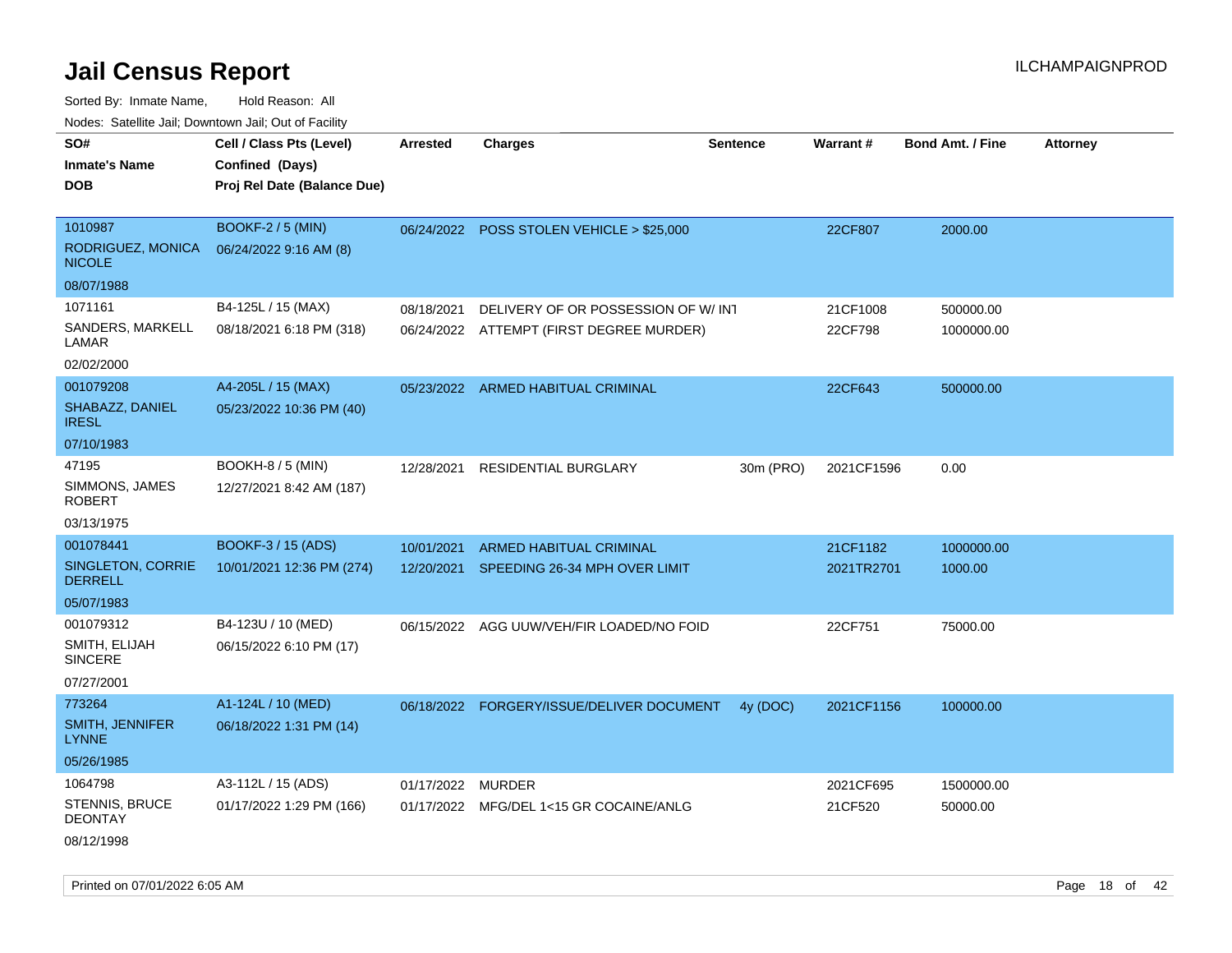Sorted By: Inmate Name, Hold Reason: All Nodes: Satellite Jail; Downtown Jail; Out of Facility

| roaco. Catolino cali, Domntonn cali, Out of Facility |                             |                 |                                               |                 |                 |                         |                 |
|------------------------------------------------------|-----------------------------|-----------------|-----------------------------------------------|-----------------|-----------------|-------------------------|-----------------|
| SO#                                                  | Cell / Class Pts (Level)    | <b>Arrested</b> | Charges                                       | <b>Sentence</b> | <b>Warrant#</b> | <b>Bond Amt. / Fine</b> | <b>Attorney</b> |
| <b>Inmate's Name</b>                                 | Confined (Days)             |                 |                                               |                 |                 |                         |                 |
| <b>DOB</b>                                           | Proj Rel Date (Balance Due) |                 |                                               |                 |                 |                         |                 |
|                                                      |                             |                 |                                               |                 |                 |                         |                 |
| 38305                                                | B2-T2-06L / 10 (SPH)        | 03/18/2020      | <b>CRIMINAL SEXUAL ABUSE</b>                  |                 | 20CF-343        | 500000.00               |                 |
| STOVER, JOSH<br><b>ANDREW</b>                        | 03/18/2020 10:24 AM (836)   |                 |                                               |                 |                 |                         |                 |
| 08/18/1973                                           |                             |                 |                                               |                 |                 |                         |                 |
| 001077201                                            | A4-106L / 15 (MAX)          |                 | 05/31/2022 FELON POSS/USE WEAPON/FIREARM      |                 | 22CF673         | 800000.00               |                 |
| TARLETON, TERRY<br><b>DEE</b>                        | 05/31/2022 9:37 AM (32)     |                 |                                               |                 |                 |                         |                 |
| 06/30/1981                                           |                             |                 |                                               |                 |                 |                         |                 |
| 001079295                                            | B4-127L / 15 (MAX)          |                 | 06/12/2022 FELON POSS/USE WEAPON/FIREARM      |                 | 22CF723         | 150000.00               |                 |
| TAYLOR, OTIS LAMAR  06/12/2022 2:12 AM (20)          |                             |                 |                                               |                 |                 |                         |                 |
|                                                      |                             |                 |                                               |                 |                 |                         |                 |
| 09/13/1997                                           |                             |                 |                                               |                 |                 |                         |                 |
| 001077872                                            | A4-202U / 15 (MAX)          | 05/30/2022      | POSSESSION OF STOLEN FIREARM                  |                 | 22CF666         | 75000.00                |                 |
| TERRELL, DAMARION<br>LATEEF                          | 05/30/2022 7:43 PM (33)     |                 |                                               |                 |                 |                         |                 |
| 08/09/2000                                           |                             |                 |                                               |                 |                 |                         |                 |
| 1015142                                              | B2-T1-01U / 10 (SPH)        | 05/20/2022      | <b>PRED CRIM SEX ASLT/VICTIM &lt;13</b>       |                 | 21CF1598        | 250000.00               |                 |
| THOMPSON-COX,                                        | 05/20/2022 10:27 AM (43)    | 05/20/2022      | <b>PRED CRIM SEX ASLT/VICTIM &lt;13</b>       |                 | 21CF1597        | 250000.00               |                 |
| <b>JOSEPH LAVAREN</b>                                |                             |                 | 05/20/2022 CIVIL FTA WARRANT                  |                 | 13F402          | 2500.00                 |                 |
| 03/07/1990                                           |                             |                 |                                               |                 |                 |                         |                 |
| 993660                                               | B3-W7-25U / 10 (MED)        | 05/04/2022      | <b>BURGLARY</b>                               |                 | 22CF544         | 760.00                  |                 |
| TORRES-NEGRON,<br><b>JUAN CARLOS</b>                 | 05/04/2022 4:34 AM (59)     |                 | 05/11/2022 PROBATION VIOLATION                |                 | 22CF11          | 5000.00                 |                 |
| 11/18/1983                                           |                             |                 |                                               |                 |                 |                         |                 |
| 001079366                                            | B3-W5-18L / 5 (MIN)         |                 | 06/26/2022 LEAVING SCENE-ACCIDENT/DEATH/INJUF |                 | 22CF809         | 600000.00               |                 |
| TRUMANN, BRENDAN<br>LEE.                             | 06/26/2022 7:06 AM (6)      |                 |                                               |                 |                 |                         |                 |
| 09/20/2002                                           |                             |                 |                                               |                 |                 |                         |                 |
| 1071272                                              | A2-121L / 10 (ADS)          |                 | 05/04/2022 AGGRAVATED BATTERY                 |                 | 22CF549         | 1000.00                 |                 |
| TSHINGUTA.<br><b>GERTRUDE KABONGO</b>                | 05/04/2022 10:38 AM (59)    |                 |                                               |                 |                 |                         |                 |
| 06/04/1976                                           |                             |                 |                                               |                 |                 |                         |                 |

Printed on 07/01/2022 6:05 AM Page 19 of 42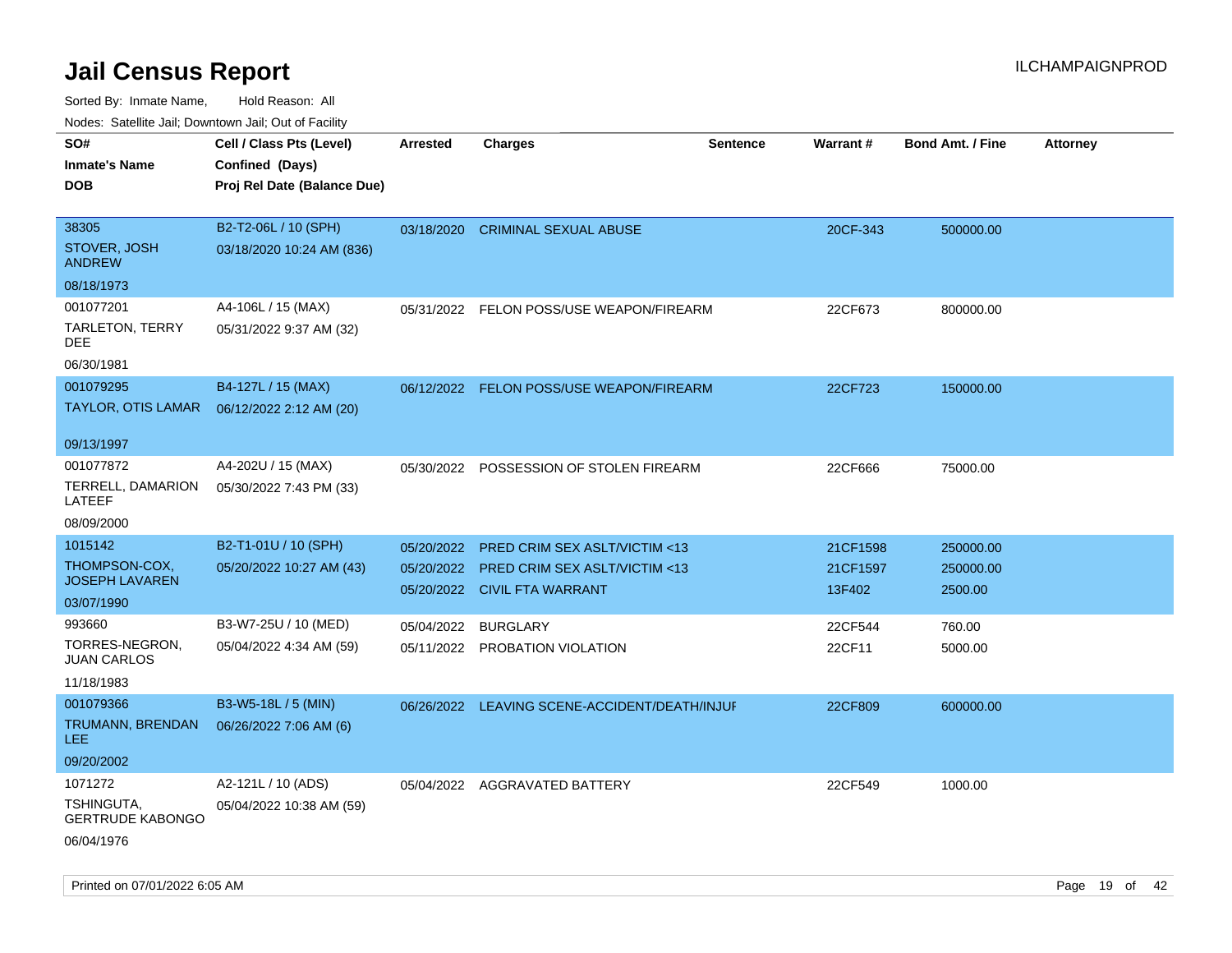| SO#                                      | Cell / Class Pts (Level)    | <b>Arrested</b> | <b>Charges</b>                            | <b>Sentence</b> | Warrant#   | <b>Bond Amt. / Fine</b> | <b>Attorney</b> |
|------------------------------------------|-----------------------------|-----------------|-------------------------------------------|-----------------|------------|-------------------------|-----------------|
| <b>Inmate's Name</b>                     | Confined (Days)             |                 |                                           |                 |            |                         |                 |
| <b>DOB</b>                               | Proj Rel Date (Balance Due) |                 |                                           |                 |            |                         |                 |
|                                          |                             |                 |                                           |                 |            |                         |                 |
| 1052810                                  | B3-W2-07U / 5 (MIN)         | 05/22/2022      | AGG DOMESTIC BATTERY/STRANGLE             |                 | 22CF634    | 100000.00               |                 |
| <b>WALKER, DESMOND</b><br><b>JEROME</b>  | 05/22/2022 12:11 PM (41)    |                 | 05/22/2022 AGGRAVATED DOMESTIC BATTERY    |                 | 2022CF2    | 2000.00                 |                 |
| 08/05/1987                               |                             |                 |                                           |                 |            |                         |                 |
| 44836                                    | B1-201L / 5 (ADS)           | 06/17/2022      | <b>RETAIL THEFT</b>                       |                 | 21CF1335   | 100.00                  |                 |
| WESLEY, FRANK<br>LADELL                  | 06/17/2022 12:41 PM (15)    |                 |                                           |                 |            |                         |                 |
| 09/17/1977                               |                             |                 |                                           |                 |            |                         |                 |
| 54212                                    | B1-204U / 10 (ADS)          | 12/21/2021      | RECEIVE/POSS/SELL STOLEN VEH              |                 | 2021CF669  | 0.00                    |                 |
| <b>WHITLOCK, GEORGE</b>                  | 12/21/2021 1:20 PM (193)    | 12/21/2021      | <b>VIOLATE ORDER PROTECTION</b>           |                 | 2021CM391  | 0.00                    |                 |
| <b>ABRAM</b>                             |                             |                 | 12/21/2021 ARMED VIOLENCE/CATEGORY I      |                 | 21CF1576   | 150000.00               |                 |
| 11/10/1978                               |                             |                 |                                           |                 |            |                         |                 |
| 1058072<br>WILLIAMS, KENNETH             | A4-101L / 15 (MAX)          | 02/25/2021      | ARMED HABITUAL CRIMINAL                   |                 |            | 0.00                    |                 |
| <b>BERNARD</b>                           | 02/25/2021 3:24 PM (492)    |                 |                                           |                 |            |                         |                 |
| 10/04/1985                               |                             |                 |                                           |                 |            |                         |                 |
| 638552                                   | B2-T2-08L / 5 (SPH)         | 10/07/2021      | CHILD PORNOGRAPHY/PHOTOGRAPH              |                 | 2021CF1207 | 250000.00               |                 |
| <b>WILLIAMS, MICHAEL</b><br><b>JAMES</b> | 10/07/2021 12:20 PM (268)   |                 |                                           |                 |            |                         |                 |
| 03/29/1964                               |                             |                 |                                           |                 |            |                         |                 |
| 001079349                                | B4-225U / 10 (MED)          |                 | 06/22/2022 HRSMT/NO CONVERSATION/KILL     |                 | 22CF341    | 50000.00                |                 |
| <b>WILLIAMS, TRAVIS</b><br>ANGELO        | 06/22/2022 6:19 PM (10)     |                 |                                           |                 |            |                         |                 |
| 08/01/1988                               |                             |                 |                                           |                 |            |                         |                 |
| 1017252                                  | BOOKH-3                     |                 | 06/30/2022 MFG/DEL CANNABIS/30-500 GRAMS  |                 | 2022CFAWOW | 0.00                    |                 |
| <b>WILLIS, WALTER</b><br><b>CHARLES</b>  | 06/30/2022 3:49 PM (2)      |                 |                                           |                 |            |                         |                 |
| 10/21/1993                               |                             |                 |                                           |                 |            |                         |                 |
| 1072017                                  | B3-W2-08L / 5 (MIN)         |                 | 06/11/2022 AGG FLEEING POLICE/21 MPH OVER |                 | 22CF720    | 24400.00                |                 |
| WILSON, DAMIAN<br><b>MICHAEL</b>         | 06/11/2022 9:27 PM (21)     |                 |                                           |                 |            |                         |                 |
| 07/26/1999                               |                             |                 |                                           |                 |            |                         |                 |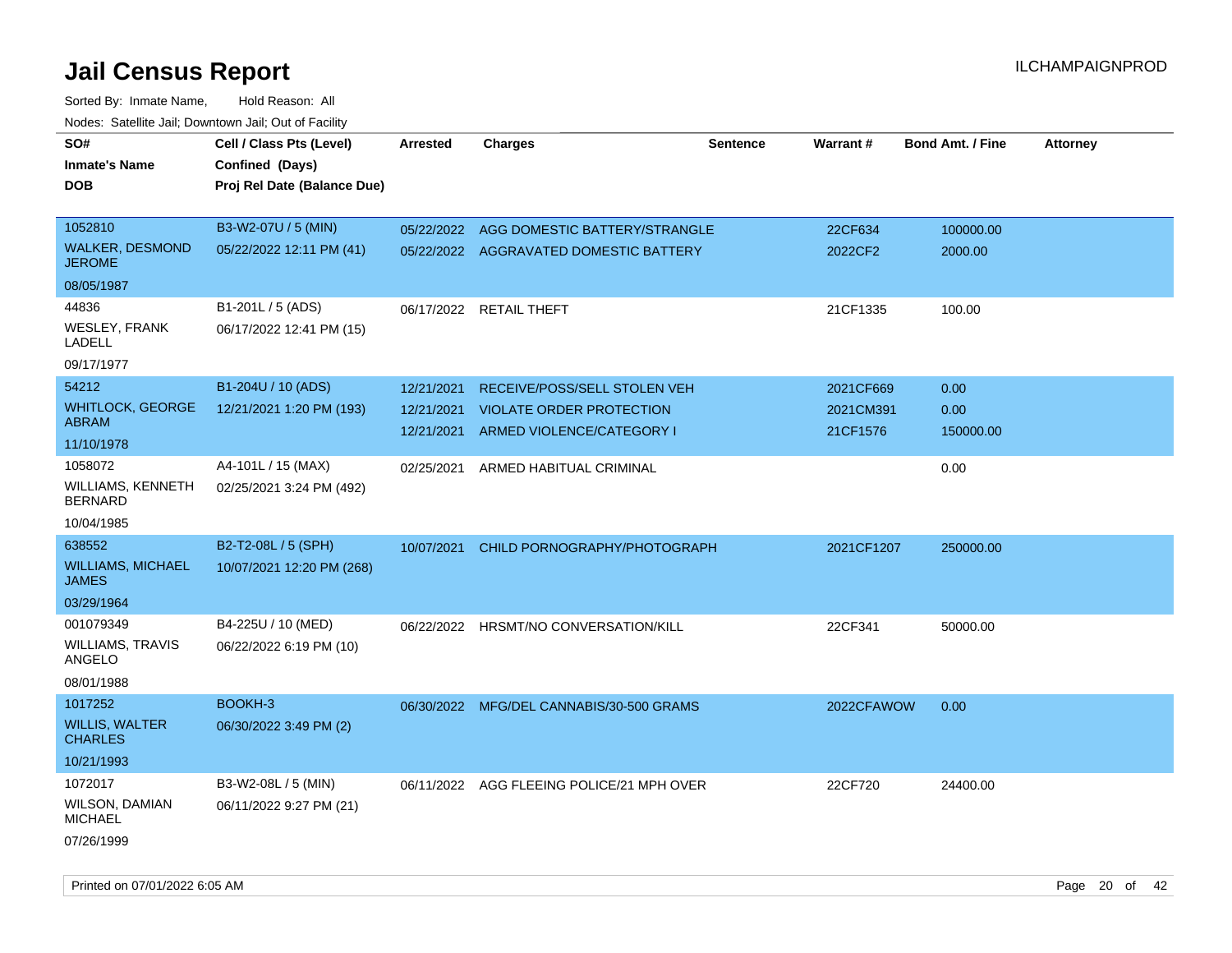| SO#<br><b>Inmate's Name</b><br><b>DOB</b> | Cell / Class Pts (Level)<br>Confined (Days)<br>Proj Rel Date (Balance Due) | <b>Arrested</b> | <b>Charges</b>                | <b>Sentence</b> | Warrant# | <b>Bond Amt. / Fine</b> | <b>Attorney</b> |
|-------------------------------------------|----------------------------------------------------------------------------|-----------------|-------------------------------|-----------------|----------|-------------------------|-----------------|
| 001079190                                 | B1-206L / 15 (MAX)                                                         | 05/21/2022      | DOMESTIC BATTERY              |                 | 22DV75   | 250000.00               |                 |
| <b>WILSON, DERRICK</b><br><b>LASEAN</b>   | 05/21/2022 7:05 PM (42)                                                    | 05/21/2022      | <b>AGGRAVATED BATTERY</b>     |                 | 22CF633  | 250000.00               |                 |
| 03/16/1974                                |                                                                            |                 |                               |                 |          |                         |                 |
| 001077731                                 | A4-201L / 15 (MAX)                                                         | 04/12/2022      | ATTEMPT (FIRST DEGREE MURDER) |                 | 22CF428  | 1500000.00              |                 |
| YOUNG, AARON<br><b>BLAKE</b>              | 04/12/2022 12:53 PM (81)                                                   |                 |                               |                 |          |                         |                 |
| 03/04/2000                                |                                                                            |                 |                               |                 |          |                         |                 |
| <b>Total Satellite Jail: 157</b>          |                                                                            | Males: 129      | Unknown: 0<br>Females: 28     |                 |          |                         |                 |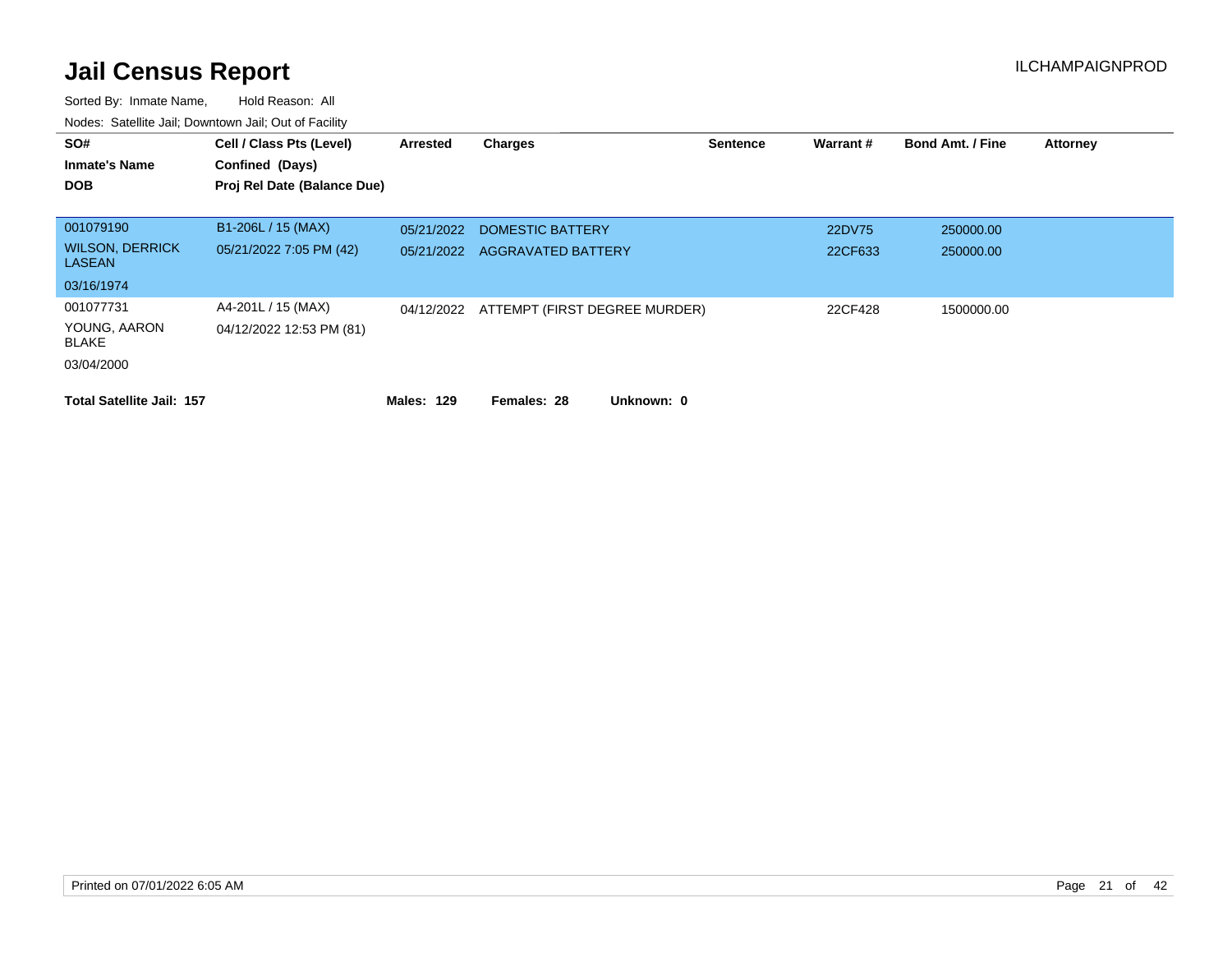Sorted By: Inmate Name, Hold Reason: All Nodes: Satellite Jail; Downtown Jail; Out of Facility

| <b>Downtown Jail</b>                  |                                             |                   |                                         |                 |            |                         |                 |
|---------------------------------------|---------------------------------------------|-------------------|-----------------------------------------|-----------------|------------|-------------------------|-----------------|
| SO#                                   | Cell / Class Pts (Level)                    | <b>Arrested</b>   | <b>Charges</b>                          | <b>Sentence</b> | Warrant#   | <b>Bond Amt. / Fine</b> | <b>Attorney</b> |
| <b>Inmate's Name</b>                  | Confined (Days)                             |                   |                                         |                 |            |                         |                 |
| <b>DOB</b>                            | Proj Rel Date (Balance Due)                 |                   |                                         |                 |            |                         |                 |
|                                       |                                             |                   |                                         |                 |            |                         |                 |
| 001078900                             | G9L / 15 (ADS)                              |                   | 03/02/2022 MURDER/INTENT TO KILL/INJURE |                 | 22CF252    | 2000000.00              |                 |
| <b>BYRD, ANDREW</b><br><b>DARNELL</b> | 03/02/2022 11:59 PM (122)                   |                   |                                         |                 |            |                         |                 |
| 12/30/2003                            |                                             |                   |                                         |                 |            |                         |                 |
| 1061689                               | I3 / 15 (ADS)                               | 06/26/2022 MURDER |                                         |                 | 21CF1249   | 5000000.00              |                 |
| CHEATHAM, KAMRYN<br>LEE               | 06/26/2022 11:52 AM (6)                     |                   |                                         |                 |            |                         |                 |
| 02/28/1998                            |                                             |                   |                                         |                 |            |                         |                 |
| 001078092                             | H2U / 10 (ADS)                              | 12/27/2021        | AGG BATTERY/PUBLIC PLACE                |                 | 2021CF1042 | 5000.00                 |                 |
| <b>WILLIAM</b>                        | CHOUNARD, STANLEY 12/27/2021 10:47 PM (187) |                   |                                         |                 |            |                         |                 |
| 06/25/1986                            |                                             |                   |                                         |                 |            |                         |                 |
| 32913                                 | 11 / 15 (ADS)                               | 12/03/2021        | PRED CRIM SEX ASLT/VICTIM <13           |                 | 21CF1481   | 400000.00               |                 |
| GROB, WARREN A,<br>Junior             | 12/03/2021 4:24 PM (211)                    |                   |                                         |                 |            |                         |                 |
| 12/07/1950                            |                                             |                   |                                         |                 |            |                         |                 |
| 1073894                               | <b>H4L / 5 (ADS)</b>                        | 04/07/2022        | PROBATION VIOLATION                     |                 | 2021CF920  | 3000.00                 |                 |
| <b>JOKICH, ANTON VEGO</b>             | 04/07/2022 5:40 PM (86)                     |                   |                                         |                 |            |                         |                 |
|                                       |                                             |                   |                                         |                 |            |                         |                 |
| 05/30/1969                            |                                             |                   |                                         |                 |            |                         |                 |
| 30108                                 | G6L / 15 (ADS)                              | 07/30/2021        | <b>MURDER</b>                           |                 | 21CF902    | 2000000.00              |                 |
| VANDYKE, DARYL<br><b>ANTHONY</b>      | 07/30/2021 8:29 PM (337)                    |                   |                                         |                 |            |                         |                 |
| 10/04/1965                            |                                             |                   |                                         |                 |            |                         |                 |
| 1070971                               | H5L / 5 (ADS)                               | 12/07/2021        | <b>IDENTITY THEFT/&lt;\$300</b>         |                 | 20CF922    | 0.00                    |                 |
| <b>WEIR, CLINTON</b><br><b>HOWARD</b> | 12/08/2021 3:45 AM (206)                    | 12/07/2021        | <b>RECKLESS DRIVING</b>                 |                 | 19TR2348   | 0.00                    |                 |
| 03/15/1983                            |                                             |                   |                                         |                 |            |                         |                 |
| <b>Total Downtown Jail: 7</b>         |                                             | Males: 7          | Females: 0<br>Unknown: 0                |                 |            |                         |                 |

Printed on 07/01/2022 6:05 AM Page 22 of 42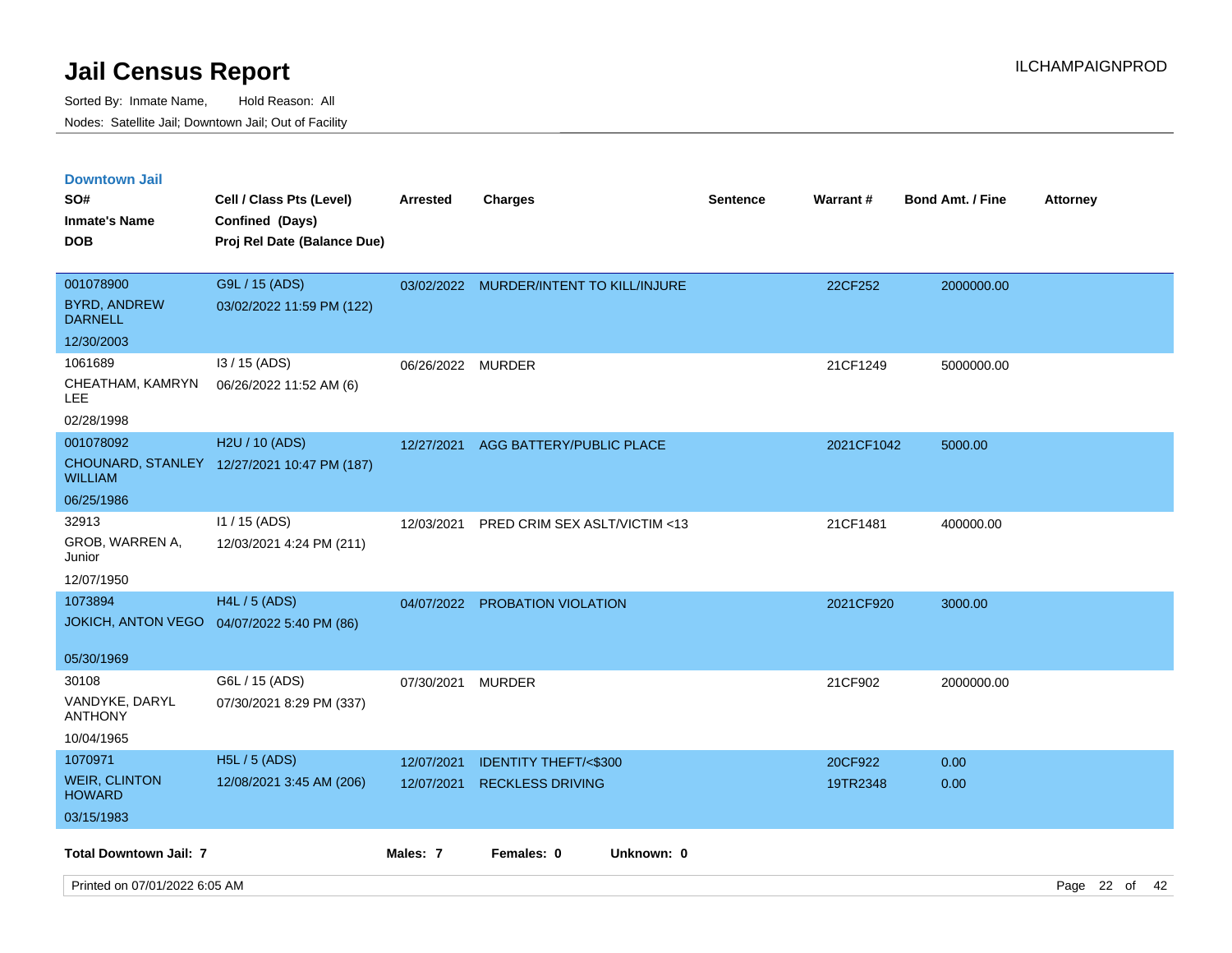|  | <b>Out of Facility</b> |  |
|--|------------------------|--|
|  |                        |  |
|  |                        |  |
|  |                        |  |

| SO#<br><b>Inmate's Name</b><br><b>DOB</b>          | Cell / Class Pts (Level)<br>Confined (Days)<br>Proj Rel Date (Balance Due) | <b>Arrested</b> | <b>Charges</b>                        | <b>Sentence</b> | Warrant#   | <b>Bond Amt. / Fine</b> | <b>Attorney</b> |
|----------------------------------------------------|----------------------------------------------------------------------------|-----------------|---------------------------------------|-----------------|------------|-------------------------|-----------------|
|                                                    |                                                                            |                 |                                       |                 |            |                         |                 |
| 983810                                             | <b>KAN / 15 (MAX)</b>                                                      | 12/14/2021      | <b>ARMED HABITUAL CRIMINAL</b>        |                 | 21CF1526   | 750000.00               |                 |
| AKINS, KEVIN IVAN                                  | 12/14/2021 5:34 PM (200)                                                   |                 |                                       |                 |            |                         |                 |
| 09/23/1990                                         |                                                                            |                 |                                       |                 |            |                         |                 |
| 001079194                                          | KAN / 10 (MED)                                                             | 05/22/2022      | FELON POSS/USE FIREARM/PAROLE         |                 | 22CF629    | 200000.00               |                 |
| ANDERSON, MICHAEL                                  | 05/22/2022 12:28 AM (41)                                                   |                 |                                       |                 |            |                         |                 |
| 05/02/2004                                         |                                                                            |                 |                                       |                 |            |                         |                 |
| 952871                                             | <b>KAN / 5 (MIN)</b>                                                       |                 | 03/13/2022 METH DELIVERY/5<15 GRAMS   |                 | 22CF300    | 35000.00                |                 |
| AUTEBERRY, JOSHUA<br><b>DAVID</b>                  | 03/13/2022 7:24 PM (111)                                                   |                 |                                       |                 |            |                         |                 |
| 12/28/1984                                         |                                                                            |                 |                                       |                 |            |                         |                 |
| 001078292                                          | KAN / 10 (MED)                                                             | 03/27/2022      | ARMED VIOLENCE/CATEGORY I             |                 | 22CF361    | 250000.00               |                 |
| <b>BAILEY, DIVONTAE</b><br><b>ANTONIO JEWELEON</b> | 03/27/2022 7:43 PM (97)                                                    |                 | 06/30/2022 AGG FLEEING/2+ CON DEVICES |                 | 21CF1017   | 7500.00                 |                 |
| 09/28/2001                                         |                                                                            |                 |                                       |                 |            |                         |                 |
| 001078565                                          | <b>KAN / 15 (MAX)</b>                                                      | 11/05/2021      | POSSESSION OF STOLEN FIREARM          |                 | 21CF1366   | 150000.00               |                 |
| <b>BARBER, MARK</b>                                | 11/05/2021 7:40 AM (239)                                                   | 11/05/2021      | <b>RECEIVE/POSS/SELL STOLEN VEH</b>   |                 | 2021CF1309 | 25000.00                |                 |
| ANTHONY, Junior<br>09/24/2003                      |                                                                            | 11/05/2021      | <b>BURGLARY</b>                       |                 | 21CF1369   | 75000.00                |                 |
| 001077899                                          | KAN / 5 (MIN)                                                              | 03/20/2022      | <b>BURGLARY</b>                       |                 | 21CF593    |                         |                 |
| BARKSDALE, RAY                                     | 03/20/2022 2:40 PM (104)                                                   | 03/20/2022      | POSSESSION OF METH/5<15 GRAMS         |                 | 21CF655    | 20000.00<br>20000.00    |                 |
| <b>SHAWN</b>                                       |                                                                            | 03/20/2022      | POSS STOLEN VEHICLE                   |                 | 21CF505    | 20000.00                |                 |
| 10/31/1990                                         |                                                                            |                 |                                       |                 |            |                         |                 |
| 516062                                             | <b>KAN / 15 (MAX)</b>                                                      | 02/22/2021      | PHONE HARASSMENT/2+                   |                 | 20CF194    | 5000.00                 |                 |
| <b>BENNETT, JOHN</b><br><b>MICHAEL</b>             | 02/22/2021 10:47 AM (495)                                                  | 02/22/2021      | AGG DISCH FIR/VEH/PC OFF/FRMAN        |                 | 21CF210    | 2000000.00              |                 |
| 04/30/1986                                         |                                                                            |                 |                                       |                 |            |                         |                 |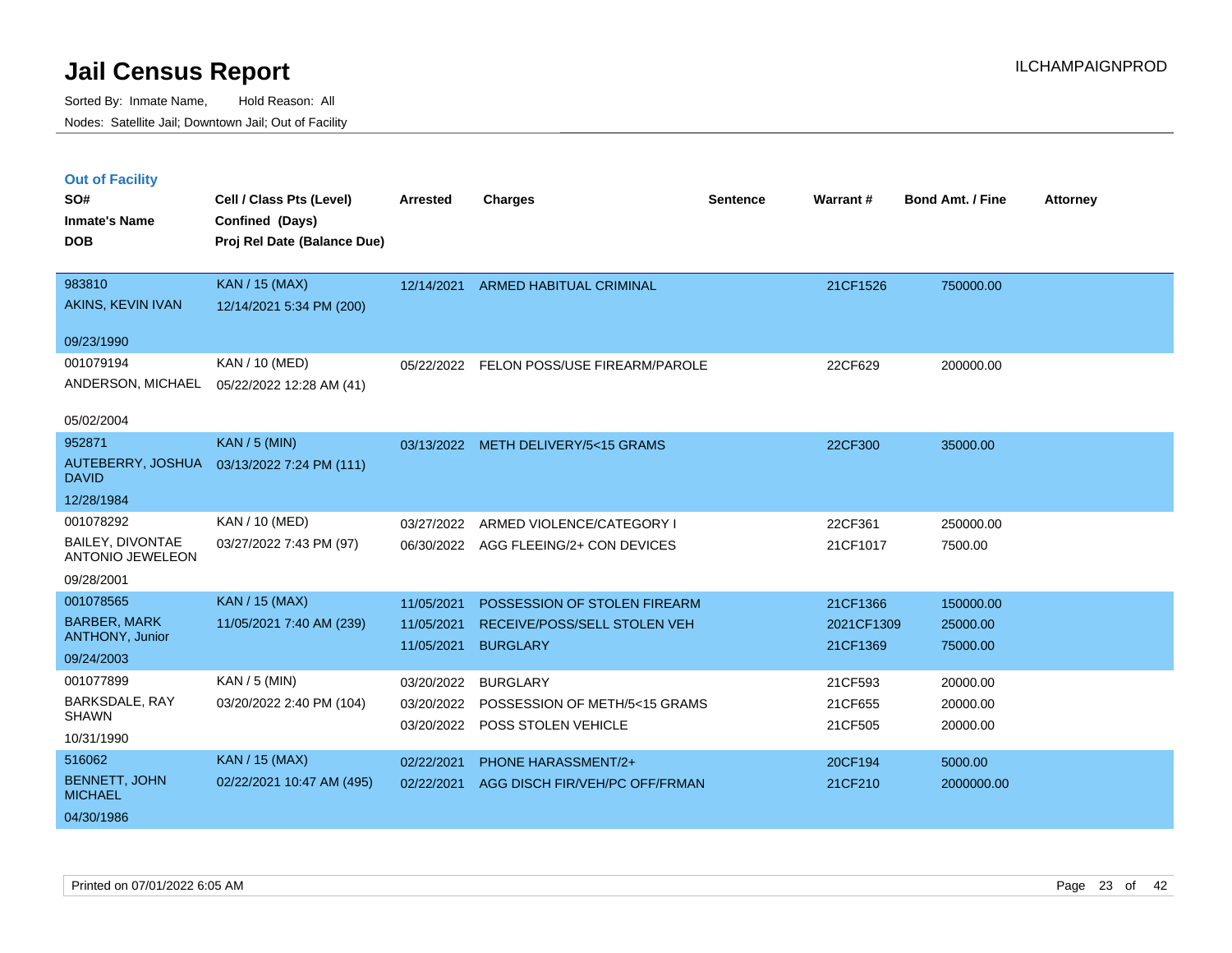Sorted By: Inmate Name, Hold Reason: All

| Nodes: Satellite Jail; Downtown Jail; Out of Facility |                             |                 |                                           |                 |                 |                         |                 |
|-------------------------------------------------------|-----------------------------|-----------------|-------------------------------------------|-----------------|-----------------|-------------------------|-----------------|
| SO#                                                   | Cell / Class Pts (Level)    | <b>Arrested</b> | <b>Charges</b>                            | <b>Sentence</b> | <b>Warrant#</b> | <b>Bond Amt. / Fine</b> | <b>Attorney</b> |
| <b>Inmate's Name</b>                                  | Confined (Days)             |                 |                                           |                 |                 |                         |                 |
| <b>DOB</b>                                            | Proj Rel Date (Balance Due) |                 |                                           |                 |                 |                         |                 |
|                                                       |                             |                 |                                           |                 |                 |                         |                 |
| 001078969                                             | <b>KAN / 10 (MED)</b>       |                 | 03/22/2022 AGG UNLAWFUL USE WEAPON/PERSON |                 | 22CF345         | 100000.00               |                 |
| BEVERLY, SAYVION<br><b>LAMONTE</b>                    | 03/22/2022 10:20 PM (102)   |                 |                                           |                 |                 |                         |                 |
| 11/20/2002                                            |                             |                 |                                           |                 |                 |                         |                 |
| 001077128                                             | KAN / 15 (ADS)              | 06/14/2022      | FELON POSS/USE FIREARM/PAROLE             |                 | 22CF740         | 200000.00               |                 |
| <b>BISHOP, TAMON</b><br><b>MARSHAUD</b>               | 06/14/2022 2:24 PM (18)     |                 | 06/15/2022 PROBATION VIOLATION            |                 | 20CF969         | 50000.00                |                 |
| 06/02/2001                                            |                             |                 |                                           |                 |                 |                         |                 |
| 1069737                                               | <b>KAN / 15 (MAX)</b>       |                 | 06/06/2022 ARMED HABITUAL CRIMINAL        |                 | 22CF701         | 500000.00               |                 |
| <b>BRANTLEY, JASON</b><br><b>WILL</b>                 | 06/06/2022 11:32 PM (26)    |                 |                                           |                 |                 |                         |                 |
| 11/14/1993                                            |                             |                 |                                           |                 |                 |                         |                 |
| 1074315                                               | KAN / 15 (MAX)              | 07/27/2021      | AGG DISCHARGE FIREARM/VEH/SCH             |                 | 21CF927         | 2000000.00              |                 |
| <b>BRIGGS, PATRICK</b><br><b>MONTAY</b>               | 08/03/2021 4:56 PM (333)    |                 |                                           |                 |                 |                         |                 |
| 08/05/2001                                            |                             |                 |                                           |                 |                 |                         |                 |
| 001078880                                             | <b>KAN / 15 (MAX)</b>       | 02/25/2022      | AGG DISCHARGE FIREARM/BLDG/SCH            |                 | 22600096201     | 0.00                    |                 |
| <b>BROACH, CAREU</b>                                  | 02/25/2022 3:58 PM (127)    | 02/25/2022      | <b>PAROLE REVOCATION</b>                  |                 | HN-2200660      | 0.00                    |                 |
| 02/27/2003                                            |                             |                 | 02/25/2022 ARMED VIOLENCE/CATEGORY I      |                 | 22CF237         | 0.00                    |                 |
| 001079000                                             | KAN / 15 (MAX)              | 04/01/2022      | MURDER/STRONG PROB KILL/INJURE            |                 | 22CF102         | 2000000.00              |                 |
| <b>BROCK, TONY LAMAR</b>                              | 04/01/2022 9:02 AM (92)     |                 |                                           |                 |                 |                         |                 |
|                                                       |                             |                 |                                           |                 |                 |                         |                 |
| 04/01/2004                                            |                             |                 |                                           |                 |                 |                         |                 |
| 001078065                                             | <b>KAN / 10 (ADS)</b>       | 06/17/2021      | AGG BATTERY/DISCHARGE FIREARM             |                 | 21CF704         | 1000000.00              |                 |
| <b>BROWN, CHARMAN</b><br><b>LAKEEF</b>                | 06/17/2021 12:32 PM (380)   |                 |                                           |                 |                 |                         |                 |
| 11/30/2002                                            |                             |                 |                                           |                 |                 |                         |                 |
| 1038554                                               | KAN / 15 (MAX)              | 08/18/2021      | ARMED HABITUAL CRIMINAL                   |                 | 21CF1162        | 500000.00               |                 |
| <b>BROWN, CORRION</b><br><b>DEVONTAE</b>              | 08/18/2021 5:40 PM (318)    | 08/18/2021      | DELIVERY OF OR POSSESSION OF W/INT        |                 | 21CF1009        | 500000.00               |                 |
| 04/19/1995                                            |                             |                 |                                           |                 |                 |                         |                 |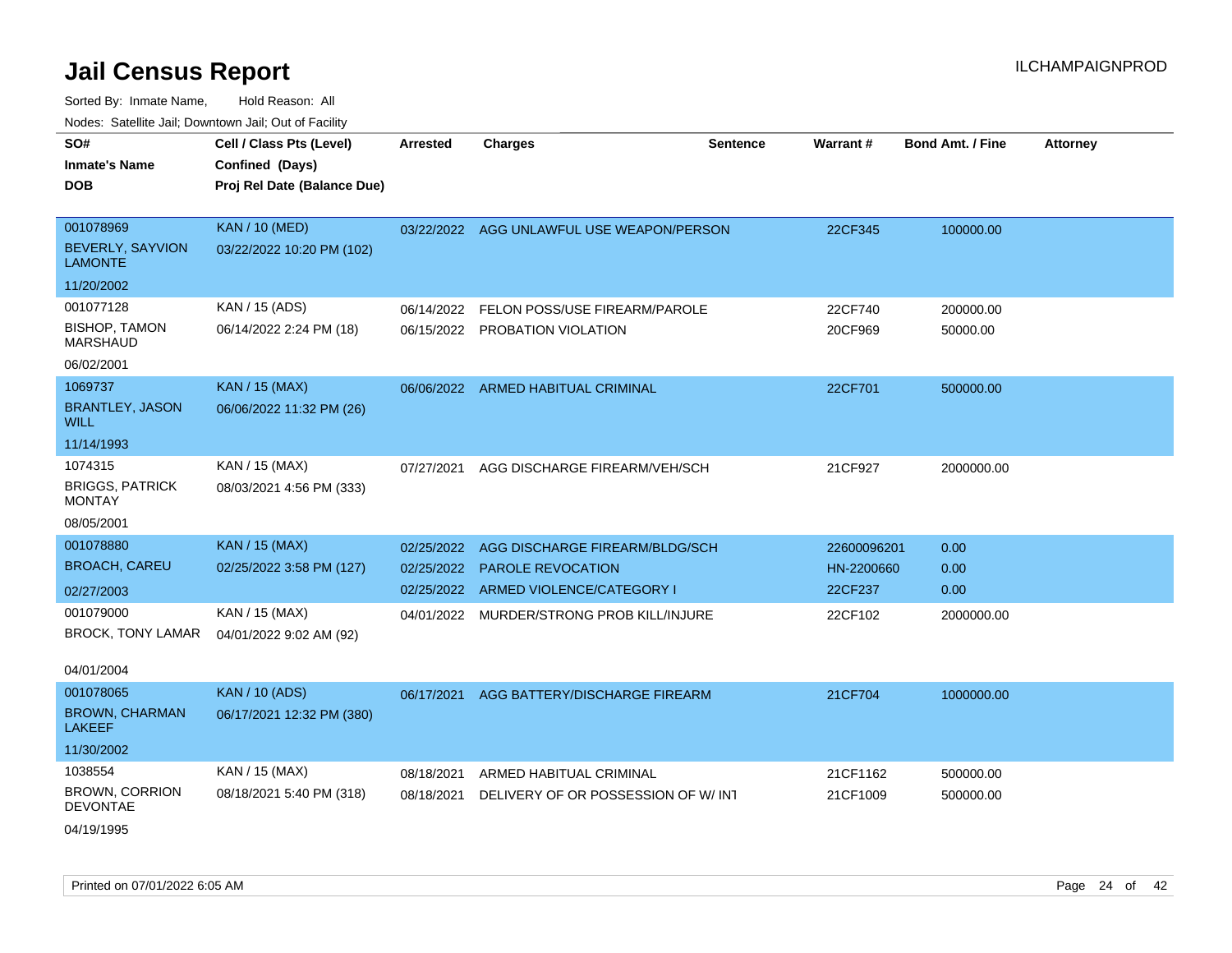Sorted By: Inmate Name, Hold Reason: All Nodes: Satellite Jail; Downtown Jail; Out of Facility

| SO#                                      | Cell / Class Pts (Level)                  | <b>Arrested</b>   | <b>Charges</b>                           | <b>Sentence</b> | <b>Warrant#</b> | <b>Bond Amt. / Fine</b> | <b>Attorney</b> |
|------------------------------------------|-------------------------------------------|-------------------|------------------------------------------|-----------------|-----------------|-------------------------|-----------------|
| <b>Inmate's Name</b>                     | Confined (Days)                           |                   |                                          |                 |                 |                         |                 |
| <b>DOB</b>                               | Proj Rel Date (Balance Due)               |                   |                                          |                 |                 |                         |                 |
|                                          |                                           |                   |                                          |                 |                 |                         |                 |
| 1028357                                  | <b>KAN / 15 (MAX)</b>                     | 03/23/2022        | DOMESTIC BATTERY/OTHER PRIOR             |                 | 22CF348         | 150000.00               |                 |
| <b>BROWN, MARCUS</b><br><b>RICKELL</b>   | 03/23/2022 7:13 PM (101)                  |                   | 03/23/2022 FELON POSS/USE WEAPON/FIREARM |                 | 22CF349         | 150000.00               |                 |
| 01/06/1995                               |                                           |                   |                                          |                 |                 |                         |                 |
| 1038579                                  | KAN / 15 (MAX)                            |                   | 08/18/2021 FELON POSS/USE WEAPON/FIREARM |                 | 21CF1010        | 1000000.00              |                 |
| BROWN, MARKEL<br><b>RIKKI</b>            | 08/18/2021 2:05 PM (318)                  |                   |                                          |                 |                 |                         |                 |
| 01/06/1995                               |                                           |                   |                                          |                 |                 |                         |                 |
| 990921                                   | <b>MAC / 15 (MAX)</b>                     |                   | 01/20/2022 MFG/DEL 1<15 GR COCAINE/ANLG  |                 | 19CF369         | 25000.00                |                 |
| <b>BROWN, QUINTIN</b><br><b>MARSHAUN</b> | 01/20/2022 7:19 PM (163)                  |                   | 01/20/2022 ARMED HABITUAL CRIMINAL       |                 | 21CF935         | 750000.00               |                 |
| 09/26/1991                               |                                           |                   |                                          |                 |                 |                         |                 |
| 1003006                                  | KAN / 15 (MAX)                            |                   | 08/19/2021 FELON POSS/USE MACHINE GUN    |                 | 21CF1011        | 750000.00               |                 |
| <b>BROWN, ROCKEITH</b><br><b>JAVONTE</b> | 08/19/2021 12:55 AM (317)                 |                   |                                          |                 |                 |                         |                 |
| 07/23/1991                               |                                           |                   |                                          |                 |                 |                         |                 |
| 1039917                                  | <b>MAC</b>                                | 06/07/2022        | UNLAWFUL USE OF A WEAPON BY FELON        |                 | 2022CF703       | 250000.00               |                 |
|                                          | BROWN, SHAUNDRELL 06/07/2022 4:32 PM (25) | 06/14/2022        | DELIVERY OF OR POSSESSION OF W/INT       |                 | 22CF729         | 1000000.00              |                 |
| <b>DEWAYNE</b>                           |                                           |                   | 06/15/2022 FLEEING/ATTEMPT ELUDE OFFICER |                 | 20 CF 1048      | 250000.00               |                 |
| 02/09/1995                               |                                           |                   |                                          |                 |                 |                         |                 |
| 981645<br>BRUMFIELD,                     | MAC / 15 (MAX)                            | 01/27/2022 MURDER |                                          |                 | 22CF114         | 1000000.00              |                 |
| <b>JONATHAN EZEKEIL</b>                  | 01/27/2022 8:15 PM (156)                  |                   |                                          |                 |                 |                         |                 |
| 08/03/1989                               |                                           |                   |                                          |                 |                 |                         |                 |
| 1068812                                  | <b>KAN / 15 (MAX)</b>                     | 12/21/2021        | <b>FELON POSS/USE FIREARM PRIOR</b>      |                 | 21CF1568        | 150000.00               |                 |
| BRYANT, DANNY<br><b>EUGENE</b>           | 12/21/2021 1:50 PM (193)                  |                   | 12/21/2021 AGG DISCHARGE FIREARM/OCC VEH |                 | 21CF741         | 0.00                    |                 |
| 11/22/1989                               |                                           |                   |                                          |                 |                 |                         |                 |
| 1034405                                  | <b>EHD</b>                                |                   | 06/14/2022 DRIVING RVK/SUSP DUI/SSS 3RD  |                 | 2022CF376       | 0.00                    |                 |
| BURKEY, TOMMY JOE,<br>Junior             | 06/14/2022 10:47 AM (18)                  |                   |                                          |                 |                 |                         |                 |
| 04/13/1993                               | 7/13/2022 (0.00)                          |                   |                                          |                 |                 |                         |                 |

Printed on 07/01/2022 6:05 AM Page 25 of 42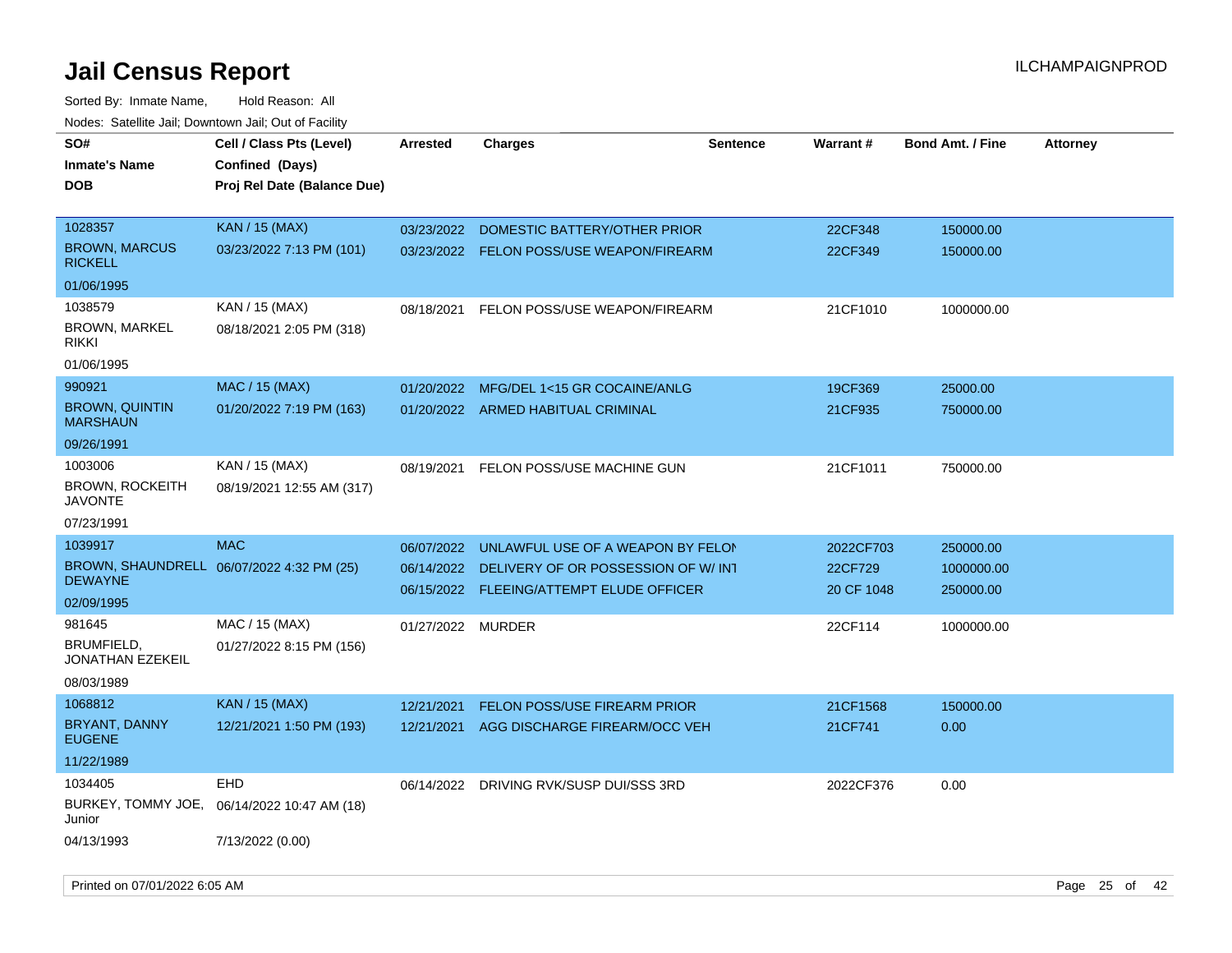Sorted By: Inmate Name, Hold Reason: All Nodes: Satellite Jail; Downtown Jail; Out of Facility

| 110a00. 0atomto 0an, Domntonn 0an, 0at 011 aoint |                                                                            |                 |                                          |                 |            |                         |                 |
|--------------------------------------------------|----------------------------------------------------------------------------|-----------------|------------------------------------------|-----------------|------------|-------------------------|-----------------|
| SO#<br><b>Inmate's Name</b><br><b>DOB</b>        | Cell / Class Pts (Level)<br>Confined (Days)<br>Proj Rel Date (Balance Due) | <b>Arrested</b> | Charges                                  | <b>Sentence</b> | Warrant#   | <b>Bond Amt. / Fine</b> | <b>Attorney</b> |
| 992104<br><b>BURNETT, ANTONIO</b>                | EHD / 5 (MIN)<br>06/11/2022 1:25 AM (21)                                   |                 | 06/10/2022 DRIVING ON SUSPENDED LICENSE  |                 | 20TR10378  | 0.00                    |                 |
| 10/07/1987                                       | 8/10/2022 (0.00)                                                           |                 |                                          |                 |            |                         |                 |
| 987334                                           | KAN / 15 (MAX)                                                             |                 | 03/10/2021 ATTEMPT (FIRST DEGREE MURDER) |                 | 19CF689    | 2000000.00              |                 |
| CAIN, ISAIAH<br><b>DEPRIEST</b>                  | 03/10/2021 2:22 PM (479)                                                   |                 |                                          |                 |            |                         |                 |
| 12/23/1990                                       |                                                                            |                 |                                          |                 |            |                         |                 |
| 001077954                                        | <b>KAN / 10 (MED)</b>                                                      | 12/21/2021      | <b>RESIDENTIAL BURGLARY</b>              |                 | 21CF1570   | 250000.00               |                 |
|                                                  | CALKINS, STEVEN RAY 12/21/2021 6:35 AM (193)                               |                 |                                          |                 |            |                         |                 |
| 01/01/1992                                       |                                                                            |                 |                                          |                 |            |                         |                 |
| 992962                                           | KAN / 15 (ADS)                                                             | 05/25/2021      | MURDER/INTENT TO KILL/INJURE             |                 | 2018CF1045 | 1000000.00              |                 |
| CAMPBELL, KEITH<br>KNAQEEB                       | 05/25/2021 1:19 PM (403)                                                   |                 |                                          |                 |            |                         |                 |
| 07/22/1991                                       |                                                                            |                 |                                          |                 |            |                         |                 |
| 001078953                                        | <b>KAN</b> / 10 (MED)                                                      |                 | 03/15/2022 POSSESSION OF STOLEN FIREARM  |                 | 2022CF319  | 150000.00               |                 |
| CAMPBELL,<br><b>MOHAMMED BURNELL</b>             | 03/15/2022 10:50 PM (109)                                                  |                 |                                          |                 |            |                         |                 |
| 09/25/1991                                       |                                                                            |                 |                                          |                 |            |                         |                 |
| 1039882                                          | KAN / 10 (MED)                                                             |                 | 05/31/2022 FELON POSS/USE WEAPON/FIREARM |                 | 22CF672    | 800000.00               |                 |
| CARTER, BOBBY<br>LEWIS                           | 05/31/2022 9:07 AM (32)                                                    |                 |                                          |                 |            |                         |                 |
| 09/15/1989                                       |                                                                            |                 |                                          |                 |            |                         |                 |
| 001078576                                        | KAN / 15 (MAX)                                                             | 11/09/2021      | UNLAWFUL USE OF A WEAPON                 |                 | 21CF1383   | 350000.00               |                 |
| CARTER, DEMONDRE<br><b>DAVON</b>                 | 11/09/2021 6:01 PM (235)                                                   |                 |                                          |                 |            |                         |                 |
| 05/27/2001                                       |                                                                            |                 |                                          |                 |            |                         |                 |
| 1064838                                          | KAN / 15 (MAX)                                                             | 04/13/2022      | <b>VIOLATE OP/OTHER PRIOR</b>            |                 | 2022CM68   | 5000.00                 |                 |
| CARTER, JAMAL                                    | 04/13/2022 6:34 PM (80)                                                    | 04/13/2022      | DRIVING DURING SUSPENSION                |                 | 2022MT403  | 200.00                  |                 |
| <b>ANTONIO</b>                                   |                                                                            | 04/13/2022      | FELON POSS/USE WEAPON/FIREARM            |                 | 2022CF464  | 75000.00                |                 |
| 09/25/1997                                       |                                                                            |                 | 04/18/2022 CRIMINAL TRESPASS TO PROPERTY |                 | 2020CF1015 | 5000.00                 |                 |

Printed on 07/01/2022 6:05 AM Page 26 of 42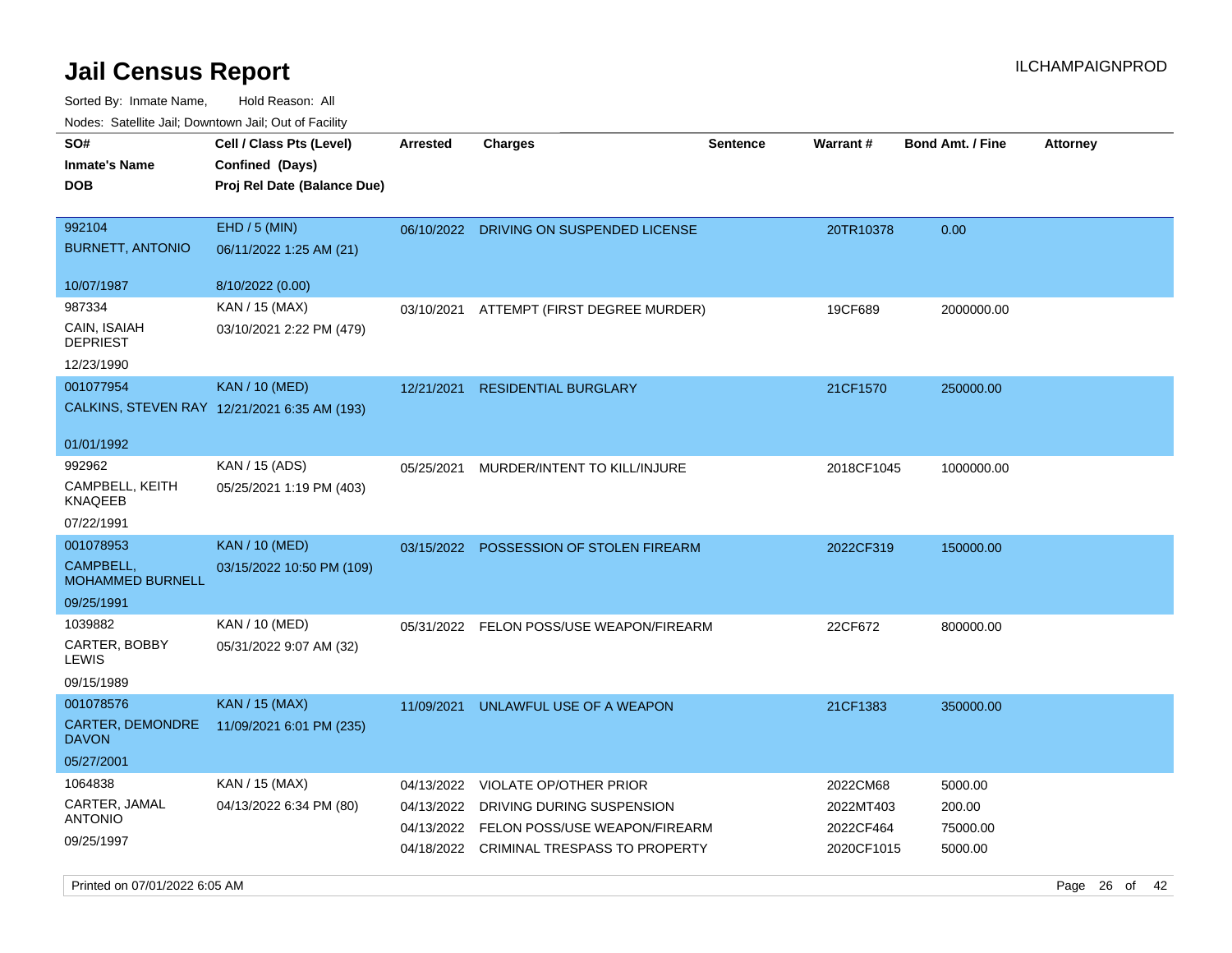Sorted By: Inmate Name, Hold Reason: All Nodes: Satellite Jail; Downtown Jail; Out of Facility

| SO#<br>Inmate's Name<br><b>DOB</b>           | Cell / Class Pts (Level)<br>Confined (Days)<br>Proj Rel Date (Balance Due) | <b>Arrested</b> | <b>Charges</b>                           | <b>Sentence</b> | Warrant#   | <b>Bond Amt. / Fine</b> | <b>Attorney</b> |
|----------------------------------------------|----------------------------------------------------------------------------|-----------------|------------------------------------------|-----------------|------------|-------------------------|-----------------|
| 001077353                                    | <b>KAN / 15 (MAX)</b>                                                      | 02/12/2022      | ALCOHOL SALES - MINOR 19-20              |                 | 2020OV127  | 1000.00                 |                 |
| <b>CARTER, JAMES</b><br><b>IVORY</b>         | 02/13/2022 1:19 AM (139)                                                   |                 | 02/12/2022 FELON POSS/USE WEAPON/FIREARM |                 | 22CF173    | 200000.00               |                 |
| 08/12/2000                                   |                                                                            |                 |                                          |                 |            |                         |                 |
| 1064992                                      | KAN / 15 (MAX)                                                             | 09/20/2021      | ARMED VIOLENCE/CATEGORY I                |                 | 21CF1137   | 500000.00               |                 |
| CARTER, KEJUAN<br><b>JAVONTE</b>             | 09/20/2021 11:42 PM (285)                                                  |                 |                                          |                 |            |                         |                 |
| 06/27/1998                                   |                                                                            |                 |                                          |                 |            |                         |                 |
| 001078729                                    | <b>KAN / 15 (ADS)</b>                                                      | 01/02/2022      | MURDER/INTENT TO KILL/INJURE             |                 | 20CF396    | 1000000.00              |                 |
| <b>CARTER, TROY</b><br><b>DEMON</b>          | 01/02/2022 10:29 AM (181)                                                  |                 |                                          |                 |            |                         |                 |
| 01/02/2004                                   |                                                                            |                 |                                          |                 |            |                         |                 |
| 001078812                                    | KAN / 15 (MAX)                                                             |                 | 02/01/2022 ARMED ROBBERY/ARMED W/FIREARM |                 | 22CF145    | 500000.00               |                 |
| COBB, SINTRAE<br><b>SANCHEZ</b>              | 02/01/2022 8:33 PM (151)                                                   |                 |                                          |                 |            |                         |                 |
| 07/05/2002                                   |                                                                            |                 |                                          |                 |            |                         |                 |
| 1048488                                      | <b>KAN / 10 (ADS)</b>                                                      | 12/30/2021      | ARMED VIOLENCE/CATEGORY I                |                 | 2022CF4    | 500000.00               |                 |
| <b>COLSON, WAYNE</b><br><b>ARTHUR, Third</b> | 12/30/2021 8:27 AM (184)                                                   |                 |                                          |                 |            |                         |                 |
| 10/14/1995                                   |                                                                            |                 |                                          |                 |            |                         |                 |
| 001077939                                    | KAN / 10 (MED)                                                             | 05/10/2021      | FIREARM/FOID INVALID/NOT ELIG            |                 | 21CF526    | 350000.00               |                 |
| <b>CROSS, PATRICK</b><br><b>DONTRELLE</b>    | 05/10/2021 7:31 PM (418)                                                   | 06/02/2021      | POSS STOLEN VEHICLE > \$25,000           |                 | 21CF612    | 10000.00                |                 |
| 11/07/2001                                   |                                                                            |                 |                                          |                 |            |                         |                 |
| 001079187                                    | <b>KAN / 10 (MED)</b>                                                      |                 | 05/20/2022 UNLAWFUL USE OF A WEAPON      |                 | 22CF621    | 100000.00               |                 |
| CUNNINGHAM,<br><b>DEMARIO LANAR</b>          | 05/20/2022 3:45 AM (43)                                                    |                 |                                          |                 |            |                         |                 |
| 09/30/2001                                   |                                                                            |                 |                                          |                 |            |                         |                 |
| 1023587                                      | KAN / 15 (MAX)                                                             | 09/24/2021      | MFG/DEL CANNABIS/2.5-10 GRAMS            |                 | 21CF1155   | 50000.00                |                 |
| DAVIS, MARTIN<br>DENNIS                      | 09/24/2021 9:38 PM (281)                                                   | 09/24/2021      | ARMED HABITUAL CRIMINAL                  |                 | 2021-CF681 | 500000.00               |                 |
|                                              |                                                                            |                 |                                          |                 |            |                         |                 |

12/02/1994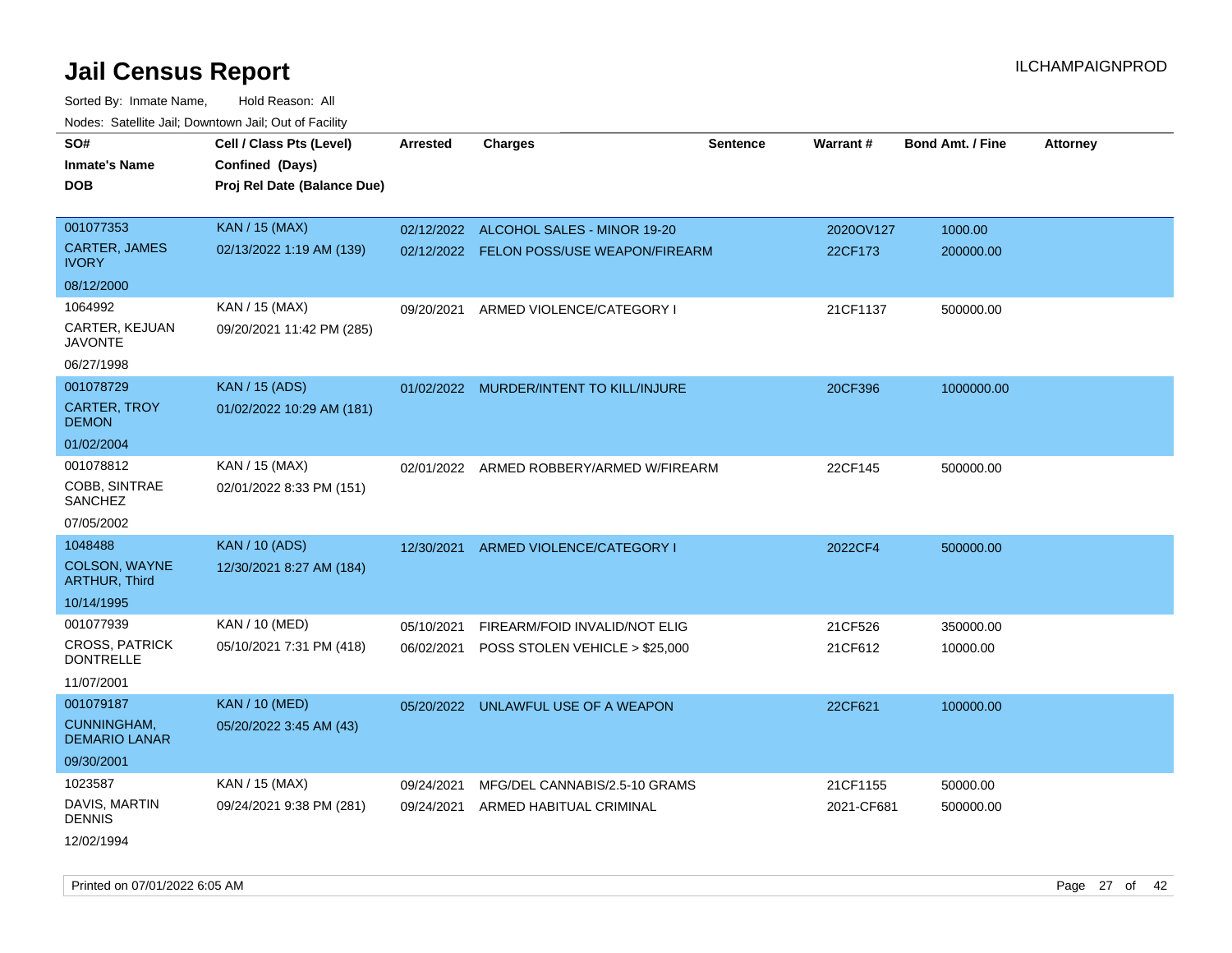Sorted By: Inmate Name, Hold Reason: All Nodes: Satellite Jail; Downtown Jail; Out of Facility

| SO#<br><b>Inmate's Name</b><br>DOB                               | Cell / Class Pts (Level)<br>Confined (Days)<br>Proj Rel Date (Balance Due) | <b>Arrested</b>                        | <b>Charges</b>                                                              | <b>Sentence</b> | Warrant#                         | Bond Amt. / Fine                     | <b>Attorney</b> |
|------------------------------------------------------------------|----------------------------------------------------------------------------|----------------------------------------|-----------------------------------------------------------------------------|-----------------|----------------------------------|--------------------------------------|-----------------|
| 001077214<br>DAVIS-MURDOCK,<br><b>ERION VASSHAD</b>              | <b>KAN / 15 (MAX)</b><br>12/21/2021 10:13 AM (193)                         | 12/20/2021 MURDER                      |                                                                             |                 | 21CF1572                         | 5000000.00                           |                 |
| 06/22/1998<br>001078538<br>DAWKINS, LEN                          | KAN / 10 (ADS)<br>10/26/2021 8:18 PM (249)                                 | 10/26/2021                             | <b>CRIM SEX ASSAULT/FORCE</b>                                               |                 | 21CF1301                         | 250000.00                            |                 |
| 03/23/1987<br>001078223<br>DIEGO-MATEO,<br><b>JOAQUIN</b>        | <b>KAN / 5 (MIN)</b><br>11/09/2021 10:52 PM (235)                          | 11/09/2021                             | AGG DUI/NO VALID DL                                                         |                 | 21CF1382                         | 250000.00                            |                 |
| 01/23/2002<br>1061304<br>DORRIS, KEMION<br>DAETOCE<br>11/19/1997 | KAN / 15 (MAX)<br>10/11/2021 7:30 PM (264)                                 | 10/11/2021<br>10/11/2021<br>10/11/2021 | ARMED HABITUAL CRIMINAL<br>ARMED HABITUAL CRIMINAL<br>HOME INVASION/FIREARM |                 | 21CF1226<br>21CF1227<br>21CF1228 | 750000.00<br>750000.00<br>1000000.00 |                 |
| 959292<br><b>DUNCAN, COREYON</b><br><b>ANTHONY</b><br>01/17/1989 | <b>KAN / 15 (ADS)</b><br>04/01/2021 8:46 PM (457)                          | 04/01/2021<br>12/17/2021               | ATTEMPT (FIRST DEGREE MURDER)<br><b>MURDER</b>                              |                 | 2020CF565<br>21CF1542            | 2000000.00<br>2500000.00             |                 |
| 1024895<br>EDWARDS, GEORGE<br>CORTEZ<br>06/19/1994               | KAN / 10 (MED)<br>12/15/2021 12:26 PM (199)                                | 12/15/2021<br>12/15/2021<br>04/29/2022 | MFG/DEL 100<400 GR COCA/ANLG<br>AGGRAVATED BATTERY<br>PROBATION VIOLATION   |                 | 21CF1535<br>21CF1536<br>18CF964  | 750000.00<br>100000.00<br>1000.00    |                 |
| 1053207<br>FAUST, JAQUAVEON<br><b>LAVELL</b><br>07/25/1996       | <b>KAN / 15 (SPH)</b><br>06/06/2019 2:24 PM (1,122)                        | 06/06/2019                             | MURDER/INTENT TO KILL/INJURE                                                |                 | 2019-CF849                       | 2000000.00                           |                 |
| 66468<br>FERRELL, BRIAN<br>JAMAL                                 | MAC / 15 (MAX)<br>03/06/2022 9:04 PM (118)                                 | 03/06/2022 MURDER                      |                                                                             |                 | 22CF273                          | 1000000.00                           |                 |

11/15/1985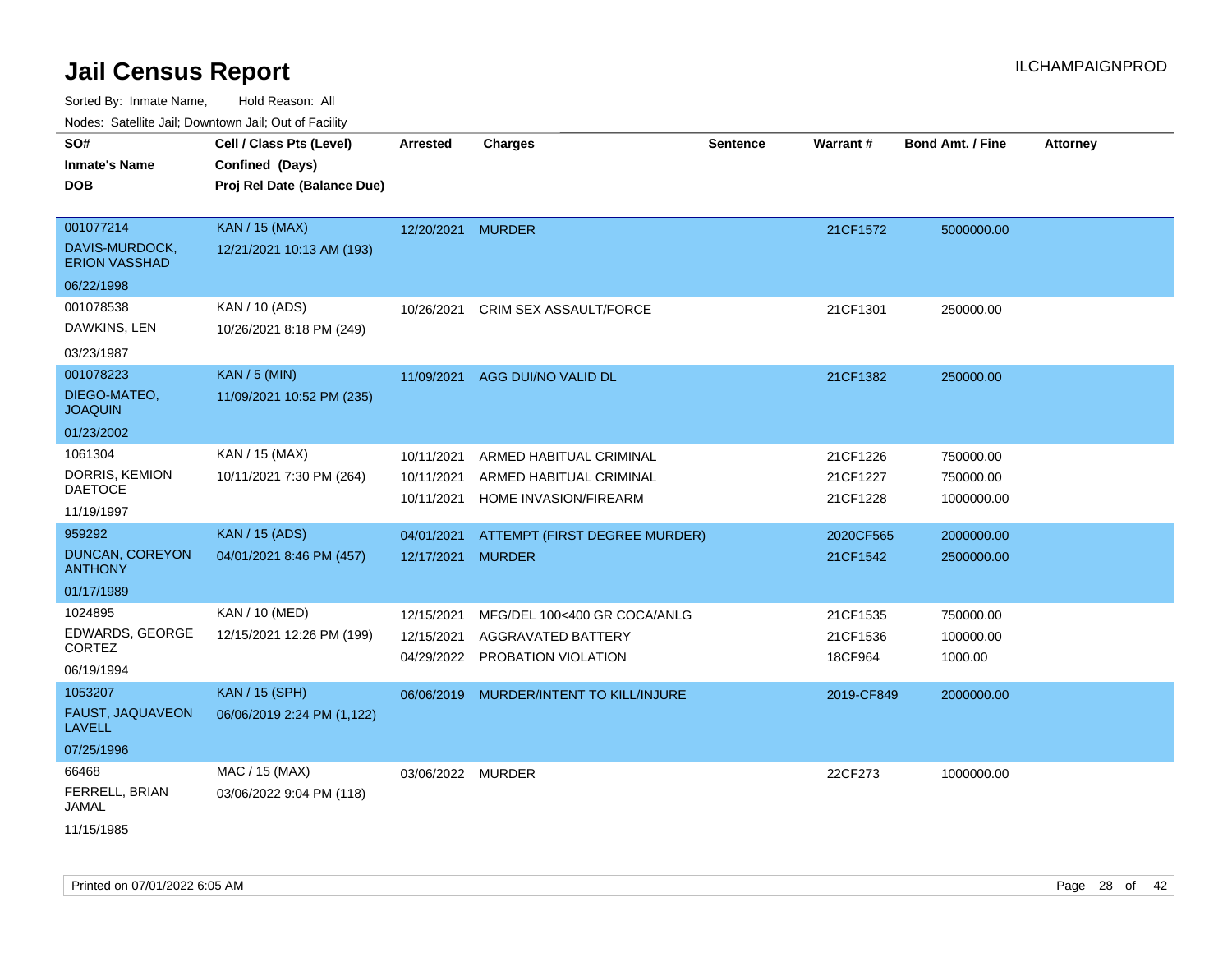Sorted By: Inmate Name, Hold Reason: All

Nodes: Satellite Jail; Downtown Jail; Out of Facility

| SO#<br><b>Inmate's Name</b><br><b>DOB</b>                  | Cell / Class Pts (Level)<br>Confined (Days)<br>Proj Rel Date (Balance Due) | <b>Arrested</b>                                      | <b>Charges</b>                                                                                   | <b>Sentence</b> | Warrant#                                      | <b>Bond Amt. / Fine</b>                    | <b>Attorney</b> |
|------------------------------------------------------------|----------------------------------------------------------------------------|------------------------------------------------------|--------------------------------------------------------------------------------------------------|-----------------|-----------------------------------------------|--------------------------------------------|-----------------|
| 001079018<br>FINLEY, KEITH DAVID                           | <b>EHD</b><br>04/05/2022 10:38 AM (88)                                     | 04/05/2022                                           | DRIVING RVK/SUSP DUI/SSS 4-9                                                                     |                 | 2022CF22                                      | 0.00                                       |                 |
| 08/23/1963                                                 | 10/1/2022 (0.00)                                                           |                                                      |                                                                                                  |                 |                                               |                                            |                 |
| 001078961<br>FISCHER, KYRE<br><b>ORLANDO</b>               | KAN / 10 (MED)<br>03/21/2022 1:21 PM (103)                                 | 03/21/2022                                           | AGG BATTERY/DISCHARGE FIREARM                                                                    |                 | 22CF39                                        | 750000.00                                  |                 |
| 04/14/2002                                                 |                                                                            |                                                      |                                                                                                  |                 |                                               |                                            |                 |
| 1039744<br><b>FONVILLE, TREVOY</b><br><b>JERMAINE</b>      | <b>MAC / 15 (MAX)</b><br>12/06/2021 10:52 AM (208)                         | 12/06/2021                                           | <b>MURDER</b>                                                                                    |                 | 20CF959                                       | 1000000.00                                 |                 |
| 01/13/1996                                                 |                                                                            |                                                      |                                                                                                  |                 |                                               |                                            |                 |
| 001078863<br>FOSTER, JOHN<br>CARELL                        | KAN / 15 (MAX)<br>02/19/2022 6:01 AM (133)                                 | 02/19/2022                                           | POSSESSION OF STOLEN FIREARM                                                                     |                 | 22CF203                                       | 100000.00                                  |                 |
| 03/13/1981                                                 |                                                                            |                                                      |                                                                                                  |                 |                                               |                                            |                 |
| 001079034                                                  | MAC / 10 (MED)                                                             |                                                      | 04/08/2022 POSS FIR FOID EXPIRED/NOT ELIG                                                        |                 | 22CF434                                       | 50000.00                                   |                 |
| FRANKLIN, MICHAEL<br>ANDRAE                                | 04/08/2022 1:53 PM (85)                                                    |                                                      |                                                                                                  |                 |                                               |                                            |                 |
| 12/18/1997                                                 |                                                                            |                                                      |                                                                                                  |                 |                                               |                                            |                 |
| 001078450<br>GAMBLE, HAKEEM<br><b>DARION</b><br>12/17/1999 | KAN / 10 (MED)<br>06/18/2022 6:07 PM (14)                                  | 06/18/2022<br>06/18/2022<br>06/18/2022<br>06/18/2022 | AGG ASLT/USE DDLY WEAPON<br><b>BURGLARY</b><br>AGG BATTERY/GREAT BODILY HARM<br>DOMESTIC BATTERY |                 | 21600138401<br>21CF1181<br>21CF1306<br>22DV92 | 10000.00<br>610.00<br>20000.00<br>20000.00 |                 |
| 1075614                                                    | <b>KAN / 15 (MAX)</b>                                                      |                                                      | 03/19/2022 AGGRAVATED DOMESTIC BATTERY                                                           |                 | 22CF333                                       | 75000.00                                   |                 |
| <b>GANT, TEVIN</b><br><b>ODELROW</b>                       | 03/19/2022 5:29 PM (105)                                                   |                                                      | 03/19/2022 PAROLE REVOCATION                                                                     |                 | CM2201590                                     | 0.00                                       |                 |
| 03/03/1991                                                 |                                                                            |                                                      |                                                                                                  |                 |                                               |                                            |                 |
| 1013012                                                    | KAN / 15 (MAX)                                                             | 07/08/2021                                           | FELON POSS/USE FIREARM PRIOR                                                                     |                 | 21CF798                                       | 500000.00                                  |                 |
|                                                            | GARY, XAVIER LAMAR  07/08/2021 9:24 AM (359)                               | 07/08/2021                                           | ATTEMPT (FIRST DEGREE MURDER)                                                                    |                 | 2021CF790                                     | 1000000.00                                 |                 |
| 12/14/1991                                                 |                                                                            | 07/08/2021                                           | FELON POSS/USE FIREARM PRIOR                                                                     |                 | 2020CF650                                     | 25000.00                                   |                 |

Printed on 07/01/2022 6:05 AM Page 29 of 42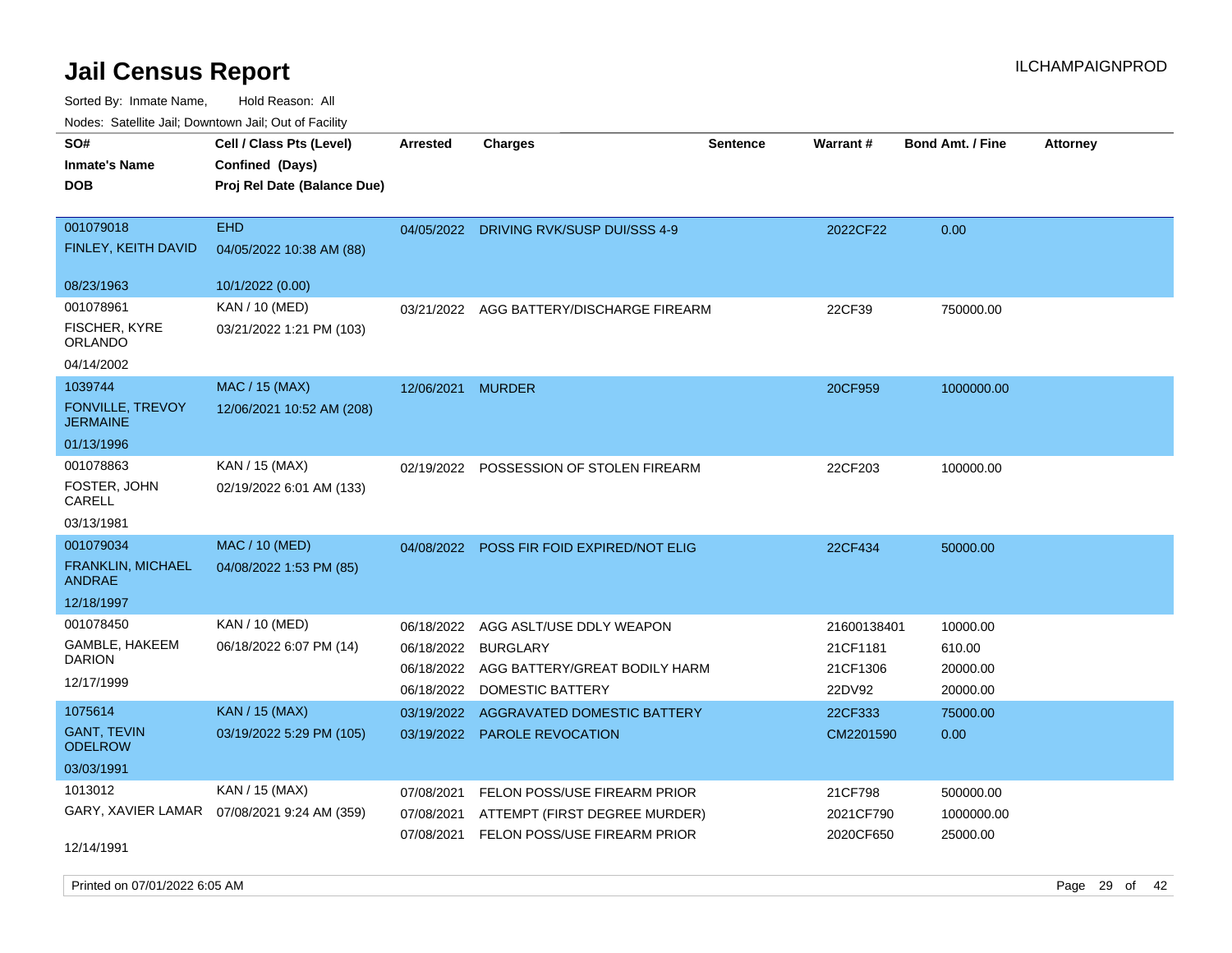| SO#                                           | Cell / Class Pts (Level)    | <b>Arrested</b> | <b>Charges</b>                       | <b>Sentence</b> | Warrant#     | <b>Bond Amt. / Fine</b> | <b>Attorney</b> |
|-----------------------------------------------|-----------------------------|-----------------|--------------------------------------|-----------------|--------------|-------------------------|-----------------|
| <b>Inmate's Name</b>                          | Confined (Days)             |                 |                                      |                 |              |                         |                 |
| <b>DOB</b>                                    | Proj Rel Date (Balance Due) |                 |                                      |                 |              |                         |                 |
|                                               |                             |                 |                                      |                 |              |                         |                 |
| 001078154                                     | <b>MAC / 10 (MED)</b>       | 01/09/2022      | DRVG UNDER INFLU OF ALCOHOL          |                 | 2021 DT 182  | 5000.00                 |                 |
| <b>GENTRY, DAMON</b><br><b>LIONEL</b>         | 01/09/2022 4:41 PM (174)    | 01/09/2022      | AGG DOMESTIC BATTERY/STRANGLE        |                 | 2021 CF 1396 | 50000.00                |                 |
| 12/25/1971                                    |                             |                 |                                      |                 |              |                         |                 |
| 1064590                                       | KAN / 10 (MED)              | 04/26/2022      | AGG RECK DRVG/INCLINE/BOD HARM       |                 | 22CF517      | 200000.00               |                 |
| <b>GIPSON, JERRION</b><br>CONTREAL            | 04/26/2022 7:43 PM (67)     |                 |                                      |                 |              |                         |                 |
| 05/21/1996                                    |                             |                 |                                      |                 |              |                         |                 |
| 1065946                                       | <b>KAN / 10 (MED)</b>       | 09/04/2021      | AGG BATTERY/DISCHARGE FIREARM        |                 | 21CF1057     | 750000.00               |                 |
| <b>GODBOLT, DESMOND</b><br><b>DEVONTAE</b>    | 09/04/2021 1:17 AM (301)    | 09/04/2021      | RESIST/OBSTRUCTING A PEACE OFFICEF   |                 | 21CM407      | 0.00                    |                 |
| 11/15/1997                                    |                             |                 |                                      |                 |              |                         |                 |
| 1070118                                       | KAN / 15 (MAX)              | 08/31/2021      | AGGRAVATED DOMESTIC BATTERY          |                 | 21CF1049     | 750000.00               |                 |
| GRAHAM, CORTEZ<br><b>LAMON</b>                | 08/31/2021 9:32 PM (305)    | 09/02/2021      | PROBATION VIOLATION                  |                 | 21CF55       | 50000.00                |                 |
| 03/31/1976                                    |                             |                 |                                      |                 |              |                         |                 |
| 001078607                                     | <b>MAC / 15 (MAX)</b>       | 11/22/2021      | <b>FELON POSS/USE FIREARM/PAROLE</b> |                 | 21CF1437     | 250000.00               |                 |
| <b>GRAY, WILLIAM</b><br><b>DA'VON</b>         | 11/22/2021 2:57 PM (222)    | 11/22/2021      | ATTEMPT (FIRST DEGREE MURDER)        |                 | 21CF1435     | 1000000.00              |                 |
| 04/18/1984                                    |                             |                 |                                      |                 |              |                         |                 |
| 001079080                                     | KAN / 15 (MAX)              | 04/18/2022      | FELON POSS/USE WEAPON/FIREARM        |                 | 22CF477      | 300000.00               |                 |
| HARRIS, MILEEK<br><b>JAEQUAN</b>              | 04/19/2022 12:10 AM (74)    |                 |                                      |                 |              |                         |                 |
| 08/04/2000                                    |                             |                 |                                      |                 |              |                         |                 |
| 1073611                                       | $KAN / 5$ (MIN)             | 02/09/2021      | MFG 15>100 GR ECSTASY/ANALOG         |                 | 21CF121      | 500000.00               |                 |
| <b>HAYES, CAMERON</b><br><b>TAYLOR MALEEK</b> | 02/09/2021 3:10 PM (508)    | 02/09/2021      | DELIVERY OF OR POSSESSION OF W/INT   |                 | 21CF160      | 750000.00               |                 |
| 08/10/1998                                    |                             |                 |                                      |                 |              |                         |                 |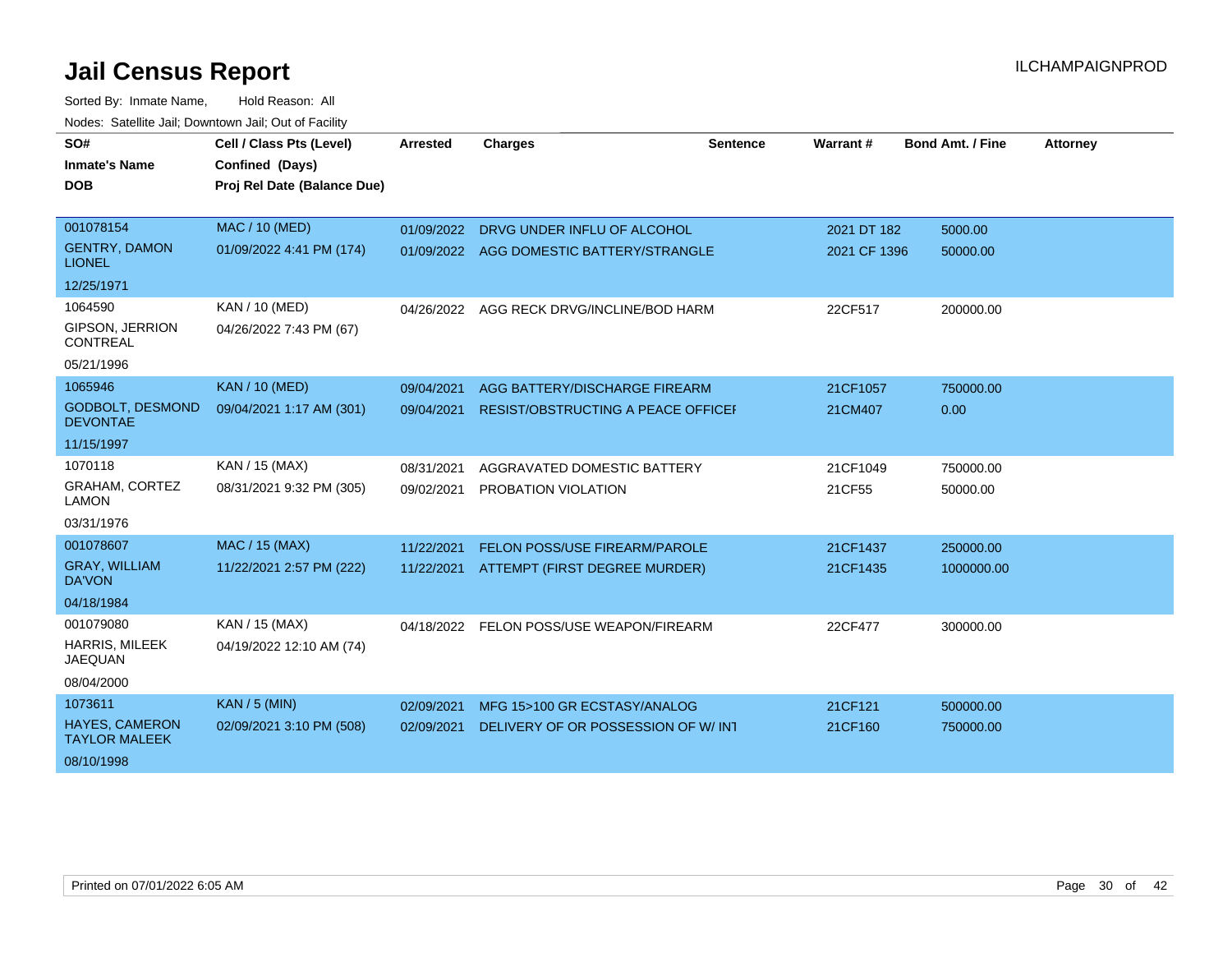| SO#                                | Cell / Class Pts (Level)    | Arrested   | <b>Charges</b>                          | <b>Sentence</b> | Warrant#   | <b>Bond Amt. / Fine</b> | <b>Attorney</b> |
|------------------------------------|-----------------------------|------------|-----------------------------------------|-----------------|------------|-------------------------|-----------------|
| <b>Inmate's Name</b><br><b>DOB</b> | Confined (Days)             |            |                                         |                 |            |                         |                 |
|                                    | Proj Rel Date (Balance Due) |            |                                         |                 |            |                         |                 |
| 1045186                            | KAN / 15 (MAX)              | 08/16/2021 | ARMED VIOLENCE/CATEGORY I               |                 | 21CF934    | 1000000.00              |                 |
| HOLBROOK, JOHNNIE                  | 08/16/2021 11:07 AM (320)   | 08/16/2021 | FELON POSS/USE WEAPON/FIREARM           |                 | 19CF968    | 50000.00                |                 |
| <b>MATHIS</b>                      |                             | 08/16/2021 | AGG FLEEING POLICE/21 MPH OVER          |                 | 21CF988    | 430.00                  |                 |
| 07/19/1996                         |                             | 08/16/2021 | FELON POSS/USE WEAPON/FIREARM           |                 | 21CF989    | 100000.00               |                 |
|                                    |                             | 03/30/2022 | <b>MURDER</b>                           |                 |            | 2000000.00              |                 |
| 972300                             | KAN / 10 (MED)              | 12/22/2021 | <b>RESIDENTIAL BURGLARY</b>             |                 | 18CF1691   | 25000.00                |                 |
| HOLT, MICHAEL<br><b>TERRELL</b>    | 12/22/2021 8:36 AM (192)    | 12/22/2021 | AGG CRIM SEX ABUSE/VICTIM <9            |                 | 19CF1277   | 250000.00               |                 |
| 12/25/1989                         |                             |            |                                         |                 |            |                         |                 |
| 987949                             | <b>KAN / 10 (SPH)</b>       |            | 03/29/2022 FELON POSS/FIREARM           |                 | 22CF365    | 150000.00               |                 |
| HOLT, TERRELL<br><b>VALENTINO</b>  | 03/29/2022 12:53 AM (95)    |            |                                         |                 |            |                         |                 |
| 02/17/1991                         |                             |            |                                         |                 |            |                         |                 |
| 988718                             | KAN / 15 (MAX)              | 05/14/2022 | ARMED HABITUAL CRIMINAL                 |                 | 21CF1339   | 250000.00               |                 |
| HUGGER,<br><b>CHRISTOPHER</b>      | 05/14/2022 11:22 AM (49)    |            | 05/14/2022 ARMED HABITUAL CRIMINAL      |                 | 22CF597    | 1000000.00              |                 |
| 03/30/1991                         |                             |            |                                         |                 |            |                         |                 |
| 001078146                          | <b>KAN / 15 (MAX)</b>       | 07/09/2021 | AGG BATTERY/DISCHARGE FIREARM           |                 | 21CF795    | 1000000.00              |                 |
| HUNT, TEIGAN<br><b>JAZAIREO</b>    | 07/09/2021 12:41 PM (358)   | 07/09/2021 | ARMED ROBBERY/ARMED W/FIREARM           |                 | 21CF806    | 1000000.00              |                 |
| 05/14/2003                         |                             |            |                                         |                 |            |                         |                 |
| 1065515                            | <b>EHD</b>                  | 05/17/2022 | DRIVING ON SUSPENDED LICENSE            |                 | 2017TR5412 | 0.00                    |                 |
| HUNTER, KADEEM<br><b>DESHAWN</b>   | 05/17/2022 9:22 AM (46)     |            |                                         |                 |            |                         |                 |
| 08/15/1993                         | 7/30/2022 (0.00)            |            |                                         |                 |            |                         |                 |
| 1059900                            | <b>KAN / 15 (MAX)</b>       |            | 05/20/2022 MFG/DEL CAN 30<500 GRAMS/SCH |                 | 22CF630    | 23740.00                |                 |
| HURD, MALIK<br><b>DOMINIQUE</b>    | 05/20/2022 9:01 AM (43)     |            |                                         |                 |            |                         |                 |
| 09/01/1997                         |                             |            |                                         |                 |            |                         |                 |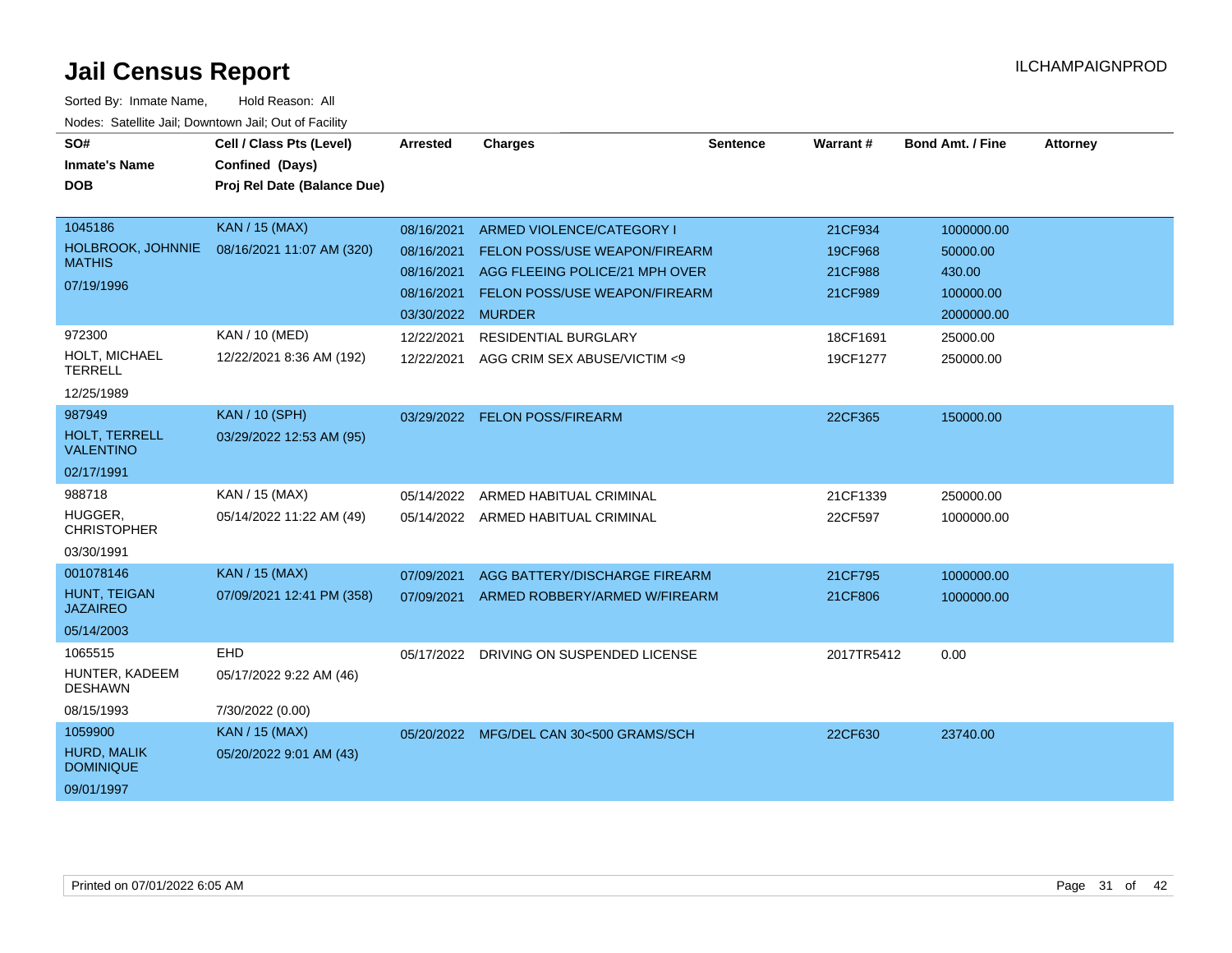Sorted By: Inmate Name, Hold Reason: All

Nodes: Satellite Jail; Downtown Jail; Out of Facility

| SO#                                               | Cell / Class Pts (Level)    | <b>Arrested</b> | <b>Charges</b>                          | <b>Sentence</b> | Warrant #  | <b>Bond Amt. / Fine</b> | <b>Attorney</b> |
|---------------------------------------------------|-----------------------------|-----------------|-----------------------------------------|-----------------|------------|-------------------------|-----------------|
| <b>Inmate's Name</b>                              | Confined (Days)             |                 |                                         |                 |            |                         |                 |
| <b>DOB</b>                                        | Proj Rel Date (Balance Due) |                 |                                         |                 |            |                         |                 |
|                                                   |                             |                 |                                         |                 |            |                         |                 |
| 60612                                             | KAN / 15 (MAX)              |                 | 06/11/2022 ARMED HABITUAL CRIMINAL      |                 | 22CF725    | 500000.00               |                 |
| <b>JACKSON, PRENTISS</b><br><b>MANSION DWAYNE</b> | 06/11/2022 1:40 AM (21)     |                 |                                         |                 |            |                         |                 |
| 12/23/1982                                        |                             |                 |                                         |                 |            |                         |                 |
| 001077866                                         | KAN / 10 (MED)              | 04/28/2022      | FELON POSS/USE WEAPON/FIREARM           |                 | 22CF524    | 200000.00               |                 |
| JENKINS, ISAIAH<br><b>DUJAUN</b>                  | 04/28/2022 8:32 PM (65)     |                 |                                         |                 |            |                         |                 |
| 04/26/1994                                        |                             |                 |                                         |                 |            |                         |                 |
| 001078788                                         | <b>KAN / 5 (ADS)</b>        |                 | 01/21/2022 AGGRAVATED BATTERY           |                 | 22CF93     | 0.00                    |                 |
| JOHNSON, BRENTON<br>ZAE                           | 01/21/2022 8:33 PM (162)    |                 |                                         |                 |            |                         |                 |
| 08/07/1987                                        | 7/18/2022 (0.00)            |                 |                                         |                 |            |                         |                 |
| 1016764                                           | <b>EHD</b>                  | 06/09/2022      | DRIVING ON SUSPENDED LICENSE            |                 | 2021TR9929 | 0.00                    |                 |
| JONES, DEREK<br><b>PIERRE</b>                     | 06/09/2022 11:36 AM (23)    |                 |                                         |                 |            |                         |                 |
| 04/23/1988                                        | 7/23/2022 (0.00)            |                 |                                         |                 |            |                         |                 |
| 956822                                            | <b>KAN / 15 (MAX)</b>       | 11/25/2021      | <b>AGGRAVATED DOMESTIC BATTERY</b>      |                 | 21CF1442   | 150000.00               |                 |
| JONES, MARIO                                      | 11/25/2021 10:37 AM (219)   | 11/25/2021      | <b>PAROLE REVOCATION</b>                |                 | CH2106361  | 0.00                    |                 |
| <b>NATHANIEL</b>                                  |                             | 11/25/2021      | <b>UNLAWFUL RESTRAINT</b>               |                 | 21CF1443   | 150000.00               |                 |
| 10/27/1987                                        |                             |                 |                                         |                 |            |                         |                 |
| 1008468                                           | KAN / 10 (MED)              | 12/01/2021      | FELON POSS/USE WEAPON/FIREARM           |                 | 21CF1472   | 250000.00               |                 |
| JONES, MARTEZ<br><b>LAMONTE</b>                   | 12/01/2021 1:28 PM (213)    | 12/02/2021      | PROBATION VIOLATION                     |                 | 20CF1151   | 5000.00                 |                 |
| 06/22/1993                                        |                             |                 |                                         |                 |            |                         |                 |
| 45193                                             | <b>KAN / 10 (MED)</b>       |                 | 04/29/2022 FELON POSS/USE FIREARM PRIOR |                 | 22CF531    | 100000.00               |                 |
| <b>KASPERS, JOHNNY</b><br><b>RAY</b>              | 04/29/2022 11:00 AM (64)    |                 |                                         |                 |            |                         |                 |
| 05/28/1977                                        |                             |                 |                                         |                 |            |                         |                 |
| 57271                                             | EHD                         | 03/08/2022      | DRIVING RVK/SUSP DUI/SSS 4-9            |                 | 2021CF34   | 0.00                    |                 |
| <b>KEYS, CAPREE</b><br><b>REMONE</b>              | 03/08/2022 9:17 AM (116)    |                 | 03/08/2022 DRIVING RVK/SUSP DUI/SSS 4-9 |                 | 2020CF1116 | 0.00                    |                 |
| 11/23/1982                                        | 9/3/2022 (0.00)             |                 |                                         |                 |            |                         |                 |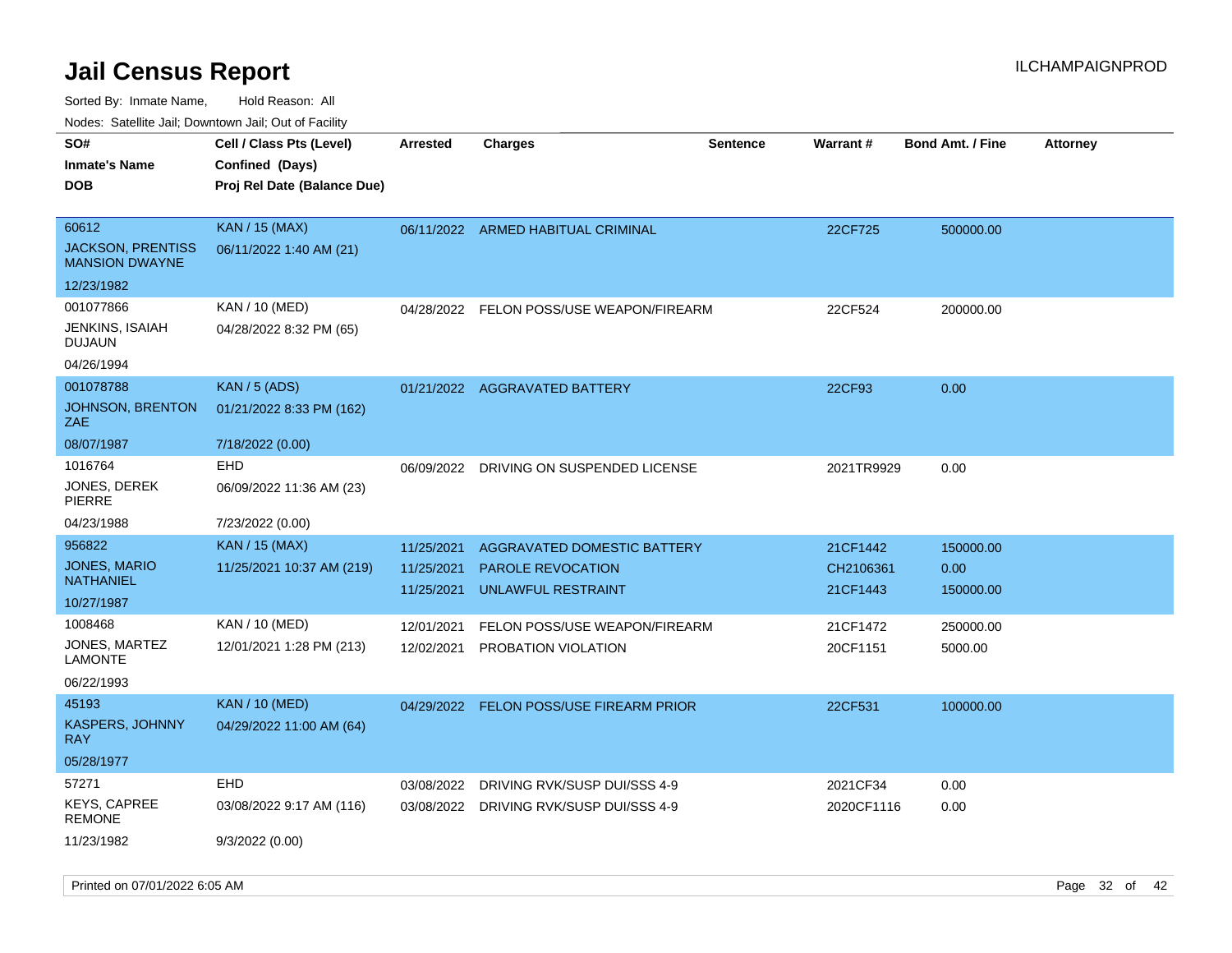| SO#<br><b>Inmate's Name</b>                   | Cell / Class Pts (Level)<br>Confined (Days) | <b>Arrested</b> | <b>Charges</b>                              | <b>Sentence</b> | Warrant#  | <b>Bond Amt. / Fine</b> | <b>Attorney</b> |
|-----------------------------------------------|---------------------------------------------|-----------------|---------------------------------------------|-----------------|-----------|-------------------------|-----------------|
| <b>DOB</b>                                    | Proj Rel Date (Balance Due)                 |                 |                                             |                 |           |                         |                 |
|                                               |                                             |                 |                                             |                 |           |                         |                 |
| 987201                                        | KAN / 15 (MAX)                              | 05/14/2022      | FELON POSS/USE WEAPON/FIREARM               |                 | 20CF927   | 25000.00                |                 |
| <b>LAMBERT, DERRICK</b><br><b>LAMONT</b>      | 05/14/2022 11:04 AM (49)                    |                 | 05/14/2022 ARMED HABITUAL CRIMINAL          |                 | 21CF1340  | 250000.00               |                 |
| 07/13/1989                                    |                                             |                 | 05/14/2022 ARMED HABITUAL CRIMINAL          |                 | 22CF596   | 1000000.00              |                 |
| 1064445                                       | KAN / 15 (MAX)                              | 04/23/2021      | FELON POSS/USE FIREARM/PAROLE               |                 | 21CF899   | 500000.00               |                 |
| LARUE, TERENCE                                | 04/23/2021 11:18 AM (435)                   | 04/23/2021      | AGG DISCHARGE FIREARM/OCC VEH               |                 | 2021CF295 | 500000.00               |                 |
| <b>TRAMEL</b>                                 |                                             | 04/23/2021      | POSSESS 15<100 GRAMS COCAINE                |                 | 19CF1052  | 10000.00                |                 |
| 12/23/1998                                    |                                             |                 |                                             |                 |           |                         |                 |
| 001078470<br>LEE, AMAHRION                    | <b>KAN / 15 (MAX)</b>                       |                 | 10/10/2021 MURDER/INTENT TO KILL/INJURE     |                 | 21CF1221  | 1000000.00              |                 |
| <b>JA'MERE</b>                                | 10/10/2021 1:23 PM (265)                    |                 |                                             |                 |           |                         |                 |
| 11/05/2002                                    |                                             |                 |                                             |                 |           |                         |                 |
| 1005717                                       | KAN / 5 (MIN)                               |                 | 03/31/2022 AGG DUI/3                        |                 | 22CF372   | 100000.00               |                 |
| LEWIS, ORLANDO<br><b>DESHONE</b>              | 03/31/2022 1:56 PM (93)                     |                 | 03/31/2022 AGG DUI/3                        |                 | 22CF373   | 100000.00               |                 |
| 01/31/1987                                    |                                             |                 |                                             |                 |           |                         |                 |
| 56792                                         | <b>KAN / 10 (MED)</b>                       | 02/02/2021      | ARMED HABITUAL CRIMINAL                     |                 | 2021CF141 | 500000.00               |                 |
| LILLARD, LAWRENCE<br><b>TYRONE</b>            | 02/02/2021 2:11 PM (515)                    | 02/22/2021      | DRIVING ON REVOKED LICENSE                  |                 | 21TR426   | 5000.00                 |                 |
| 10/20/1982                                    |                                             |                 |                                             |                 |           |                         |                 |
| 41428                                         | KAN / 10 (MED)                              |                 | 05/02/2022 POSSESSING A CONTROLLED SUBSTANC |                 | 22CF255   | 100000.00               |                 |
| LINDSEY, DERRICK<br><b>LAMONT</b>             | 03/02/2022 8:03 AM (122)                    |                 |                                             |                 |           |                         |                 |
| 06/19/1975                                    |                                             |                 |                                             |                 |           |                         |                 |
| 001077850                                     | <b>EHD</b>                                  |                 | 05/04/2022 DRIVING RVK/SUSP DUI/SSS 4-9     |                 | 2021CF303 | 0.00                    |                 |
| <b>MALDONADO-</b><br><b>GUITIERREZ, FELIX</b> | 05/04/2022 10:11 AM (59)                    |                 |                                             |                 |           |                         |                 |
| 06/19/1977                                    | 10/30/2022 (0.00)                           |                 |                                             |                 |           |                         |                 |
| 001078896                                     | KAN / 15 (MAX)                              |                 | 03/01/2022 ARMED HABITUAL CRIMINAL          |                 | 22CF239   | 350000.00               |                 |
| MANN, DAVID<br>WILBERT, Junior                | 03/01/2022 4:35 AM (123)                    |                 |                                             |                 |           |                         |                 |
| 04/02/1976                                    |                                             |                 |                                             |                 |           |                         |                 |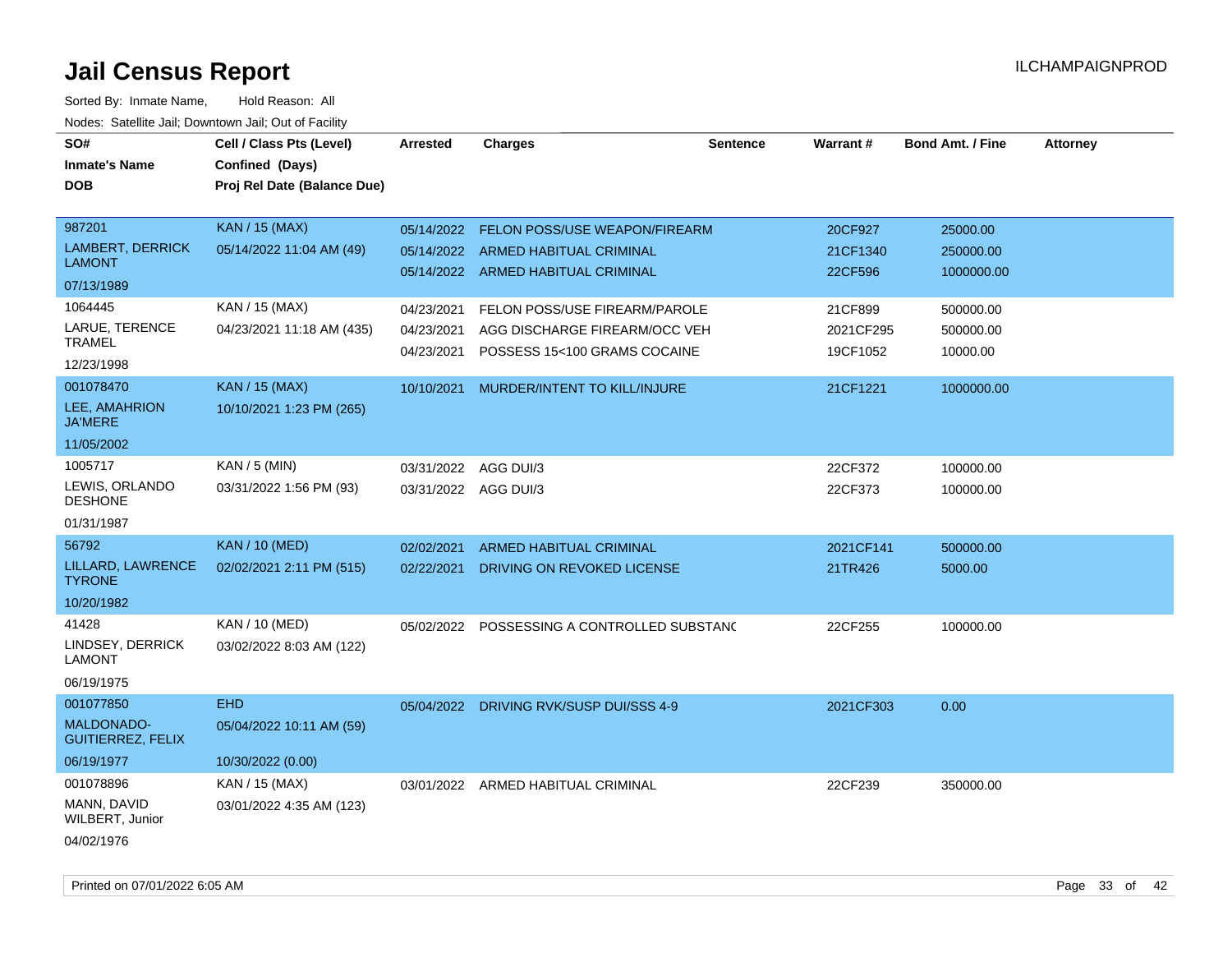| rouco. Calcinic Jan, Downtown Jan, Out of Facility                    |                                                                            |                                        |                                                                                 |                 |                                |                                      |                 |
|-----------------------------------------------------------------------|----------------------------------------------------------------------------|----------------------------------------|---------------------------------------------------------------------------------|-----------------|--------------------------------|--------------------------------------|-----------------|
| SO#<br>Inmate's Name<br><b>DOB</b>                                    | Cell / Class Pts (Level)<br>Confined (Days)<br>Proj Rel Date (Balance Due) | <b>Arrested</b>                        | Charges                                                                         | <b>Sentence</b> | <b>Warrant#</b>                | <b>Bond Amt. / Fine</b>              | <b>Attorney</b> |
| 001079277<br><b>MARTIN, KEVIN</b><br>VARZELL                          | <b>KAN / 10 (MED)</b><br>06/08/2022 1:50 AM (24)                           |                                        | 06/08/2022 FELON POSS/USE WEAPON/FIREARM                                        |                 | 2022CF705                      | 100000.00                            |                 |
| 08/09/1995                                                            |                                                                            |                                        |                                                                                 |                 |                                |                                      |                 |
| 1004137                                                               | KAN / 15 (MAX)<br>MCDONALD, DAVON D 02/14/2022 4:21 PM (138)               |                                        | 02/14/2022 AGG CRIM SEX ABUSE/VIC 13-17                                         |                 | 22CF165                        | 250000.00                            |                 |
| 11/08/1992                                                            |                                                                            |                                        |                                                                                 |                 |                                |                                      |                 |
| 1005514<br><b>MCDONALD</b><br>RAYTRELL DOMINIQUE<br>03/08/1992        | KAN / 15 (MAX)<br>04/27/2022 11:11 PM (66)                                 | 04/27/2022                             | <b>FELON POSS/USE WEAPON/FIREARM</b>                                            |                 | 22CF518                        | 750000.00                            |                 |
| 001078575<br>MCLAURIN, KEYON A                                        | KAN / 10 (MED)<br>11/09/2021 12:41 PM (235)                                | 11/09/2021                             | <b>GUNRUNNING</b>                                                               |                 | 21CF1330                       | 750000.00                            |                 |
| 11/19/2002                                                            |                                                                            |                                        |                                                                                 |                 |                                |                                      |                 |
| 968679<br><b>MILES, ANTHONY</b><br><b>MARCUS JERALE</b><br>10/21/1985 | <b>KAN / 15 (MAX)</b><br>04/10/2022 9:29 PM (83)                           | 04/10/2022                             | ARMED VIOLENCE/CATEGORY I                                                       |                 | 21CF911                        | 750000.00                            |                 |
| 1011046<br>MILES, DARRION<br>ANTONIO KEVONTA<br>03/18/1990            | KAN / 15 (ADS)<br>04/11/2021 12:46 AM (447)                                | 04/10/2021<br>03/24/2022 MURDER        | ATTEMPT (FIRST DEGREE MURDER)                                                   |                 | 21CF392<br>22CF346             | 1000000.00<br>3000000.00             |                 |
| 1075635<br>MILES, DEVLON VON,<br>Junior<br>11/04/2000                 | <b>KAN / 10 (ADS)</b><br>05/11/2021 10:39 PM (417)                         | 05/11/2021<br>05/11/2021<br>02/23/2022 | MFG/DEL CANNABIS/30-500 GRAMS<br>AGG DISCHARGE FIREARM/OCC VEH<br><b>MURDER</b> |                 | 20CF1402<br>21CF538<br>22CF219 | 100000.00<br>750000.00<br>1000000.00 |                 |
| 1052206<br>MILES, TRAVIS JAMES<br>08/25/1986                          | EHD<br>06/15/2022 9:25 AM (17)<br>7/14/2022 (0.00)                         | 06/15/2022                             | DRIVING RVK/SUSP DUI/SSS 2ND                                                    |                 | 2021CF1356                     | 0.00                                 |                 |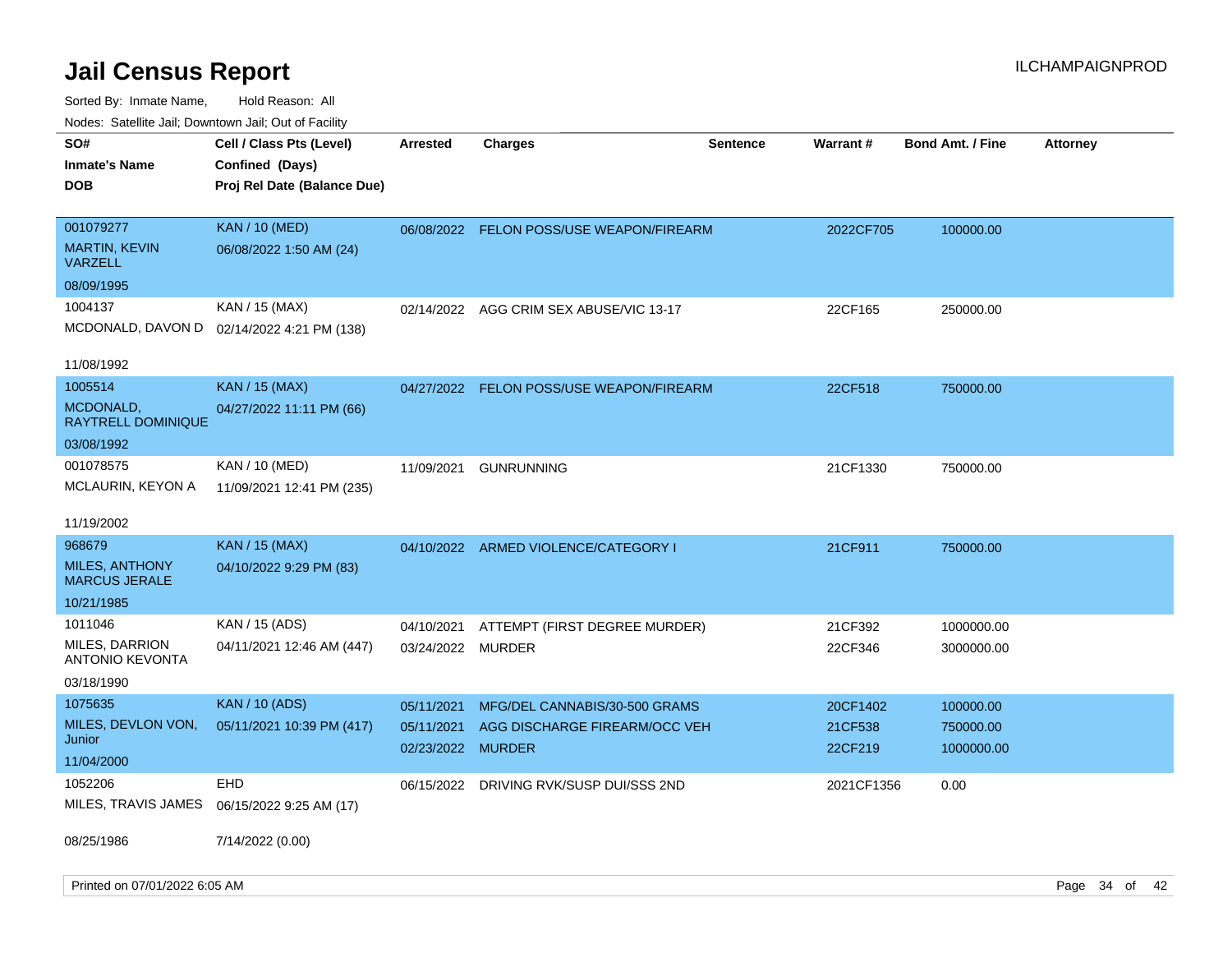Sorted By: Inmate Name, Hold Reason: All Nodes: Satellite Jail; Downtown Jail; Out of Facility

| SO#                                 | Cell / Class Pts (Level)                      | <b>Arrested</b> | <b>Charges</b>                            | <b>Sentence</b> | <b>Warrant#</b> | <b>Bond Amt. / Fine</b> | <b>Attorney</b> |
|-------------------------------------|-----------------------------------------------|-----------------|-------------------------------------------|-----------------|-----------------|-------------------------|-----------------|
| <b>Inmate's Name</b>                | Confined (Days)                               |                 |                                           |                 |                 |                         |                 |
| <b>DOB</b>                          | Proj Rel Date (Balance Due)                   |                 |                                           |                 |                 |                         |                 |
|                                     |                                               |                 |                                           |                 |                 |                         |                 |
| 001077278                           | <b>KAN / 15 (MAX)</b>                         | 10/06/2020      | MURDER/INTENT TO KILL/INJURE              |                 | 2020CF146       | 2000000.00              |                 |
| MILLER, D'ANDRE                     | 10/06/2020 12:49 PM (634)                     | 10/06/2020      | AGG FLEEING POLICE/21 MPH OVER            |                 | 2019CF1171      | 50000.00                |                 |
| 09/08/1986                          |                                               |                 |                                           |                 |                 |                         |                 |
| 41584                               | KAN / 15 (MAX)                                | 12/01/2021      | ARMED HABITUAL CRIMINAL                   |                 | 21CF1467        | 500000.00               |                 |
|                                     | MILLER, JOSE LOVELL 12/02/2021 1:04 AM (212)  |                 |                                           |                 |                 |                         |                 |
|                                     |                                               |                 |                                           |                 |                 |                         |                 |
| 10/07/1975                          |                                               |                 |                                           |                 |                 |                         |                 |
| 001077922                           | <b>KAN / 15 (MAX)</b>                         |                 | 05/15/2022 AGG UNLAWFUL USE OF WEAPON/VEH |                 | 22CF602         | 100000.00               |                 |
| MOFFITT, STEFONCE<br><b>TERRELL</b> | 05/15/2022 7:14 PM (48)                       |                 |                                           |                 |                 |                         |                 |
| 02/14/2001                          |                                               |                 |                                           |                 |                 |                         |                 |
| 001078712                           | KAN / 10 (MED)                                | 12/23/2021      | AGG DISCH FIREARM/1ST AID PERS            |                 | 21CF1581        | 200000.00               |                 |
| MONTGOMERY,<br><b>RASHARD MYKI</b>  | 12/23/2021 4:27 PM (191)                      |                 |                                           |                 |                 |                         |                 |
| 11/05/2001                          |                                               |                 |                                           |                 |                 |                         |                 |
| 1052889                             | <b>MAC / 10 (MED)</b>                         | 03/31/2022      | AGGRAVATED DOMESTIC BATTERY               |                 | 22CF375         | 500000.00               |                 |
| MOORE, JEREMIAH<br><b>THOMAS</b>    | 03/31/2022 2:39 AM (93)                       |                 | 05/24/2022 COMMUNICATE/DETAIN WITNESS     |                 | 22CF641         | 23860.00                |                 |
| 07/21/1996                          |                                               |                 |                                           |                 |                 |                         |                 |
| 001078517                           | KAN / 15 (MAX)                                | 10/19/2021      | ATTEMPT (FIRST DEGREE MURDER)             |                 | 21CF1267        | 1000000.00              |                 |
| NELSON, RORY<br><b>DEMOND</b>       | 10/19/2021 3:55 AM (256)                      |                 |                                           |                 |                 |                         |                 |
| 08/14/1984                          |                                               |                 |                                           |                 |                 |                         |                 |
| 1026477                             | <b>KAN / 15 (ADS)</b>                         | 09/21/2021      | AGG DISCHARGE FIREARM/OCC VEH             |                 | 21CF1138        | 2000000.00              |                 |
| NEWBILL, DEVONTRE<br><b>LAMONT</b>  | 09/21/2021 2:27 AM (284)                      | 09/22/2021      | PROBATION VIOLATION                       |                 | 20CF577         | 10000.00                |                 |
| 11/22/1993                          |                                               |                 |                                           |                 |                 |                         |                 |
| 001078063                           | KAN / 15 (MAX)                                | 06/15/2021      | AGG CRIM SEX ASSAULT/WEAPON               |                 | 2021CF678       | 1000000.00              |                 |
|                                     | PERRY, ROBERT Junior 06/15/2021 4:37 PM (382) | 06/15/2021      | <b>ROBBERY</b>                            |                 | 2021CF159       | 25000.00                |                 |

12/21/1990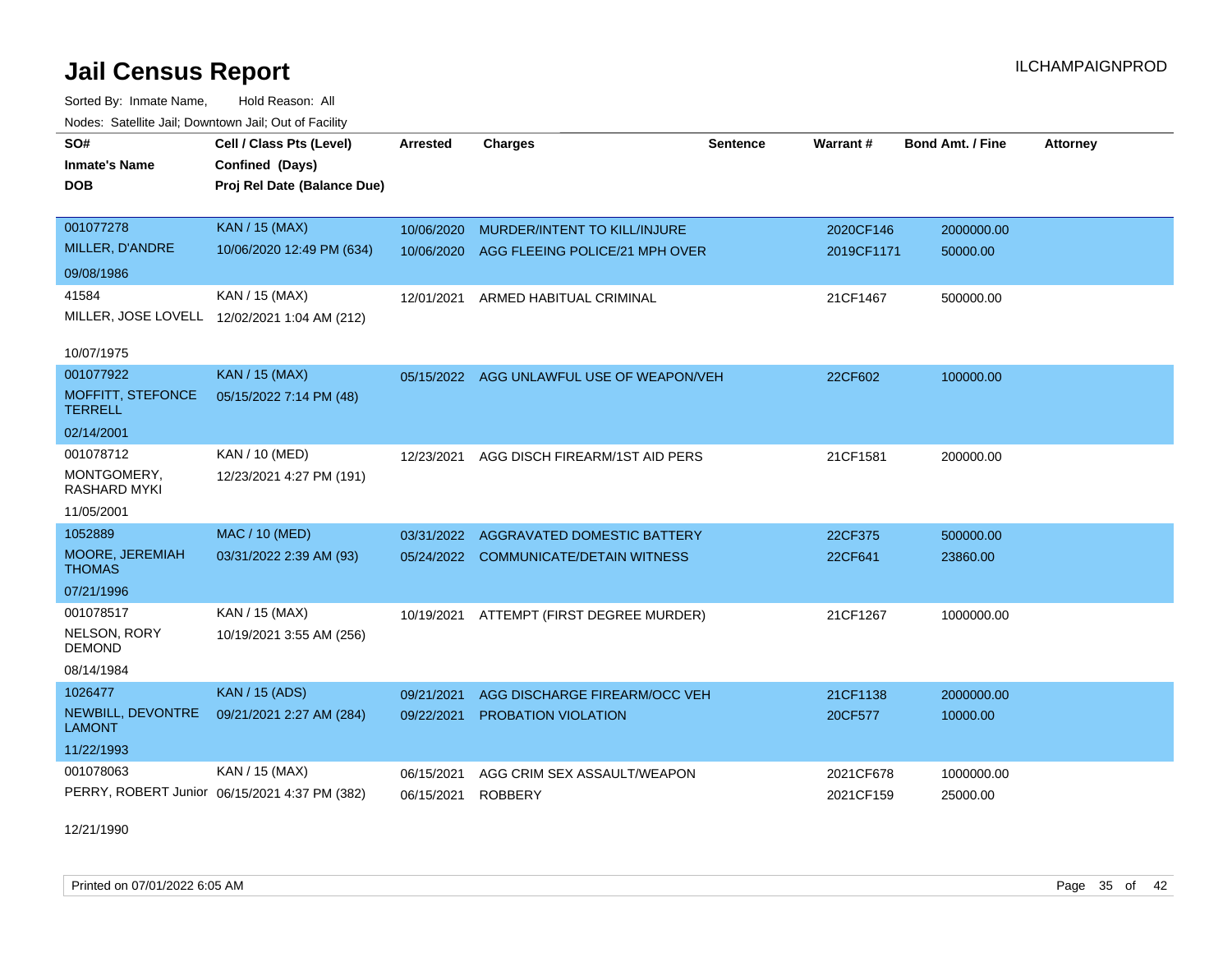| SO#<br><b>Inmate's Name</b><br><b>DOB</b>                             | Cell / Class Pts (Level)<br>Confined (Days)<br>Proj Rel Date (Balance Due) | <b>Arrested</b>                        | <b>Charges</b>                                                                                 | <b>Sentence</b> | <b>Warrant#</b>                 | <b>Bond Amt. / Fine</b>            | <b>Attorney</b> |
|-----------------------------------------------------------------------|----------------------------------------------------------------------------|----------------------------------------|------------------------------------------------------------------------------------------------|-----------------|---------------------------------|------------------------------------|-----------------|
| 50188<br>PETTIS, TARELL<br><b>LACOURTNEY</b>                          | <b>KAN / 10 (MED)</b><br>05/29/2022 1:00 AM (34)                           | 05/29/2022                             | 05/29/2022 PAROLE REVOCATION<br>FELON POSS/USE WEAPON/FIREARM<br>05/29/2022 AGGRAVATED BATTERY |                 | CH2203017<br>22CF667<br>22CF668 | 0.00<br>250000.00<br>1000.00       |                 |
| 10/17/1979<br>1015033<br>PICKENS, DANTE<br>DEVON<br>01/05/1993        | KAN / 10 (MED)<br>03/05/2022 4:01 AM (119)                                 |                                        | 03/05/2022 POSSESSION OF STOLEN FIREARM                                                        |                 | 21CF1172                        | 500000.00                          |                 |
| 001078799<br>PURNELL, MARKISE<br><b>MONROE</b>                        | <b>KAN / 10 (MED)</b><br>01/27/2022 9:50 AM (156)                          |                                        | 01/27/2022 FIREARM/FOID INVALID/NOT ELIG                                                       |                 | 22CF116                         | 100000.00                          |                 |
| 07/13/2002<br>54916<br>RAYBURN, JOSHUA<br><b>STEVEN</b><br>03/09/1982 | KAN / 10 (MED)<br>04/29/2022 1:56 PM (64)                                  |                                        | 04/29/2022 ATTEMPT DISARM PC OFF/CORR EMP                                                      |                 | 22CF535                         | 100000.00                          |                 |
| 001078482<br><b>REED, MONTRES</b><br><b>ANTRON</b><br>02/26/2004      | <b>KAN / 10 (MED)</b><br>03/14/2022 12:06 PM (110)                         |                                        | 03/14/2022 AGG DISCHARGE FIREARM/VEH/SCH                                                       |                 | 22CF299                         | 250000.00                          |                 |
| 24139<br>ROBERTS, ERIC<br><b>BRYANT</b><br>03/15/1964                 | EHD<br>05/11/2022 10:28 AM (52)<br>11/6/2022 (0.00)                        | 05/11/2022                             | DRIVING RVK/SUSP DUI/SSS 4-9                                                                   |                 | 2021CF437                       | 0.00                               |                 |
| 1072114<br>ROBINSON, DONNELL<br><b>LEVON</b><br>10/23/2000            | <b>KAN / 15 (SPH)</b><br>01/17/2021 2:40 PM (531)                          | 01/17/2021<br>01/17/2021<br>02/17/2021 | ATTEMPT (FIRST DEGREE MURDER)<br>ARMED ROBBERY/NO FIREARM<br><b>AGGRAVATED BATTERY</b>         | 4y (DOC)        | 2021CF65<br>2020CF824           | 500000.00<br>75000.00<br>250000.00 |                 |
| 001077614<br><b>DEVON</b><br>09/22/2002                               | KAN / 15 (MAX)<br>ROBINSON, DONTRELL 01/17/2021 3:08 PM (531)              | 01/17/2021                             | ATTEMPT (FIRST DEGREE MURDER)                                                                  |                 | 21CF66                          | 500000.00                          |                 |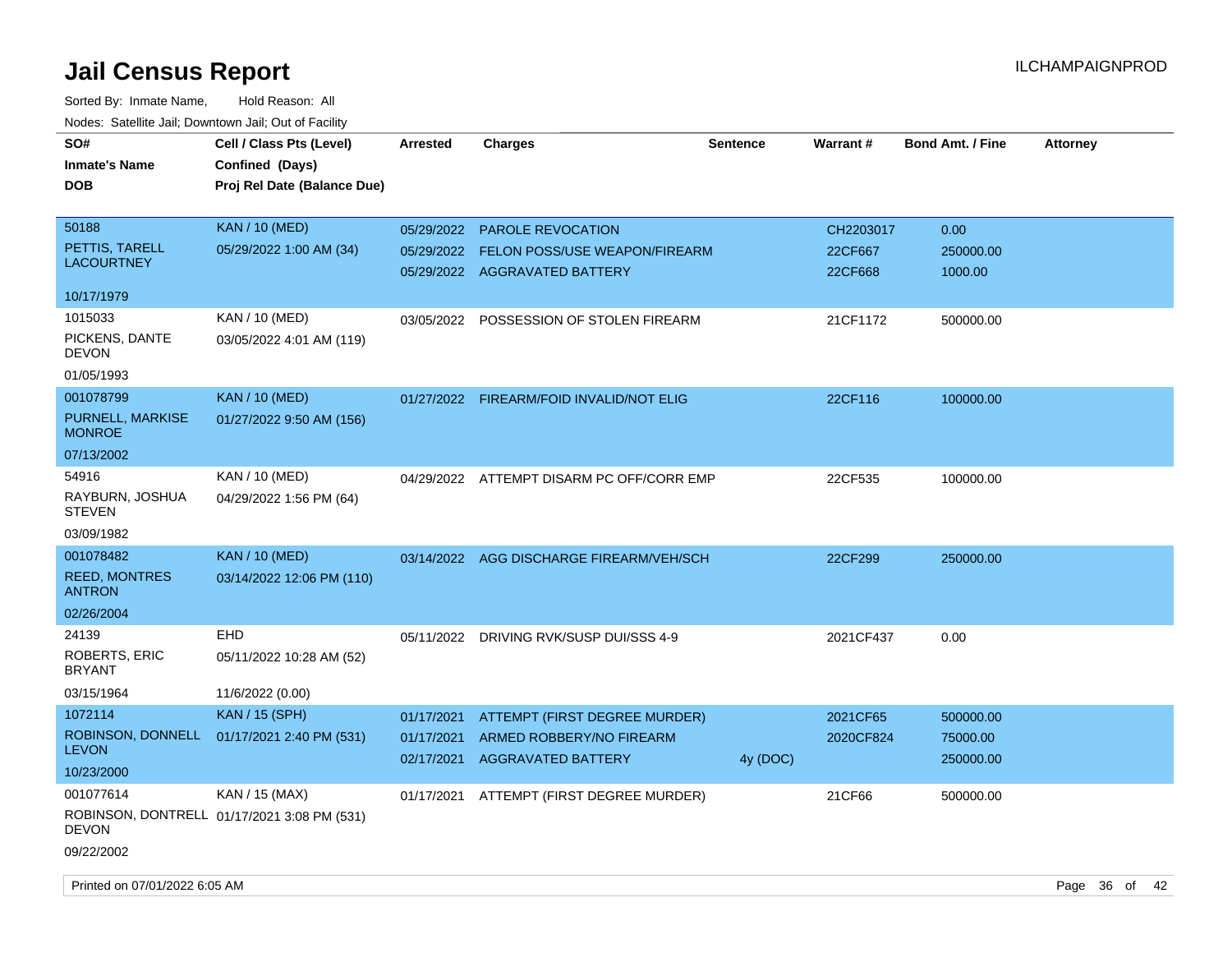| SO#<br><b>Inmate's Name</b><br>DOB      | Cell / Class Pts (Level)<br>Confined (Days)<br>Proj Rel Date (Balance Due) | <b>Arrested</b> | <b>Charges</b>                         | <b>Sentence</b> | <b>Warrant#</b> | <b>Bond Amt. / Fine</b> | <b>Attorney</b> |
|-----------------------------------------|----------------------------------------------------------------------------|-----------------|----------------------------------------|-----------------|-----------------|-------------------------|-----------------|
| 61330                                   | <b>KAN / 15 (MAX)</b>                                                      | 12/01/2021      | <b>ARMED HABITUAL CRIMINAL</b>         |                 | 21CF1473        | 500000.00               |                 |
| <b>RUFFIN, JONATHON</b><br><b>CECIL</b> | 12/01/2021 5:34 AM (213)                                                   | 12/01/2021      | <b>PAROLE REVOCATION</b>               |                 | CH2107545       | 0.00                    |                 |
| 05/10/1984                              |                                                                            |                 |                                        |                 |                 |                         |                 |
| 1061216                                 | KAN / 10 (MED)                                                             | 06/22/2021      | <b>HOME INVASION/FIREARM</b>           |                 | 21CF727         | 750000.00               |                 |
| RUNGE, ANDRE<br><b>MARSEAN</b>          | 06/22/2021 4:42 PM (375)                                                   |                 |                                        |                 |                 |                         |                 |
| 12/05/1997                              |                                                                            |                 |                                        |                 |                 |                         |                 |
| 650295                                  | <b>PIA / 50 (MAX)</b>                                                      | 04/22/2020      | <b>CRIMINAL SEXUAL ASSAULT</b>         |                 | 2020-CF407      | 750000.00               |                 |
| SANDAGE, JERALD                         | 04/22/2020 6:30 AM (801)                                                   | 04/22/2020      | <b>CRIMINAL SEXUAL ASSAULT</b>         |                 | 2020-CF408      | 750000.00               |                 |
| <b>EUGENE</b>                           |                                                                            | 04/22/2020      | <b>CRIMINAL SEXUAL ABUSE</b>           |                 | 2020-CF409      | 750000.00               |                 |
| 06/07/1971                              |                                                                            | 04/22/2020      | <b>CRIMINAL SEXUAL ASSAULT</b>         |                 | 2020-CF410      | 750000.00               |                 |
|                                         |                                                                            | 04/22/2020      | OFFICIAL MISCONDUCT                    |                 | 2019-CF1811     | 25000.00                |                 |
| 59178<br>SANDERS, MICHAEL               | KAN / 15 (MAX)<br>12/13/2021 4:17 PM (201)                                 | 12/13/2021      | AGG DISCHARGE FIREARM/OCC VEH          |                 | 21CF1274        | 1500000.00              |                 |
| JEAN                                    |                                                                            |                 |                                        |                 |                 |                         |                 |
| 12/22/1967                              |                                                                            |                 |                                        |                 |                 |                         |                 |
| 001078898                               | <b>KAN / 15 (MAX)</b>                                                      |                 | 03/02/2022 AGG DISCHARGE FIREARM       |                 | 22CF254         | 350000.00               |                 |
| SAROLAS, JONATHAN<br>E.                 | 03/02/2022 9:20 AM (122)                                                   |                 |                                        |                 |                 |                         |                 |
| 07/16/1988                              |                                                                            |                 |                                        |                 |                 |                         |                 |
| 1000820                                 | KAN / 15 (MAX)                                                             | 01/24/2022      | FELON POSS/USE WEAPON/FIREARM          |                 | 22CF105         | 300000.00               |                 |
| SCHNEIDER, SONGAN<br><b>MICHAEL</b>     | 01/24/2022 8:20 AM (159)                                                   |                 | 01/24/2022 AGGRAVATED DOMESTIC BATTERY |                 | 21CF1433        | 25000.00                |                 |
| 08/18/1992                              |                                                                            |                 |                                        |                 |                 |                         |                 |
| 001078704                               | KAN / 15 (MAX)                                                             | 12/21/2021      | MURDER/INTENT TO KILL/INJURE           |                 | 21CF1575        | 5000000.00              |                 |
| SHORTER, JAQUAN<br><b>MAURICE</b>       | 12/23/2021 1:23 AM (191)                                                   |                 |                                        |                 |                 |                         |                 |
| 10/08/1998                              |                                                                            |                 |                                        |                 |                 |                         |                 |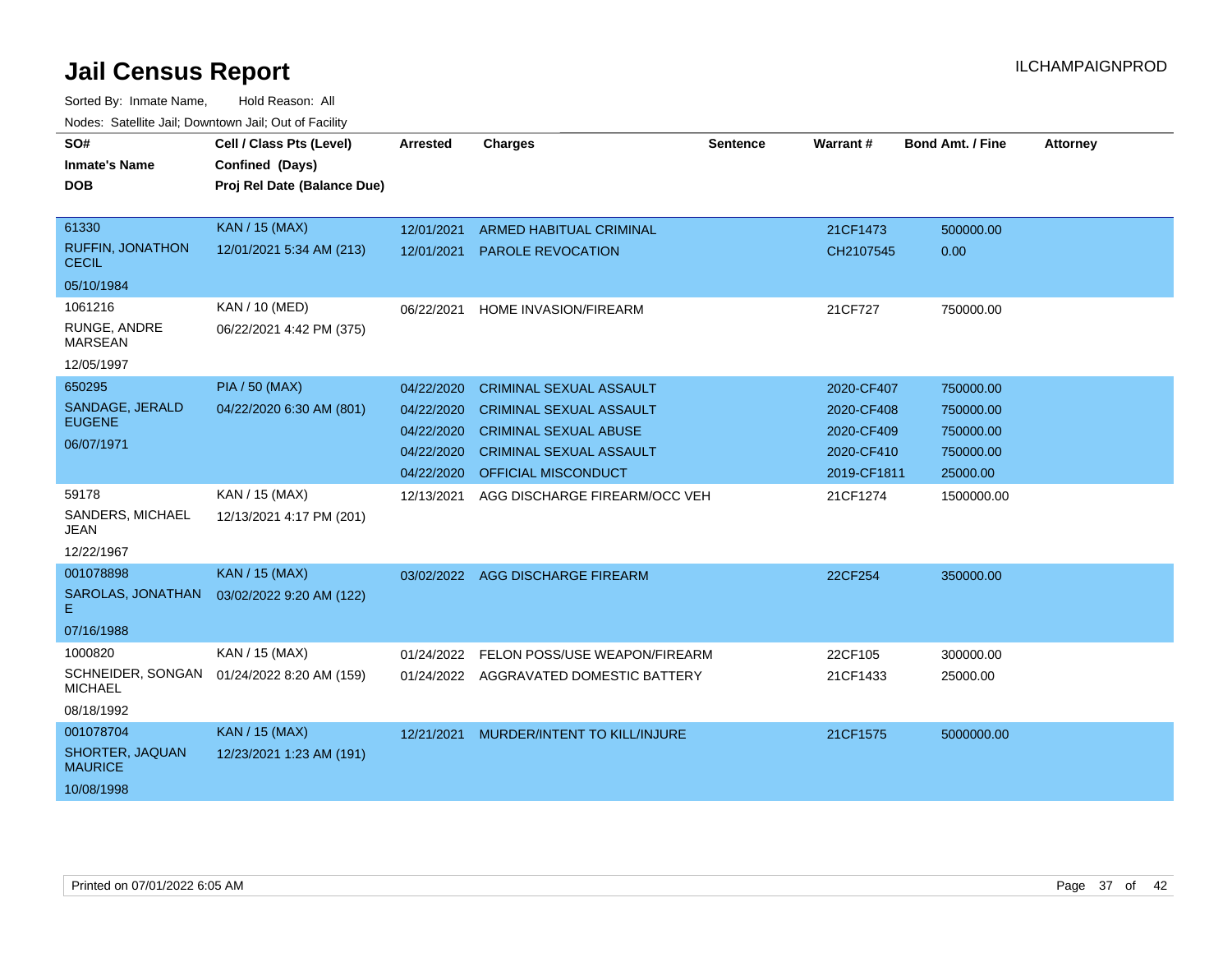Sorted By: Inmate Name, Hold Reason: All Nodes: Satellite Jail; Downtown Jail; Out of Facility

| SO#<br><b>Inmate's Name</b><br><b>DOB</b> | Cell / Class Pts (Level)<br>Confined (Days)<br>Proj Rel Date (Balance Due) | Arrested   | <b>Charges</b>                           | <b>Sentence</b> | Warrant#   | <b>Bond Amt. / Fine</b> | <b>Attorney</b> |
|-------------------------------------------|----------------------------------------------------------------------------|------------|------------------------------------------|-----------------|------------|-------------------------|-----------------|
| 1062194                                   | <b>KAN / 15 (MAX)</b>                                                      | 02/27/2020 | MURDER/OTHER FORCIBLE FELONY             |                 | 20CF-247   | 1000000.00              |                 |
| SIMMONS, MICHAEL<br><b>JAMAL</b>          | 02/27/2020 1:11 PM (856)                                                   |            | 09/23/2020 AGG BATTERY/DISCHARGE FIREARM |                 | 20CF1061   | 0.00                    |                 |
| 11/03/1997                                |                                                                            |            |                                          |                 |            |                         |                 |
| 1038158                                   | KAN / 10 (MED)                                                             | 02/04/2022 | CRIMINAL SEX ASSAULT/CONSENT             |                 | 22CF146    | 500000.00               |                 |
| SMITH, RASHAD<br><b>JARECE</b>            | 02/04/2022 11:42 PM (148)                                                  |            |                                          |                 |            |                         |                 |
| 09/16/1995                                |                                                                            |            |                                          |                 |            |                         |                 |
| 975068                                    | <b>KAN / 15 (MAX)</b>                                                      | 04/26/2022 | ARMED VIOLENCE/CATEGORY I                |                 | 22CF515    | 300000.00               |                 |
| SPEARMAN, JOE<br><b>DEMARKUS TERREL</b>   | 04/26/2022 3:34 PM (67)                                                    |            |                                          |                 |            |                         |                 |
| 12/15/1989                                |                                                                            |            |                                          |                 |            |                         |                 |
| 001077868                                 | KAN / 15 (MAX)                                                             | 04/21/2021 | ARMED ROBBERY/ARMED W/FIREARM            | 12y (DOC)       | 21CF445    | 500000.00               |                 |
| SPEARMENT,<br><b>KENTRELL</b>             | 04/21/2021 9:48 PM (437)                                                   | 08/19/2021 | FLEEING/ATTEMPT ELUDE OFFICER            |                 | 2021TR1053 | 1000.00                 |                 |
| 01/21/2002                                |                                                                            |            |                                          |                 |            |                         |                 |
| 001078707                                 | <b>KAN / 10 (MED)</b>                                                      | 05/20/2022 | UNLAWFUL USE OF A WEAPON                 |                 | 22CF622    | 200000.00               |                 |
| STATON, TYLER CADE                        | 05/20/2022 3:47 AM (43)                                                    |            |                                          |                 |            |                         |                 |
| 04/09/2002                                |                                                                            |            |                                          |                 |            |                         |                 |
| 001079205                                 | KAN / 10 (MED)                                                             | 05/23/2022 | AGG UUW/PERSON/LOADED FIREARM            |                 | 22CF642    | 100000.00               |                 |
| STEELE, DANNY                             | 05/23/2022 5:20 AM (40)                                                    |            |                                          |                 |            |                         |                 |
| 11/22/1994                                |                                                                            |            |                                          |                 |            |                         |                 |
| 65920                                     | <b>KAN / 15 (MAX)</b>                                                      | 12/21/2021 | ARMED ROBBERY/ARMED W/FIREARM            |                 | 21CF1543   | 100000.00               |                 |
| TAPSCOTT,<br><b>CORNELIUS</b>             | 12/21/2021 10:57 PM (193)                                                  |            |                                          |                 |            |                         |                 |
| 07/14/1985                                |                                                                            |            |                                          |                 |            |                         |                 |
| 1046632                                   | KAN / 15 (MAX)                                                             | 09/14/2021 | ARMED VIOLENCE/CATEGORY II               |                 | 21CF912    | 750000.00               |                 |
|                                           | TATE, JAVON MARQUIS 09/14/2021 12:10 PM (291)                              |            |                                          |                 |            |                         |                 |

08/10/1996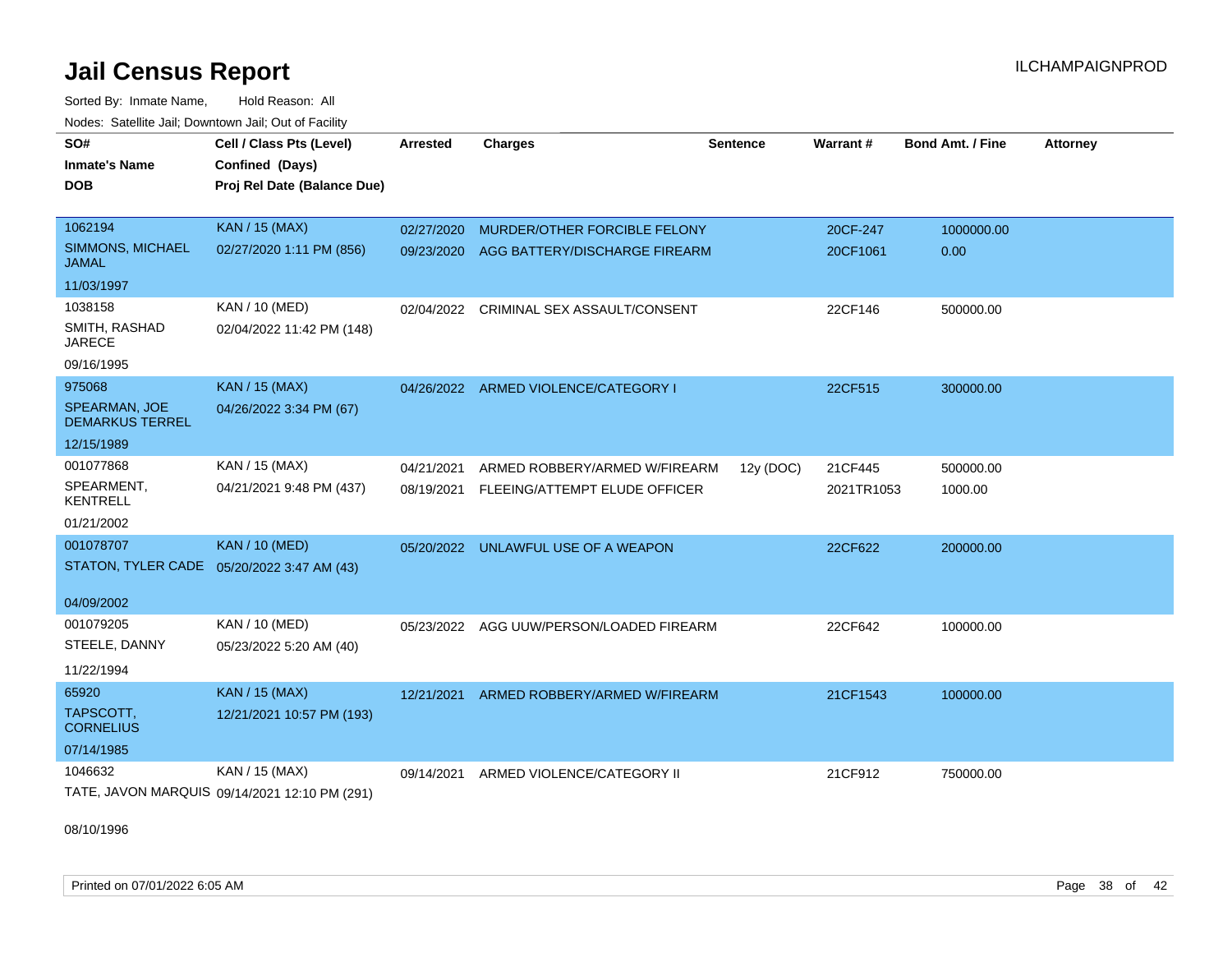Sorted By: Inmate Name, Hold Reason: All

| Nodes: Satellite Jail; Downtown Jail; Out of Facility |                             |                 |                               |                 |            |                         |                 |  |  |
|-------------------------------------------------------|-----------------------------|-----------------|-------------------------------|-----------------|------------|-------------------------|-----------------|--|--|
| SO#                                                   | Cell / Class Pts (Level)    | <b>Arrested</b> | <b>Charges</b>                | <b>Sentence</b> | Warrant#   | <b>Bond Amt. / Fine</b> | <b>Attorney</b> |  |  |
| <b>Inmate's Name</b>                                  | Confined (Days)             |                 |                               |                 |            |                         |                 |  |  |
| <b>DOB</b>                                            | Proj Rel Date (Balance Due) |                 |                               |                 |            |                         |                 |  |  |
|                                                       |                             |                 |                               |                 |            |                         |                 |  |  |
| 64779                                                 | <b>EHD</b>                  | 04/27/2022      | DRIVING RVK/SUSP DUI/SSS 4-9  |                 | 2021CF864  | 0.00                    |                 |  |  |
| <b>TERRY, MICHAEL</b><br><b>DWAYNE</b>                | 04/27/2022 9:57 AM (66)     |                 |                               |                 |            |                         |                 |  |  |
| 03/02/1963                                            | 10/23/2022 (0.00)           |                 |                               |                 |            |                         |                 |  |  |
| 32058                                                 | KAN / 15 (MAX)              | 06/14/2021      | <b>AGG DISCH FIREARM</b>      |                 | 21CF690    | 750000.00               |                 |  |  |
| THOMPSON, STEVEN<br><b>ONEAL</b>                      | 06/14/2021 6:44 AM (383)    |                 |                               |                 |            |                         |                 |  |  |
| 03/14/1969                                            |                             |                 |                               |                 |            |                         |                 |  |  |
| 001079064                                             | KAN / 10 (MED)              | 04/15/2022      | AGG UUW/VEHICLE/NO FOID       |                 | 2022CFAWOW | 250000.00               |                 |  |  |
| <b>TOLBERT, ERIC</b><br><b>LAMONT</b>                 | 04/15/2022 6:29 PM (78)     |                 |                               |                 |            |                         |                 |  |  |
| 05/27/1997                                            |                             |                 |                               |                 |            |                         |                 |  |  |
| 1033031                                               | KAN / 15 (MAX)              | 08/19/2020      | *AGG BATTERY W/FIREARM/PERSON |                 | 2020-CF923 | 500000.00               |                 |  |  |
| TOMS, ANDREW<br><b>CHUCKY</b>                         | 08/19/2020 5:59 PM (682)    |                 |                               |                 |            |                         |                 |  |  |
| 09/28/1978                                            |                             |                 |                               |                 |            |                         |                 |  |  |
| 001078792                                             | MAC / 15 (MAX)              | 01/24/2022      | <b>FUGITIVE FROM JUSTICE</b>  |                 | 22CF99     | 30000.00                |                 |  |  |

| TRAMBLE, TOM                     | 01/24/2022 10:24 AM (159)                   |            | 01/24/2022 ARMED VIOLENCE/CATEGORY I | 22CF101   | 750000.00 |
|----------------------------------|---------------------------------------------|------------|--------------------------------------|-----------|-----------|
| 02/28/1985                       |                                             |            |                                      |           |           |
| 1056971                          | <b>KAN</b>                                  | 08/07/2021 | FELON POSS/USE WEAPON/FIREARM        | 21CF948   | 500000.00 |
| TRAVIS, DENZEL<br>DANTRELL       | 08/07/2021 7:36 AM (329)                    | 08/08/2021 | AGG BATTERY/PUBLIC PLACE             | 2020CF647 | 25000.00  |
| 03/21/1993                       |                                             |            |                                      |           |           |
| 512160<br><b>TURNER, CHARLES</b> | KAN / 15 (MAX)<br>03/10/2022 12:00 PM (114) | 03/10/2022 | ARMED HABITUAL CRIMINAL              | 22CF296   | 200000.00 |

| <b>EDWARD</b>    |                         |            |                                        |            |            |
|------------------|-------------------------|------------|----------------------------------------|------------|------------|
| 09/05/1986       |                         |            |                                        |            |            |
| 1076325          | KAN / 15 (MAX)          |            | 03/25/2022 AGG UUW/LOADED/NO FCCA/FOID | 2020CF742  | 25000.00   |
| TURNER, PRINTISS | 03/25/2022 3:15 PM (99) | 03/25/2022 | MURDER                                 | 2021CF1071 | 1500000.00 |
| VASHAWN-DEMAN,   |                         | 03/25/2022 | DOMESTIC BATTERY                       | 20CM468    | 1000.00    |
| 11/10/2001       |                         |            | 03/25/2022 AGG UUW/LOADED/NO FCCA/FOID | 21CF1520   | 50000.00   |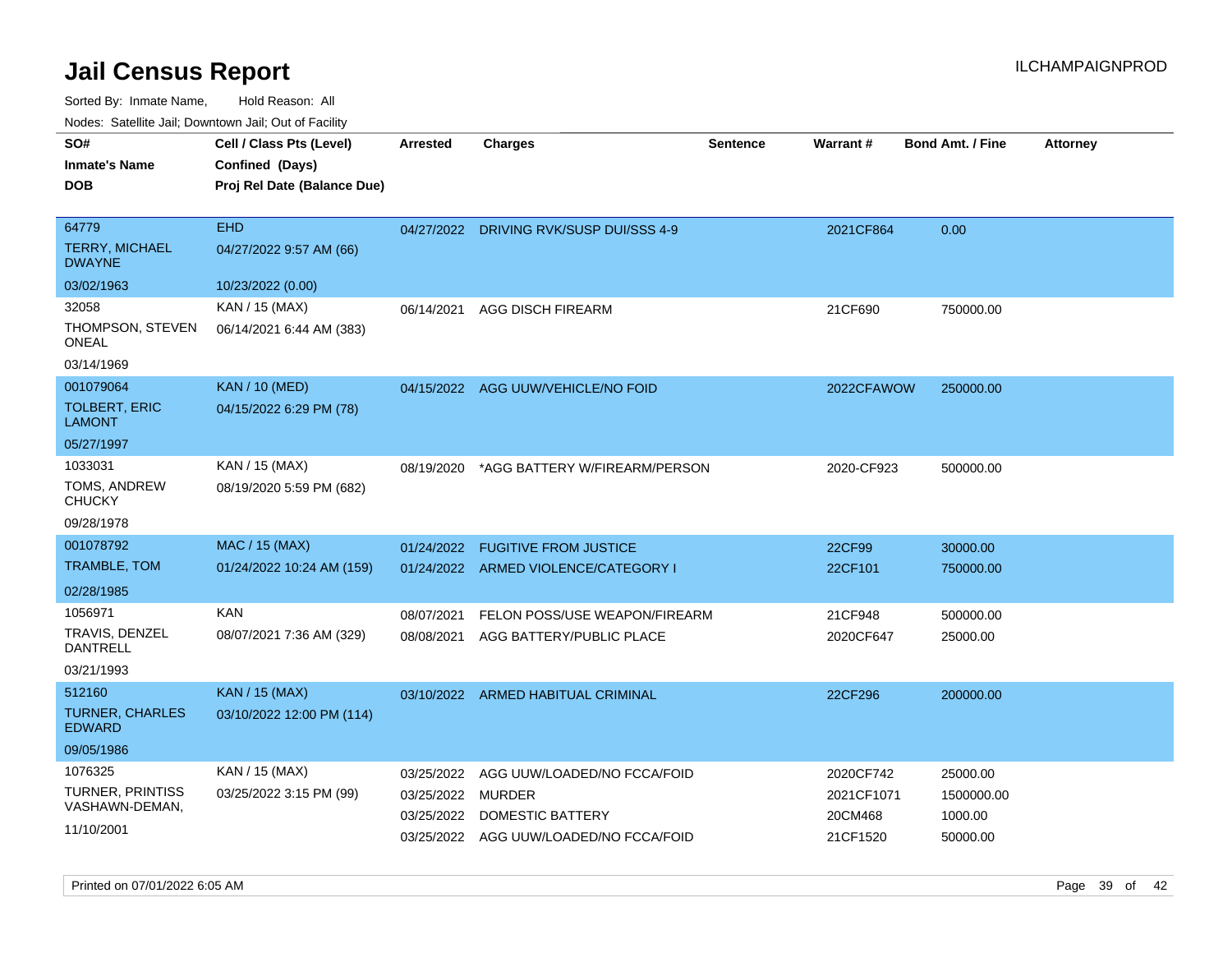| rouco. Calcillo Jali, Downtown Jali, Out of Facility      |                                                                            |                 |                                          |                 |                 |                         |                 |
|-----------------------------------------------------------|----------------------------------------------------------------------------|-----------------|------------------------------------------|-----------------|-----------------|-------------------------|-----------------|
| SO#<br>Inmate's Name<br><b>DOB</b>                        | Cell / Class Pts (Level)<br>Confined (Days)<br>Proj Rel Date (Balance Due) | <b>Arrested</b> | Charges                                  | <b>Sentence</b> | <b>Warrant#</b> | <b>Bond Amt. / Fine</b> | <b>Attorney</b> |
| 001079004<br>WALLS, MICHAEL<br><b>DIANSIO</b>             | <b>KAN / 15 (MED)</b><br>04/02/2022 4:16 AM (91)                           |                 | 04/02/2022 FELON POSS/USE WEAPON/FIREARM |                 | 22CF391         | 250000.00               |                 |
| 06/21/1991                                                |                                                                            |                 |                                          |                 |                 |                         |                 |
| 001079259<br>WALTON, LAVONTE<br>DELANO                    | KAN / 15 (MAX)<br>06/03/2022 5:48 PM (29)                                  |                 | 06/03/2022 ARMED VIOLENCE/CATEGORY I     | 3y (DOC)        | 22CF44          | 400000.00               |                 |
| 03/22/1998                                                |                                                                            |                 |                                          |                 |                 |                         |                 |
| 1076520<br>WARNER-UDUEBOR,<br>JAESEN CHI                  | <b>KAN / 15 (MAX)</b><br>04/20/2022 2:56 PM (73)                           | 04/20/2022      | ARMED VIOLENCE/CATEGORY I                |                 | 22CF485         | 200000.00               |                 |
| 04/11/2001                                                |                                                                            |                 |                                          |                 |                 |                         |                 |
| 961786<br>WARREN, DESIE<br>ARNEZ                          | KAN / 15 (ADS)<br>01/24/2022 7:23 AM (159)                                 |                 | 01/24/2022 ARMED HABITUAL CRIMINAL       |                 | 22CF104         | 300000.00               |                 |
| 04/28/1988                                                |                                                                            |                 |                                          |                 |                 |                         |                 |
| 1035462<br>WASHINGTON, MARK<br>ANTHONY<br>01/06/1994      | <b>KAN</b> / 15 (MAX)<br>03/25/2022 8:47 AM (99)                           |                 | 03/25/2022 ARMED HABITUAL CRIMINAL       |                 | 22CF186         | 750000.00               |                 |
| 977140<br>WEBSTER, DERRIAL<br>DEVON<br>01/14/1990         | KAN / 10 (MED)<br>10/24/2021 2:46 AM (251)                                 | 10/24/2021      | ARMED HABITUAL CRIMINAL                  |                 | 21CF1289        | 750000.00               |                 |
| 1062558<br>WELLS, JIAMANTE<br>AMORE<br>09/02/1995         | <b>KAN / 10 (MED)</b><br>10/02/2021 8:29 PM (273)                          | 10/02/2021      | FELON POSS/USE WEAPON/FIREARM            |                 | 21CF1185        | 200000.00               |                 |
| 513311<br>WESLEY, OCTOBER<br><b>FERNICE</b><br>10/09/1986 | EHD<br>06/08/2022 9:56 AM (24)<br>7/21/2022 (0.00)                         |                 | 06/08/2022 AGG DUI/NO VALID DL           |                 | 2021CF351       | 0.00                    |                 |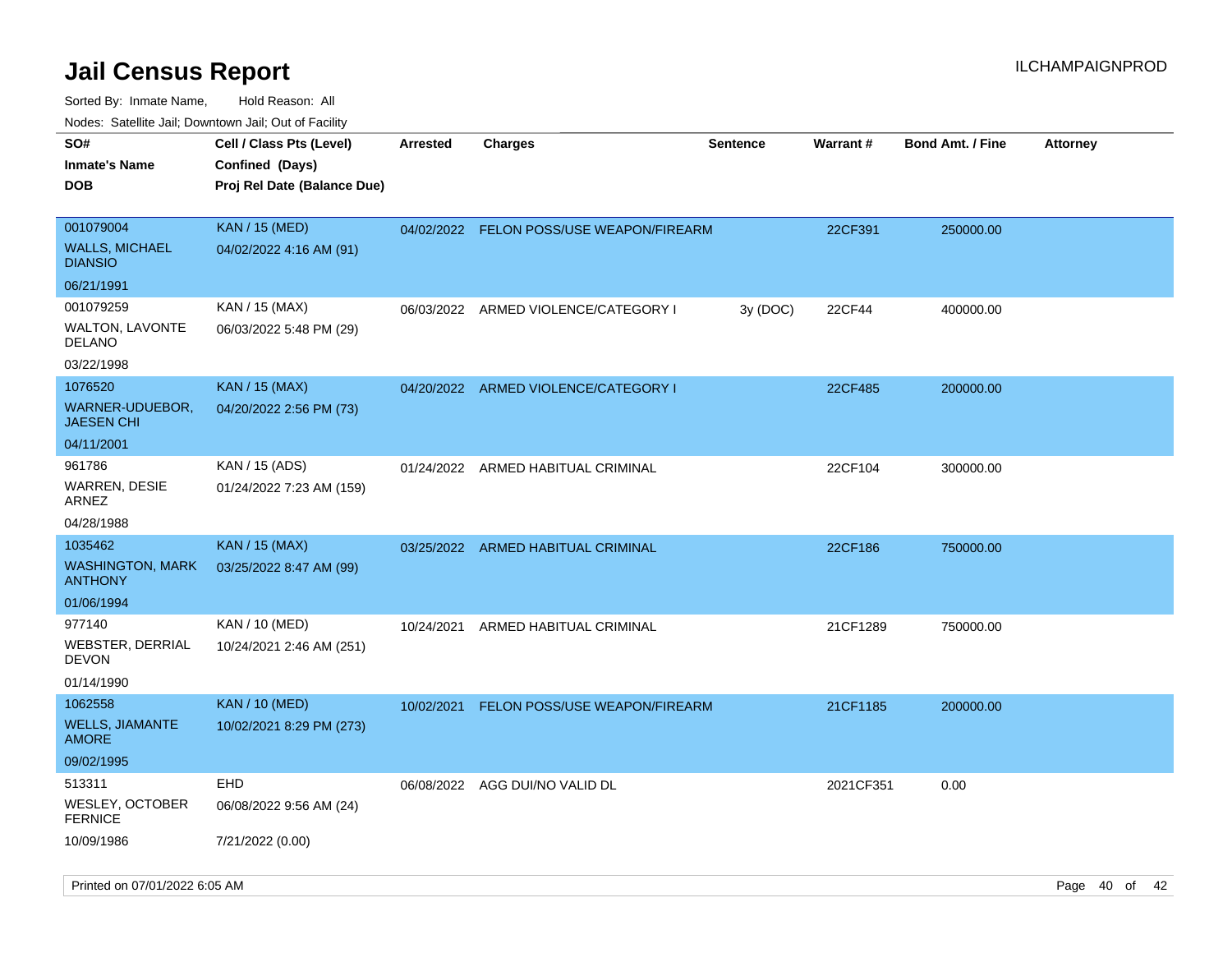| SO#<br><b>Inmate's Name</b>                                         | Cell / Class Pts (Level)<br>Confined (Days)        | Arrested                                                           | <b>Charges</b>                                                                                                                                              | <b>Sentence</b> | Warrant#                                                                      | <b>Bond Amt. / Fine</b>                      | <b>Attorney</b> |
|---------------------------------------------------------------------|----------------------------------------------------|--------------------------------------------------------------------|-------------------------------------------------------------------------------------------------------------------------------------------------------------|-----------------|-------------------------------------------------------------------------------|----------------------------------------------|-----------------|
| <b>DOB</b>                                                          | Proj Rel Date (Balance Due)                        |                                                                    |                                                                                                                                                             |                 |                                                                               |                                              |                 |
| 1002033<br><b>WEST, ANTONIO</b><br><b>DEONTA</b><br>04/15/1992      | <b>KAN / 15 (MAX)</b><br>09/08/2021 11:01 PM (297) | 09/08/2021<br>09/08/2021<br>09/08/2021<br>09/08/2021<br>09/08/2021 | DRIVING ON SUSPENDED LICENSE<br>ARMED ROBBERY/ARMED W/FIREARM<br>AGG UNLAWFUL USE OF WEAPON/VEH<br>OBSTRCT JUSTICE/LEAVE STATE<br>ARMED VIOLENCE/CATEGORY I |                 | 2019-TR-11944<br>2020-CF-1406<br>2021-CF-AWOW<br>2021-CF-AWOW<br>2021-CF-AWOW | 5000.00<br>500000.00<br>0.00<br>0.00<br>0.00 |                 |
| 001078328<br><b>WHITE, JUSTIN</b><br><b>STEVEN</b><br>10/25/1995    | KAN / 15 (MAX)<br>08/30/2021 10:48 AM (306)        | 08/30/2021                                                         | FELON POSS/USE WEAPON/FIREARM                                                                                                                               | 9y (DOC)        | 21CF1045                                                                      | 100000.00                                    |                 |
| 1022068<br><b>WILKINS, MICHAEL</b><br><b>CARL</b><br>07/10/1992     | <b>KAN / 15 (ADS)</b><br>10/10/2021 5:07 AM (265)  | 10/10/2021                                                         | FELON POSS/USE WEAPON/FIREARM                                                                                                                               |                 | 21CF1212                                                                      | 75000.00                                     |                 |
| 963324<br><b>WILLIAMS, HERMAN</b><br><b>RASHAAD</b><br>12/01/1988   | <b>KAN / 10 (MED)</b><br>04/24/2022 6:46 PM (69)   | 04/24/2022<br>04/24/2022                                           | AGG BTRY/PREGNANT/HANDICAPPED<br>CIVIL FTA WARRANT<br>04/24/2022 POSS AMT CON SUB EXCEPT(A)/(D)                                                             |                 | 16CF1327<br>07F10<br>19CF273                                                  | 150000.00<br>110000.00<br>150000.00          |                 |
| 1035745<br><b>WILLIAMS, KENNETH</b><br><b>JOHN</b><br>02/25/1990    | <b>KAN / 15 (MAX)</b><br>06/10/2022 5:30 AM (22)   |                                                                    | 06/10/2022 HOME INVASION/CAUSE INJURY                                                                                                                       |                 | 22CF717                                                                       | 150000.00                                    |                 |
| 1066370<br><b>WILLIAMS, REONTE</b><br><b>REMIR</b><br>05/14/1999    | KAN / 15 (MAX)<br>07/28/2021 5:40 AM (339)         | 07/28/2021                                                         | ARMED VIOLENCE/CATEGORY III                                                                                                                                 |                 | 2021 CF 882                                                                   | 500000.00                                    |                 |
| 1037579<br><b>WILLIAMS, STEVEN</b><br>PATRICK, Second<br>11/25/1994 | <b>KAN / 10 (MED)</b><br>08/17/2021 8:16 PM (319)  | 08/17/2021                                                         | <b>FELON POSS/USE WEAPON/FIREARM</b>                                                                                                                        |                 | 2019CF73                                                                      | 0.00                                         |                 |